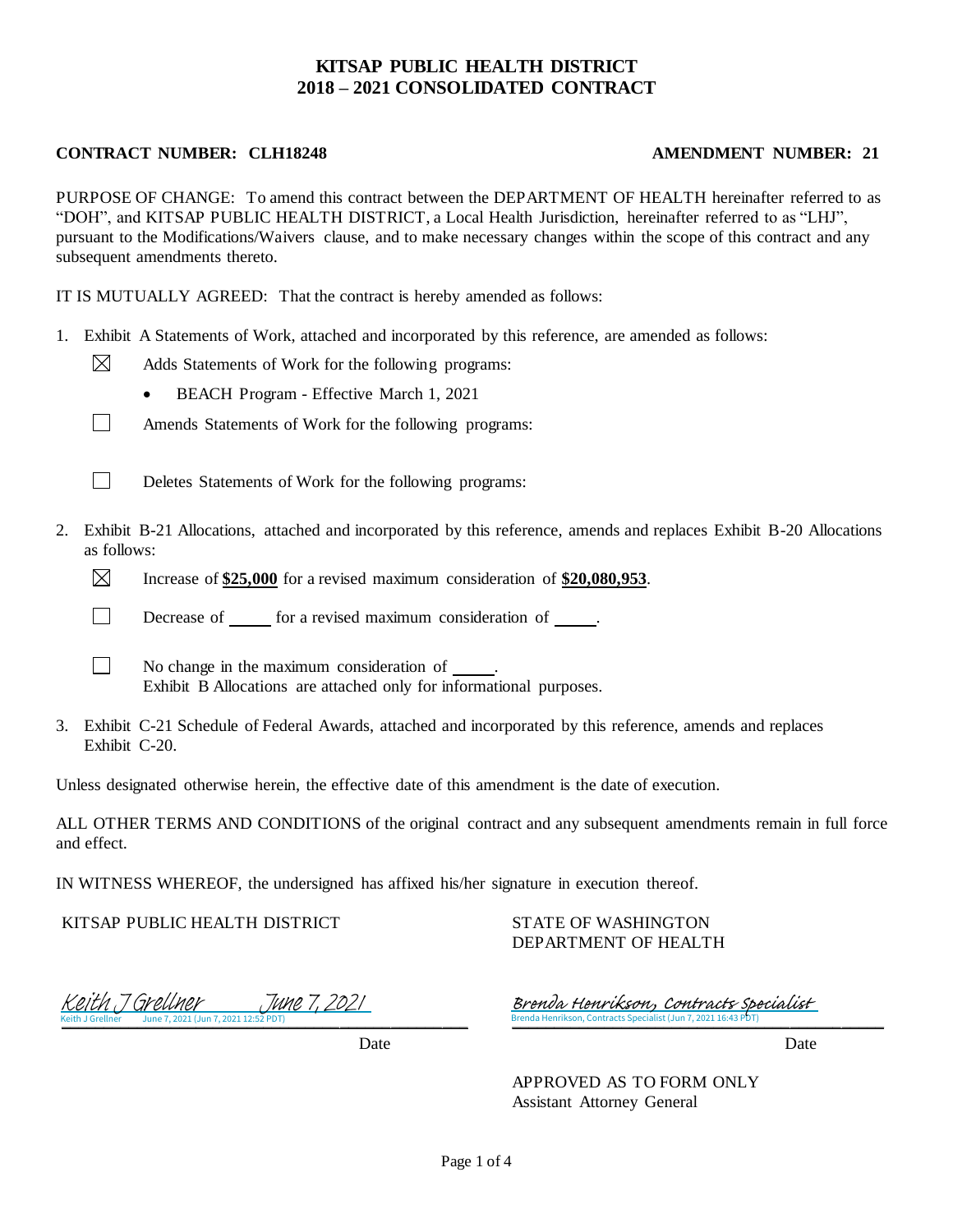### **2018-2021 CONSOLIDATED CONTRACT EXHIBIT A STATEMENTS OF WORK TABLE OF CONTENTS**

| DOH Program Name or Title: BEACH Program - Effective March 1, 2021. |
|---------------------------------------------------------------------|
|---------------------------------------------------------------------|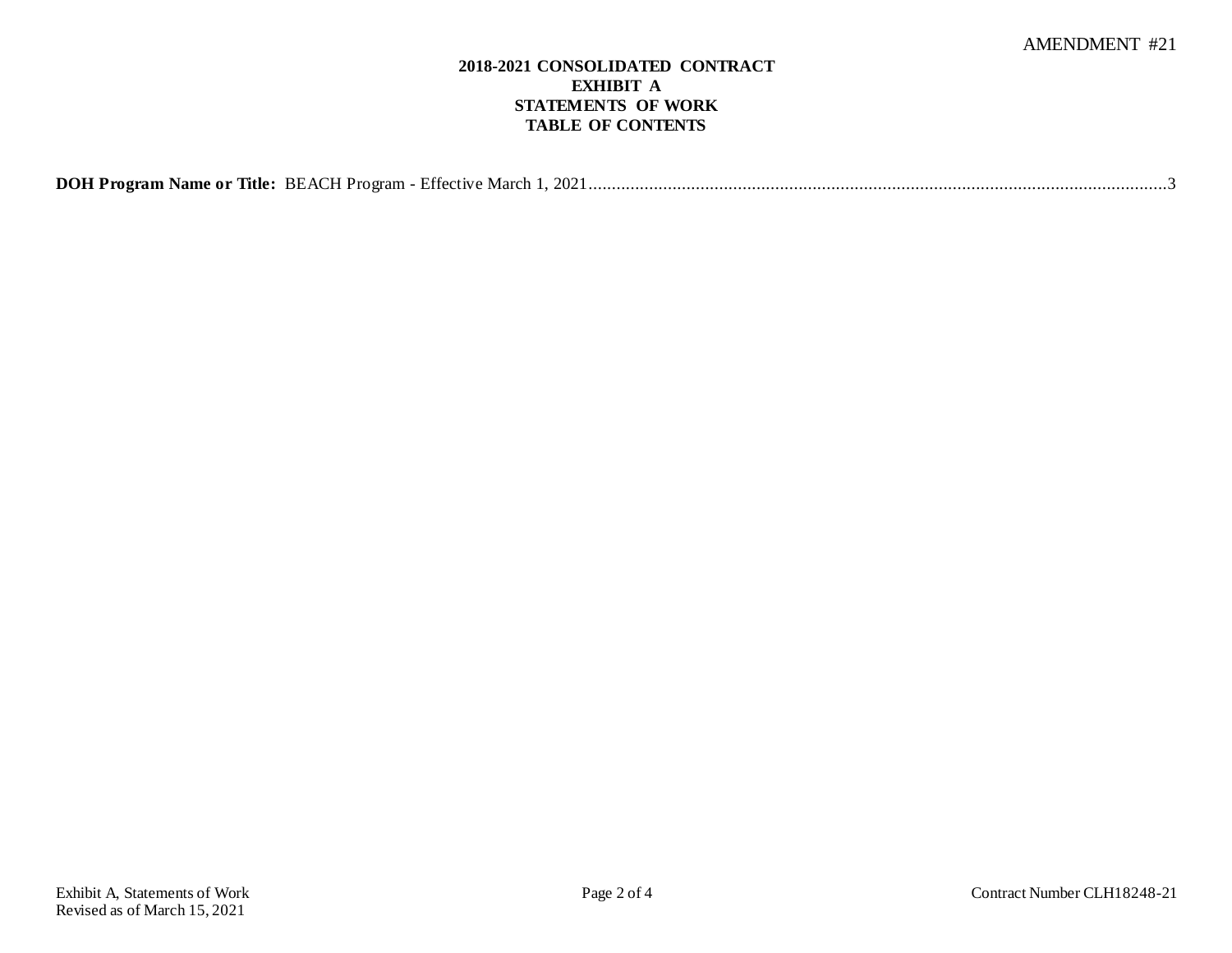### **Exhibit A Statement of Work Contract Term: 2018-2021**

<span id="page-2-0"></span>**DOH Program Name or Title:** BEACH Program - Effective March 1, 2021 **Local Health Jurisdiction Name:** Kitsap Public Health District

# **Contract Number:** CLH18248

**SOW Type:** Original **Revision** # (for this SOW)

Period of Performance: March 1, 2021 through October 31, 2021

| <b>Funding Source</b>            | <b>Federal Compliance</b>                                      | <b>Type of Payment</b>    |
|----------------------------------|----------------------------------------------------------------|---------------------------|
| $\boxtimes$ Federal Subrecipient | $\int$ (check if applicable)                                   | $\boxtimes$ Reimbursement |
| State<br>$\mid$ Other            | $\boxtimes$ FFATA (Transparency Act)<br>Research & Development | Fixed Price               |

**Statement of Work Purpose:** The Beach Environmental Assessment, Communication, and Health (BEACH) Program monitors water at marine swimming beaches for bacteria and provides public notification when levels are unsafe.

**Revision Purpose:** N/A

| <b>Chart of Accounts Program Name or Title</b> | CFDA#  | <b>BARS</b>    | <b>Master</b>                      | <b>Funding Period</b><br>(LHJ Use Only) |          | <b>Change</b><br><b>Current</b><br>Consideration |              | Total         |
|------------------------------------------------|--------|----------------|------------------------------------|-----------------------------------------|----------|--------------------------------------------------|--------------|---------------|
|                                                |        | <b>Revenue</b> | <b>Index</b>                       |                                         |          |                                                  |              | Consideration |
|                                                |        | Code           | Code<br><b>Start Date End Date</b> |                                         |          |                                                  | Increase (+) |               |
| FFY20 Swimming Beach Grant IAR (ECY)           | 66.472 | 333.66.47      | 26505920                           | 03/01/21                                | 10/31/21 |                                                  | 25,000       | 25,000        |
| <b>TOTALS</b>                                  |        |                |                                    |                                         |          |                                                  | 25,000       | 25,000        |

| Task<br>Number | Task/Activity/Description                                                                                                                                                                                                                                                                                                                                                                                                                                                                                                                    | <i><b>*May Support PHAB</b></i><br><b>Standards/Measures</b> | <b>Deliverables/Outcomes</b>                                                                                                                                                                                                                      | Due Date/Time<br>Frame                                                                                                                                                                        | <b>Payment</b><br>Information and/or<br><b>Amount</b>      |
|----------------|----------------------------------------------------------------------------------------------------------------------------------------------------------------------------------------------------------------------------------------------------------------------------------------------------------------------------------------------------------------------------------------------------------------------------------------------------------------------------------------------------------------------------------------------|--------------------------------------------------------------|---------------------------------------------------------------------------------------------------------------------------------------------------------------------------------------------------------------------------------------------------|-----------------------------------------------------------------------------------------------------------------------------------------------------------------------------------------------|------------------------------------------------------------|
|                | <b>BEACH Program Administration and Annual</b><br>Meeting: Time spent on administrative duties                                                                                                                                                                                                                                                                                                                                                                                                                                               |                                                              | Summarize time spent on<br>administrative duties in annual                                                                                                                                                                                        | Annual meeting held<br>in March 2021.                                                                                                                                                         | Reimbursement for<br>actual costs up to                    |
|                | related to the BEACH Program and the 2021                                                                                                                                                                                                                                                                                                                                                                                                                                                                                                    |                                                              | report.                                                                                                                                                                                                                                           |                                                                                                                                                                                               | \$25,000 for tasks 1-3.                                    |
|                | Annual meeting.                                                                                                                                                                                                                                                                                                                                                                                                                                                                                                                              |                                                              |                                                                                                                                                                                                                                                   | Annual report due<br>October 31, 2021.                                                                                                                                                        | Subrecipient may use<br>its own discretion in              |
| 2              | Bacteria Monitoring & Public Notification<br>• Collect samples and field observations in<br>accordance with BEACH Program Quality<br>Assurance Project Plan (QAPP). Notify BEACH<br>Program Manager in advance if samples cannot be<br>collected. Coordinate deviations from the QAPP<br>and/or schedule with the BEACH Program<br>Manager.<br>• Post and/or remove swimming advisory signs as<br>needed. Provide public education about beach<br>water quality. Notify BEACH Program Manager of<br>swimming advisories as soon as possible. |                                                              | 1. Enter data into Department of<br>Ecology's BEACH Program<br>Database.<br>2. Email or mail copies of<br>laboratory analytical reports to<br><b>BEACH Program Data Manager.</b><br>3. Include a list of swimming<br>advisories in annual report. | 1. Enter data results<br>into database by<br>Friday each week of<br>sample collection.<br>2. Email or mail<br>copies of reports upon<br>receipt.<br>3. Annual report due<br>October 31, 2021. | prioritizing which<br>$task(s)$ to pay with<br>this award. |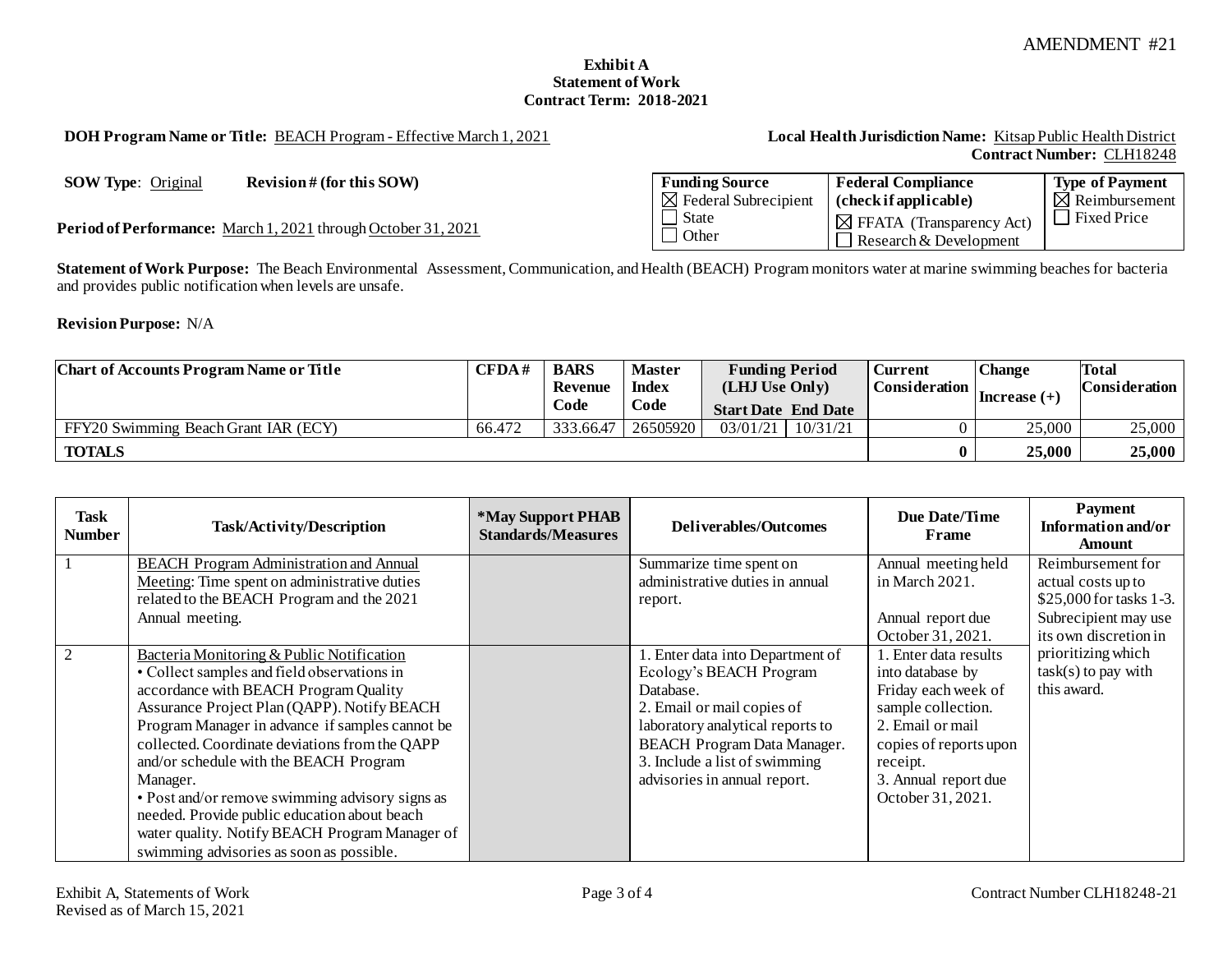### AMENDMENT #21

| <b>Task</b><br><b>Number</b> | Task/Activity/Description                         | *May Support PHAB<br><b>Standards/Measures</b> | Deliverables/Outcomes              | Due Date/Time<br>Frame | <b>Payment</b><br>Information and/or<br>Amount |
|------------------------------|---------------------------------------------------|------------------------------------------------|------------------------------------|------------------------|------------------------------------------------|
| $\overline{3}$               | Illness Pollution Investigations                  |                                                | 1. Provide notification via        | . Within fourteen      |                                                |
|                              | Notify BEACH Program Manager of any illness       |                                                | telephone to BEACH Program         | $(14)$ business days.  |                                                |
|                              | reports related to recreational swimming beaches. |                                                | Manager.                           |                        |                                                |
|                              | Conduct illness investigations as needed.         |                                                | 2. Summarize illness investigation | 2. Annual report due   |                                                |
|                              |                                                   |                                                | in annual report.                  | October 31, 2021.      |                                                |

### **\*For Information Only:**

Funding is not tied to the revised Standards/Measures listed here. This information may be helpful in discussions of how program activities might contribute to meeting a Standard/Measure. More detail on these and/or other Public Health Accreditation Board (PHAB) Standards/Measures that may apply can be found at: <http://www.phaboard.org/wp-content/uploads/PHAB-Standards-and-Measures-Version-1.0.pdf>

### **Program Specific Requirements/Narrative**

The funds for this project are being provided by an Environmental Protection Agency grant, Agreement Number CU-01J49701-1, Catalog of Federal Domestic Assistance Number 66.472 – Beach Monitoring and Notification Program Implementation Grants.

#### **Special Requirements**

### **Federal Funding Accountability and Transparency Act (FFATA)**

This statement of work is supported by federal funds that require compliance with the Federal Funding Accountability and Transparency Act (FFATA or the Transparency Act). The purpose of the Transparency Act is to make information available online so the public can see how the federal funds are spent.

To comply with this act and be eligible to perform the activities in this statement of work, the LHJ must have a Data Univers al Numbering System (DUNS®) number.

Information about the LHJ and this statement of work will be made available on [USASpending.gov](https://www.usaspending.gov/#/) by DOH as required by P.L. 109-282.

### **Program Manual, Handbook, Policy References**

Quality Assurance Project Plan at: <https://fortress.wa.gov/ecy/publications/SummaryPages/1903119.html>

#### **DOH Program Contact**

Laura Hermanson, BEACH Program, Office of Environmental Health and Safety, PO Box 47824, Olympia, WA 98504-7824, 360-480-4868[, laura.hermanson@ecy.wa.gov](mailto:laura.hermanson@ecy.wa.gov)

#### **DOH Fiscal Contact**

Taylor Warren, Budget Specialist, Office of Environmental Health and Safety, P.O. Box 47824, Olympia, WA 98504-7824, 360-236-3348[, taylor.warren@doh.wa.gov](mailto:taylor.warren@doh.wa.gov)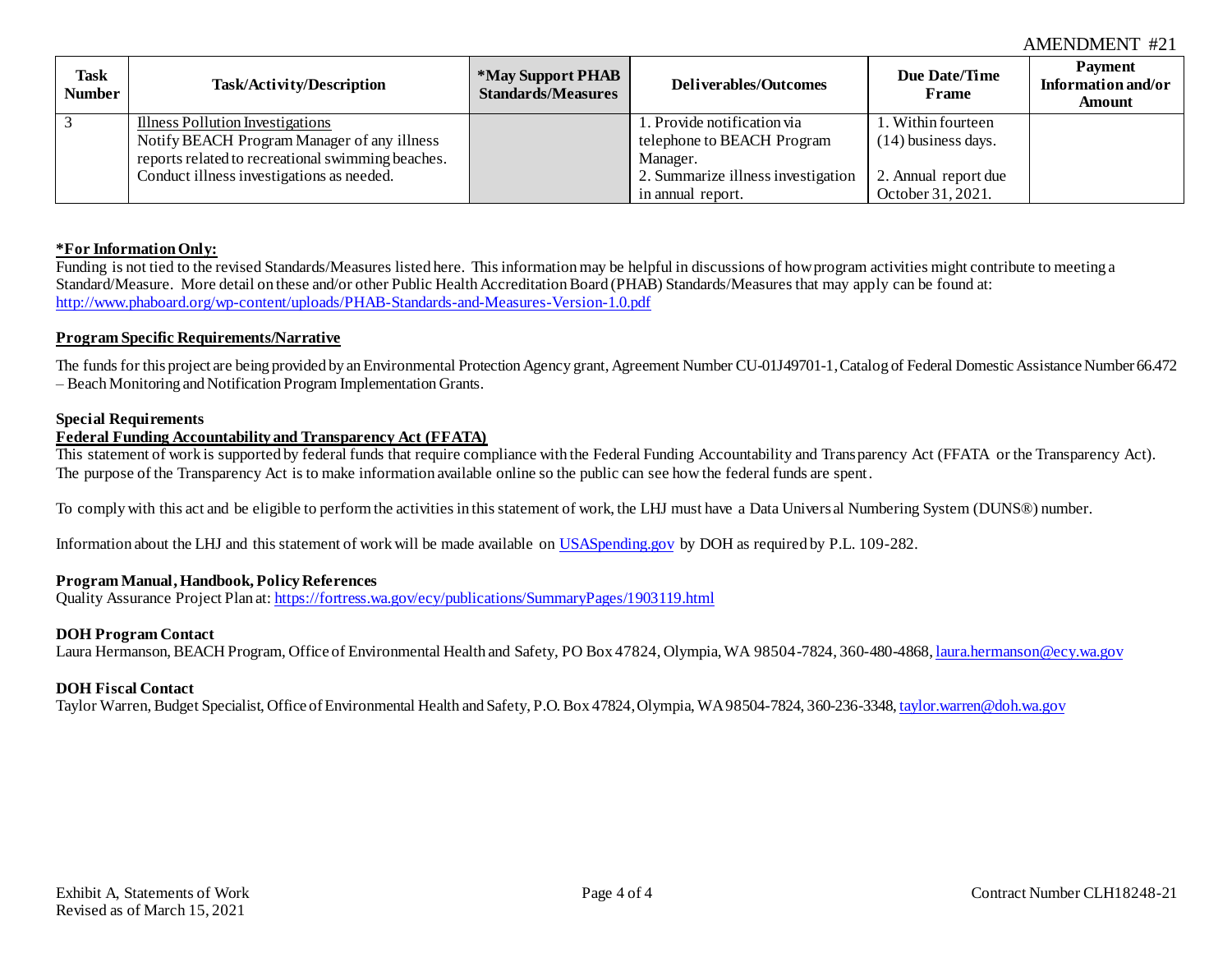| <b>Statement of Work</b><br><b>Chart of Accounts</b><br><b>BARS</b><br><b>Funding</b><br><b>Chart</b> of<br><b>Funding Period</b><br><b>Funding Period</b><br><b>Period</b><br><b>Federal Award</b><br><b>Revenue</b><br><b>Accounts</b><br>$CFDA*$<br>$Code**$<br><b>Identification#</b><br><b>Start Date End Date Start Date End Date</b><br><b>Sub Total</b><br><b>Total</b><br><b>Chart of Accounts Program Title</b><br>Amend #<br>Amount<br>FFY20 CSS USDA FINI Prog Mgnt<br>20157001823357<br>333.10.33<br>10/01/19 03/31/20<br>10/01/19 03/31/20<br>(\$13,410)<br>\$25,000<br>\$145,847<br>Amd 8<br>10.331<br>10/01/19 03/31/20<br>10/01/19<br>03/31/20<br>\$38,410<br>FFY20 CSS USDA FINI Prog Mgnt<br>20157001823357<br>Amd 6<br>10.331<br>333.10.33<br>10.331<br>333.10.33<br>10/01/18 09/30/19<br>10/01/18 09/30/19<br>(\$10,716)<br>FFY19 CSS USDA FINI Prog Mgnt<br>20157001823357<br>Amd 8<br>\$78,347<br>333.10.33<br>10/01/18 09/30/19<br>N/A<br>10.331<br>10/01/18 09/30/19<br>\$89,063<br>FFY19 CSS USDA FINI Prog Mgnt<br>20157001823357<br>01/01/18 09/30/18<br>FFY18 CSS USDA FINI Prog Mgnt<br>20157001823357<br>Amd 8<br>10.331<br>333.10.33<br>10/01/17 09/30/18<br>$(\$7,500)$<br>\$42,500<br>20157001823357<br>10.331<br>333.10.33 01/01/18 09/30/18<br>10/01/17<br>09/30/18<br>$(\$95,842)$<br>FFY18 CSS USDA FINI Prog Mgnt<br>Amd 6<br>10.331<br>333.10.33 01/01/18 09/30/18<br>10/01/17 09/30/18<br>\$55,060<br>FFY18 CSS USDA FINI Prog Mgnt<br>20157001823357<br>Amd 2<br>10.331<br>333.10.33 01/01/18 09/30/18<br>10/01/17 09/30/18<br>FFY18 CSS USDA FINI Prog Mgnt<br>20157001823357<br>N/A<br>\$90,782<br>333.10.56 10/01/19 09/30/20<br>10/01/19 09/30/20<br>\$83,000<br>\$83,000<br>\$83,000<br>FFY20 CSS IAR SNAP Ed Prog Mgnt-Region 5<br>207WAWA5Q3903<br>Amd 10<br>10.561<br>\$159,906<br>10.561<br>333.10.56 10/01/18 09/30/19<br>10/01/18 09/30/19<br>\$708<br>\$69,875<br>FFY19 CSS IAR SNAP Ed Program Mgnt<br>197WAWA5Q3903<br>Amd 9<br>333.10.56<br>10/01/18 09/30/19<br>10/01/18 09/30/19<br>\$69,167<br>FFY19 CSS IAR SNAP Ed Program Mgnt<br>197WAWA5Q3903<br>Amd 4<br>10.561<br>333.10.56<br>10/01/18 09/30/19<br>10/01/18<br>09/30/19<br>FFY18 CSS IAR SNAP Ed Program Mgnt CF<br>187WAWA5Q3903<br>Amd 4<br>10.561<br>\$13,833<br>\$13,833<br>333.10.56 01/01/18 09/30/18<br>FFY18 CSS IAR SNAP Ed Program Mgnt<br>187WAWA5Q3903<br>10.561<br>10/01/17<br>09/30/18<br>\$8,150<br>\$69,281<br>Amd 4<br>187WAWA5Q3903<br>333.10.56 01/01/18 09/30/18<br>10/01/17 09/30/18<br>\$26,548<br>FFY18 CSS IAR SNAP Ed Program Mgnt<br>Amd 2<br>10.561<br>01/01/18 09/30/18<br>09/30/18<br>FFY18 CSS IAR SNAP Ed Program Mgnt<br>187WAWA5Q3903<br>N/A<br>10.561<br>333.10.56<br>10/01/17<br>\$34,583<br>333.10.56 01/01/18 09/30/18<br>FFY17 CSS IAR SNAP Ed Program Mgnt CF<br>1717WAWA5Q390<br>N/A<br>10.561<br>10/01/17 09/30/18<br>\$6,917<br>\$6,917<br><b>NGA Not Received</b><br>333.10.56 10/01/20 09/30/21<br>10/01/20 09/30/21<br>FFY21 IAR SNAP Ed Prog Mgnt-Region 5<br>Amd 18<br>\$97,864<br>\$97,864<br>\$97,864<br>10.561<br>WAH20-F999<br>333.14.24<br>07/01/20 06/30/21<br>07/01/20<br>06/30/21<br>\$26,690<br>\$53,380<br>FFY20 Housing People with AIDS Formula<br>Amd 20<br>14.241<br>\$194,782<br>FFY20 Housing People with AIDS Formula<br>WAH20-F999<br>333.14.24<br>07/01/20<br>06/30/21<br>07/01/20<br>06/30/21<br>\$26,690<br>Amd 16<br>14.241<br>07/01/19 06/30/20 07/01/19<br>FFY19 Housing People with AIDS Formula<br>WAH18-F999<br>Amd 8<br>14.241<br>333.14.24<br>06/30/20<br>\$53,379<br>\$53,379<br>07/01/18 06/30/19<br>FFY18 Housing People with AIDS Formula<br>333.14.24<br>07/01/18 06/30/19<br>\$36,083<br>\$88,023<br>WAH18-F999<br>Amd 8<br>14.241<br>333.14.24<br>07/01/18 06/30/19<br>07/01/18<br>06/30/19<br>FFY18 Housing People with AIDS Formula<br>WAH18-F999<br>Amd 5<br>14.241<br>\$51,940<br>Hous. Opp for Ppl w/AIDS CARES COVID-19<br>WA-H2001W074<br>Amd 17, 18<br>14.241<br>333.14.24<br>07/01/20 06/30/21<br>01/20/20<br>06/30/21<br>\$15,000<br>\$15,000<br>\$15,000<br><b>NGA Not Received</b><br>Amd 19<br>333.21.01<br>07/01/20<br>12/30/21<br>07/01/20<br>12/30/21<br>\$1,096,335<br>BITV-COVID Ed LHJ Allocation-CARES<br>21.019<br>\$1,461,780<br>\$1,461,780<br>Amd 17, 19<br>333.21.01<br>07/01/20 12/30/21<br>07/01/20 12/30/21<br>BITV-COVID Ed LHJ Allocation-CARES<br><b>NGA Not Received</b><br>21.019<br>\$365,445<br><b>COVID LHJ OFM Allocation-CARES</b><br><b>NGA Not Received</b><br>Amd 17, 19<br>21.019<br>333.21.01<br>03/01/20 06/30/21<br>03/01/20 06/30/21<br>\$5,402,000<br>\$5,402,000<br>\$5,402,000<br>PS SSI 1-5 BEACH Task 4<br>01J18001<br>Amd 13<br>66.123<br>333.66.12 03/01/20<br>10/31/20<br>06/30/23<br>\$5,800<br>\$5,800<br>\$17,400<br>07/01/17<br>PS SSI 1-5 BEACH Task 4<br>01J18001<br>66.123<br>333.66.12 03/01/19<br>10/31/19<br>10/31/19<br>\$5,800<br>\$5,800<br>Amd 7<br>07/01/17<br>66.123<br>333.66.12 03/01/18 10/31/18 07/01/17 06/30/19<br>\$5,800<br>PS SSI 1-5 BEACH Task 4<br>01J18001<br>Amd 1<br>\$5,800 | <b>DOH</b> Use Only |  |  |  |  |  |  |
|--------------------------------------------------------------------------------------------------------------------------------------------------------------------------------------------------------------------------------------------------------------------------------------------------------------------------------------------------------------------------------------------------------------------------------------------------------------------------------------------------------------------------------------------------------------------------------------------------------------------------------------------------------------------------------------------------------------------------------------------------------------------------------------------------------------------------------------------------------------------------------------------------------------------------------------------------------------------------------------------------------------------------------------------------------------------------------------------------------------------------------------------------------------------------------------------------------------------------------------------------------------------------------------------------------------------------------------------------------------------------------------------------------------------------------------------------------------------------------------------------------------------------------------------------------------------------------------------------------------------------------------------------------------------------------------------------------------------------------------------------------------------------------------------------------------------------------------------------------------------------------------------------------------------------------------------------------------------------------------------------------------------------------------------------------------------------------------------------------------------------------------------------------------------------------------------------------------------------------------------------------------------------------------------------------------------------------------------------------------------------------------------------------------------------------------------------------------------------------------------------------------------------------------------------------------------------------------------------------------------------------------------------------------------------------------------------------------------------------------------------------------------------------------------------------------------------------------------------------------------------------------------------------------------------------------------------------------------------------------------------------------------------------------------------------------------------------------------------------------------------------------------------------------------------------------------------------------------------------------------------------------------------------------------------------------------------------------------------------------------------------------------------------------------------------------------------------------------------------------------------------------------------------------------------------------------------------------------------------------------------------------------------------------------------------------------------------------------------------------------------------------------------------------------------------------------------------------------------------------------------------------------------------------------------------------------------------------------------------------------------------------------------------------------------------------------------------------------------------------------------------------------------------------------------------------------------------------------------------------------------------------------------------------------------------------------------------------------------------------------------------------------------------------------------------------------------------------------------------------------------------------------------------------------------------------------------------------------------------------------------------------------------------------------------------------------------------------------------------------------------------------------------------------------------------------------------------------------------------------------------------------------------------------------------------------------------------------------------------------------------------------------------------------------------------------------------|---------------------|--|--|--|--|--|--|
|                                                                                                                                                                                                                                                                                                                                                                                                                                                                                                                                                                                                                                                                                                                                                                                                                                                                                                                                                                                                                                                                                                                                                                                                                                                                                                                                                                                                                                                                                                                                                                                                                                                                                                                                                                                                                                                                                                                                                                                                                                                                                                                                                                                                                                                                                                                                                                                                                                                                                                                                                                                                                                                                                                                                                                                                                                                                                                                                                                                                                                                                                                                                                                                                                                                                                                                                                                                                                                                                                                                                                                                                                                                                                                                                                                                                                                                                                                                                                                                                                                                                                                                                                                                                                                                                                                                                                                                                                                                                                                                                                                                                                                                                                                                                                                                                                                                                                                                                                                                                                                                                          |                     |  |  |  |  |  |  |
|                                                                                                                                                                                                                                                                                                                                                                                                                                                                                                                                                                                                                                                                                                                                                                                                                                                                                                                                                                                                                                                                                                                                                                                                                                                                                                                                                                                                                                                                                                                                                                                                                                                                                                                                                                                                                                                                                                                                                                                                                                                                                                                                                                                                                                                                                                                                                                                                                                                                                                                                                                                                                                                                                                                                                                                                                                                                                                                                                                                                                                                                                                                                                                                                                                                                                                                                                                                                                                                                                                                                                                                                                                                                                                                                                                                                                                                                                                                                                                                                                                                                                                                                                                                                                                                                                                                                                                                                                                                                                                                                                                                                                                                                                                                                                                                                                                                                                                                                                                                                                                                                          |                     |  |  |  |  |  |  |
|                                                                                                                                                                                                                                                                                                                                                                                                                                                                                                                                                                                                                                                                                                                                                                                                                                                                                                                                                                                                                                                                                                                                                                                                                                                                                                                                                                                                                                                                                                                                                                                                                                                                                                                                                                                                                                                                                                                                                                                                                                                                                                                                                                                                                                                                                                                                                                                                                                                                                                                                                                                                                                                                                                                                                                                                                                                                                                                                                                                                                                                                                                                                                                                                                                                                                                                                                                                                                                                                                                                                                                                                                                                                                                                                                                                                                                                                                                                                                                                                                                                                                                                                                                                                                                                                                                                                                                                                                                                                                                                                                                                                                                                                                                                                                                                                                                                                                                                                                                                                                                                                          |                     |  |  |  |  |  |  |
|                                                                                                                                                                                                                                                                                                                                                                                                                                                                                                                                                                                                                                                                                                                                                                                                                                                                                                                                                                                                                                                                                                                                                                                                                                                                                                                                                                                                                                                                                                                                                                                                                                                                                                                                                                                                                                                                                                                                                                                                                                                                                                                                                                                                                                                                                                                                                                                                                                                                                                                                                                                                                                                                                                                                                                                                                                                                                                                                                                                                                                                                                                                                                                                                                                                                                                                                                                                                                                                                                                                                                                                                                                                                                                                                                                                                                                                                                                                                                                                                                                                                                                                                                                                                                                                                                                                                                                                                                                                                                                                                                                                                                                                                                                                                                                                                                                                                                                                                                                                                                                                                          |                     |  |  |  |  |  |  |
|                                                                                                                                                                                                                                                                                                                                                                                                                                                                                                                                                                                                                                                                                                                                                                                                                                                                                                                                                                                                                                                                                                                                                                                                                                                                                                                                                                                                                                                                                                                                                                                                                                                                                                                                                                                                                                                                                                                                                                                                                                                                                                                                                                                                                                                                                                                                                                                                                                                                                                                                                                                                                                                                                                                                                                                                                                                                                                                                                                                                                                                                                                                                                                                                                                                                                                                                                                                                                                                                                                                                                                                                                                                                                                                                                                                                                                                                                                                                                                                                                                                                                                                                                                                                                                                                                                                                                                                                                                                                                                                                                                                                                                                                                                                                                                                                                                                                                                                                                                                                                                                                          |                     |  |  |  |  |  |  |
|                                                                                                                                                                                                                                                                                                                                                                                                                                                                                                                                                                                                                                                                                                                                                                                                                                                                                                                                                                                                                                                                                                                                                                                                                                                                                                                                                                                                                                                                                                                                                                                                                                                                                                                                                                                                                                                                                                                                                                                                                                                                                                                                                                                                                                                                                                                                                                                                                                                                                                                                                                                                                                                                                                                                                                                                                                                                                                                                                                                                                                                                                                                                                                                                                                                                                                                                                                                                                                                                                                                                                                                                                                                                                                                                                                                                                                                                                                                                                                                                                                                                                                                                                                                                                                                                                                                                                                                                                                                                                                                                                                                                                                                                                                                                                                                                                                                                                                                                                                                                                                                                          |                     |  |  |  |  |  |  |
|                                                                                                                                                                                                                                                                                                                                                                                                                                                                                                                                                                                                                                                                                                                                                                                                                                                                                                                                                                                                                                                                                                                                                                                                                                                                                                                                                                                                                                                                                                                                                                                                                                                                                                                                                                                                                                                                                                                                                                                                                                                                                                                                                                                                                                                                                                                                                                                                                                                                                                                                                                                                                                                                                                                                                                                                                                                                                                                                                                                                                                                                                                                                                                                                                                                                                                                                                                                                                                                                                                                                                                                                                                                                                                                                                                                                                                                                                                                                                                                                                                                                                                                                                                                                                                                                                                                                                                                                                                                                                                                                                                                                                                                                                                                                                                                                                                                                                                                                                                                                                                                                          |                     |  |  |  |  |  |  |
|                                                                                                                                                                                                                                                                                                                                                                                                                                                                                                                                                                                                                                                                                                                                                                                                                                                                                                                                                                                                                                                                                                                                                                                                                                                                                                                                                                                                                                                                                                                                                                                                                                                                                                                                                                                                                                                                                                                                                                                                                                                                                                                                                                                                                                                                                                                                                                                                                                                                                                                                                                                                                                                                                                                                                                                                                                                                                                                                                                                                                                                                                                                                                                                                                                                                                                                                                                                                                                                                                                                                                                                                                                                                                                                                                                                                                                                                                                                                                                                                                                                                                                                                                                                                                                                                                                                                                                                                                                                                                                                                                                                                                                                                                                                                                                                                                                                                                                                                                                                                                                                                          |                     |  |  |  |  |  |  |
|                                                                                                                                                                                                                                                                                                                                                                                                                                                                                                                                                                                                                                                                                                                                                                                                                                                                                                                                                                                                                                                                                                                                                                                                                                                                                                                                                                                                                                                                                                                                                                                                                                                                                                                                                                                                                                                                                                                                                                                                                                                                                                                                                                                                                                                                                                                                                                                                                                                                                                                                                                                                                                                                                                                                                                                                                                                                                                                                                                                                                                                                                                                                                                                                                                                                                                                                                                                                                                                                                                                                                                                                                                                                                                                                                                                                                                                                                                                                                                                                                                                                                                                                                                                                                                                                                                                                                                                                                                                                                                                                                                                                                                                                                                                                                                                                                                                                                                                                                                                                                                                                          |                     |  |  |  |  |  |  |
|                                                                                                                                                                                                                                                                                                                                                                                                                                                                                                                                                                                                                                                                                                                                                                                                                                                                                                                                                                                                                                                                                                                                                                                                                                                                                                                                                                                                                                                                                                                                                                                                                                                                                                                                                                                                                                                                                                                                                                                                                                                                                                                                                                                                                                                                                                                                                                                                                                                                                                                                                                                                                                                                                                                                                                                                                                                                                                                                                                                                                                                                                                                                                                                                                                                                                                                                                                                                                                                                                                                                                                                                                                                                                                                                                                                                                                                                                                                                                                                                                                                                                                                                                                                                                                                                                                                                                                                                                                                                                                                                                                                                                                                                                                                                                                                                                                                                                                                                                                                                                                                                          |                     |  |  |  |  |  |  |
|                                                                                                                                                                                                                                                                                                                                                                                                                                                                                                                                                                                                                                                                                                                                                                                                                                                                                                                                                                                                                                                                                                                                                                                                                                                                                                                                                                                                                                                                                                                                                                                                                                                                                                                                                                                                                                                                                                                                                                                                                                                                                                                                                                                                                                                                                                                                                                                                                                                                                                                                                                                                                                                                                                                                                                                                                                                                                                                                                                                                                                                                                                                                                                                                                                                                                                                                                                                                                                                                                                                                                                                                                                                                                                                                                                                                                                                                                                                                                                                                                                                                                                                                                                                                                                                                                                                                                                                                                                                                                                                                                                                                                                                                                                                                                                                                                                                                                                                                                                                                                                                                          |                     |  |  |  |  |  |  |
|                                                                                                                                                                                                                                                                                                                                                                                                                                                                                                                                                                                                                                                                                                                                                                                                                                                                                                                                                                                                                                                                                                                                                                                                                                                                                                                                                                                                                                                                                                                                                                                                                                                                                                                                                                                                                                                                                                                                                                                                                                                                                                                                                                                                                                                                                                                                                                                                                                                                                                                                                                                                                                                                                                                                                                                                                                                                                                                                                                                                                                                                                                                                                                                                                                                                                                                                                                                                                                                                                                                                                                                                                                                                                                                                                                                                                                                                                                                                                                                                                                                                                                                                                                                                                                                                                                                                                                                                                                                                                                                                                                                                                                                                                                                                                                                                                                                                                                                                                                                                                                                                          |                     |  |  |  |  |  |  |
|                                                                                                                                                                                                                                                                                                                                                                                                                                                                                                                                                                                                                                                                                                                                                                                                                                                                                                                                                                                                                                                                                                                                                                                                                                                                                                                                                                                                                                                                                                                                                                                                                                                                                                                                                                                                                                                                                                                                                                                                                                                                                                                                                                                                                                                                                                                                                                                                                                                                                                                                                                                                                                                                                                                                                                                                                                                                                                                                                                                                                                                                                                                                                                                                                                                                                                                                                                                                                                                                                                                                                                                                                                                                                                                                                                                                                                                                                                                                                                                                                                                                                                                                                                                                                                                                                                                                                                                                                                                                                                                                                                                                                                                                                                                                                                                                                                                                                                                                                                                                                                                                          |                     |  |  |  |  |  |  |
|                                                                                                                                                                                                                                                                                                                                                                                                                                                                                                                                                                                                                                                                                                                                                                                                                                                                                                                                                                                                                                                                                                                                                                                                                                                                                                                                                                                                                                                                                                                                                                                                                                                                                                                                                                                                                                                                                                                                                                                                                                                                                                                                                                                                                                                                                                                                                                                                                                                                                                                                                                                                                                                                                                                                                                                                                                                                                                                                                                                                                                                                                                                                                                                                                                                                                                                                                                                                                                                                                                                                                                                                                                                                                                                                                                                                                                                                                                                                                                                                                                                                                                                                                                                                                                                                                                                                                                                                                                                                                                                                                                                                                                                                                                                                                                                                                                                                                                                                                                                                                                                                          |                     |  |  |  |  |  |  |
|                                                                                                                                                                                                                                                                                                                                                                                                                                                                                                                                                                                                                                                                                                                                                                                                                                                                                                                                                                                                                                                                                                                                                                                                                                                                                                                                                                                                                                                                                                                                                                                                                                                                                                                                                                                                                                                                                                                                                                                                                                                                                                                                                                                                                                                                                                                                                                                                                                                                                                                                                                                                                                                                                                                                                                                                                                                                                                                                                                                                                                                                                                                                                                                                                                                                                                                                                                                                                                                                                                                                                                                                                                                                                                                                                                                                                                                                                                                                                                                                                                                                                                                                                                                                                                                                                                                                                                                                                                                                                                                                                                                                                                                                                                                                                                                                                                                                                                                                                                                                                                                                          |                     |  |  |  |  |  |  |
|                                                                                                                                                                                                                                                                                                                                                                                                                                                                                                                                                                                                                                                                                                                                                                                                                                                                                                                                                                                                                                                                                                                                                                                                                                                                                                                                                                                                                                                                                                                                                                                                                                                                                                                                                                                                                                                                                                                                                                                                                                                                                                                                                                                                                                                                                                                                                                                                                                                                                                                                                                                                                                                                                                                                                                                                                                                                                                                                                                                                                                                                                                                                                                                                                                                                                                                                                                                                                                                                                                                                                                                                                                                                                                                                                                                                                                                                                                                                                                                                                                                                                                                                                                                                                                                                                                                                                                                                                                                                                                                                                                                                                                                                                                                                                                                                                                                                                                                                                                                                                                                                          |                     |  |  |  |  |  |  |
|                                                                                                                                                                                                                                                                                                                                                                                                                                                                                                                                                                                                                                                                                                                                                                                                                                                                                                                                                                                                                                                                                                                                                                                                                                                                                                                                                                                                                                                                                                                                                                                                                                                                                                                                                                                                                                                                                                                                                                                                                                                                                                                                                                                                                                                                                                                                                                                                                                                                                                                                                                                                                                                                                                                                                                                                                                                                                                                                                                                                                                                                                                                                                                                                                                                                                                                                                                                                                                                                                                                                                                                                                                                                                                                                                                                                                                                                                                                                                                                                                                                                                                                                                                                                                                                                                                                                                                                                                                                                                                                                                                                                                                                                                                                                                                                                                                                                                                                                                                                                                                                                          |                     |  |  |  |  |  |  |
|                                                                                                                                                                                                                                                                                                                                                                                                                                                                                                                                                                                                                                                                                                                                                                                                                                                                                                                                                                                                                                                                                                                                                                                                                                                                                                                                                                                                                                                                                                                                                                                                                                                                                                                                                                                                                                                                                                                                                                                                                                                                                                                                                                                                                                                                                                                                                                                                                                                                                                                                                                                                                                                                                                                                                                                                                                                                                                                                                                                                                                                                                                                                                                                                                                                                                                                                                                                                                                                                                                                                                                                                                                                                                                                                                                                                                                                                                                                                                                                                                                                                                                                                                                                                                                                                                                                                                                                                                                                                                                                                                                                                                                                                                                                                                                                                                                                                                                                                                                                                                                                                          |                     |  |  |  |  |  |  |
|                                                                                                                                                                                                                                                                                                                                                                                                                                                                                                                                                                                                                                                                                                                                                                                                                                                                                                                                                                                                                                                                                                                                                                                                                                                                                                                                                                                                                                                                                                                                                                                                                                                                                                                                                                                                                                                                                                                                                                                                                                                                                                                                                                                                                                                                                                                                                                                                                                                                                                                                                                                                                                                                                                                                                                                                                                                                                                                                                                                                                                                                                                                                                                                                                                                                                                                                                                                                                                                                                                                                                                                                                                                                                                                                                                                                                                                                                                                                                                                                                                                                                                                                                                                                                                                                                                                                                                                                                                                                                                                                                                                                                                                                                                                                                                                                                                                                                                                                                                                                                                                                          |                     |  |  |  |  |  |  |
|                                                                                                                                                                                                                                                                                                                                                                                                                                                                                                                                                                                                                                                                                                                                                                                                                                                                                                                                                                                                                                                                                                                                                                                                                                                                                                                                                                                                                                                                                                                                                                                                                                                                                                                                                                                                                                                                                                                                                                                                                                                                                                                                                                                                                                                                                                                                                                                                                                                                                                                                                                                                                                                                                                                                                                                                                                                                                                                                                                                                                                                                                                                                                                                                                                                                                                                                                                                                                                                                                                                                                                                                                                                                                                                                                                                                                                                                                                                                                                                                                                                                                                                                                                                                                                                                                                                                                                                                                                                                                                                                                                                                                                                                                                                                                                                                                                                                                                                                                                                                                                                                          |                     |  |  |  |  |  |  |
|                                                                                                                                                                                                                                                                                                                                                                                                                                                                                                                                                                                                                                                                                                                                                                                                                                                                                                                                                                                                                                                                                                                                                                                                                                                                                                                                                                                                                                                                                                                                                                                                                                                                                                                                                                                                                                                                                                                                                                                                                                                                                                                                                                                                                                                                                                                                                                                                                                                                                                                                                                                                                                                                                                                                                                                                                                                                                                                                                                                                                                                                                                                                                                                                                                                                                                                                                                                                                                                                                                                                                                                                                                                                                                                                                                                                                                                                                                                                                                                                                                                                                                                                                                                                                                                                                                                                                                                                                                                                                                                                                                                                                                                                                                                                                                                                                                                                                                                                                                                                                                                                          |                     |  |  |  |  |  |  |
|                                                                                                                                                                                                                                                                                                                                                                                                                                                                                                                                                                                                                                                                                                                                                                                                                                                                                                                                                                                                                                                                                                                                                                                                                                                                                                                                                                                                                                                                                                                                                                                                                                                                                                                                                                                                                                                                                                                                                                                                                                                                                                                                                                                                                                                                                                                                                                                                                                                                                                                                                                                                                                                                                                                                                                                                                                                                                                                                                                                                                                                                                                                                                                                                                                                                                                                                                                                                                                                                                                                                                                                                                                                                                                                                                                                                                                                                                                                                                                                                                                                                                                                                                                                                                                                                                                                                                                                                                                                                                                                                                                                                                                                                                                                                                                                                                                                                                                                                                                                                                                                                          |                     |  |  |  |  |  |  |
|                                                                                                                                                                                                                                                                                                                                                                                                                                                                                                                                                                                                                                                                                                                                                                                                                                                                                                                                                                                                                                                                                                                                                                                                                                                                                                                                                                                                                                                                                                                                                                                                                                                                                                                                                                                                                                                                                                                                                                                                                                                                                                                                                                                                                                                                                                                                                                                                                                                                                                                                                                                                                                                                                                                                                                                                                                                                                                                                                                                                                                                                                                                                                                                                                                                                                                                                                                                                                                                                                                                                                                                                                                                                                                                                                                                                                                                                                                                                                                                                                                                                                                                                                                                                                                                                                                                                                                                                                                                                                                                                                                                                                                                                                                                                                                                                                                                                                                                                                                                                                                                                          |                     |  |  |  |  |  |  |
|                                                                                                                                                                                                                                                                                                                                                                                                                                                                                                                                                                                                                                                                                                                                                                                                                                                                                                                                                                                                                                                                                                                                                                                                                                                                                                                                                                                                                                                                                                                                                                                                                                                                                                                                                                                                                                                                                                                                                                                                                                                                                                                                                                                                                                                                                                                                                                                                                                                                                                                                                                                                                                                                                                                                                                                                                                                                                                                                                                                                                                                                                                                                                                                                                                                                                                                                                                                                                                                                                                                                                                                                                                                                                                                                                                                                                                                                                                                                                                                                                                                                                                                                                                                                                                                                                                                                                                                                                                                                                                                                                                                                                                                                                                                                                                                                                                                                                                                                                                                                                                                                          |                     |  |  |  |  |  |  |
|                                                                                                                                                                                                                                                                                                                                                                                                                                                                                                                                                                                                                                                                                                                                                                                                                                                                                                                                                                                                                                                                                                                                                                                                                                                                                                                                                                                                                                                                                                                                                                                                                                                                                                                                                                                                                                                                                                                                                                                                                                                                                                                                                                                                                                                                                                                                                                                                                                                                                                                                                                                                                                                                                                                                                                                                                                                                                                                                                                                                                                                                                                                                                                                                                                                                                                                                                                                                                                                                                                                                                                                                                                                                                                                                                                                                                                                                                                                                                                                                                                                                                                                                                                                                                                                                                                                                                                                                                                                                                                                                                                                                                                                                                                                                                                                                                                                                                                                                                                                                                                                                          |                     |  |  |  |  |  |  |
|                                                                                                                                                                                                                                                                                                                                                                                                                                                                                                                                                                                                                                                                                                                                                                                                                                                                                                                                                                                                                                                                                                                                                                                                                                                                                                                                                                                                                                                                                                                                                                                                                                                                                                                                                                                                                                                                                                                                                                                                                                                                                                                                                                                                                                                                                                                                                                                                                                                                                                                                                                                                                                                                                                                                                                                                                                                                                                                                                                                                                                                                                                                                                                                                                                                                                                                                                                                                                                                                                                                                                                                                                                                                                                                                                                                                                                                                                                                                                                                                                                                                                                                                                                                                                                                                                                                                                                                                                                                                                                                                                                                                                                                                                                                                                                                                                                                                                                                                                                                                                                                                          |                     |  |  |  |  |  |  |
|                                                                                                                                                                                                                                                                                                                                                                                                                                                                                                                                                                                                                                                                                                                                                                                                                                                                                                                                                                                                                                                                                                                                                                                                                                                                                                                                                                                                                                                                                                                                                                                                                                                                                                                                                                                                                                                                                                                                                                                                                                                                                                                                                                                                                                                                                                                                                                                                                                                                                                                                                                                                                                                                                                                                                                                                                                                                                                                                                                                                                                                                                                                                                                                                                                                                                                                                                                                                                                                                                                                                                                                                                                                                                                                                                                                                                                                                                                                                                                                                                                                                                                                                                                                                                                                                                                                                                                                                                                                                                                                                                                                                                                                                                                                                                                                                                                                                                                                                                                                                                                                                          |                     |  |  |  |  |  |  |
|                                                                                                                                                                                                                                                                                                                                                                                                                                                                                                                                                                                                                                                                                                                                                                                                                                                                                                                                                                                                                                                                                                                                                                                                                                                                                                                                                                                                                                                                                                                                                                                                                                                                                                                                                                                                                                                                                                                                                                                                                                                                                                                                                                                                                                                                                                                                                                                                                                                                                                                                                                                                                                                                                                                                                                                                                                                                                                                                                                                                                                                                                                                                                                                                                                                                                                                                                                                                                                                                                                                                                                                                                                                                                                                                                                                                                                                                                                                                                                                                                                                                                                                                                                                                                                                                                                                                                                                                                                                                                                                                                                                                                                                                                                                                                                                                                                                                                                                                                                                                                                                                          |                     |  |  |  |  |  |  |
|                                                                                                                                                                                                                                                                                                                                                                                                                                                                                                                                                                                                                                                                                                                                                                                                                                                                                                                                                                                                                                                                                                                                                                                                                                                                                                                                                                                                                                                                                                                                                                                                                                                                                                                                                                                                                                                                                                                                                                                                                                                                                                                                                                                                                                                                                                                                                                                                                                                                                                                                                                                                                                                                                                                                                                                                                                                                                                                                                                                                                                                                                                                                                                                                                                                                                                                                                                                                                                                                                                                                                                                                                                                                                                                                                                                                                                                                                                                                                                                                                                                                                                                                                                                                                                                                                                                                                                                                                                                                                                                                                                                                                                                                                                                                                                                                                                                                                                                                                                                                                                                                          |                     |  |  |  |  |  |  |
|                                                                                                                                                                                                                                                                                                                                                                                                                                                                                                                                                                                                                                                                                                                                                                                                                                                                                                                                                                                                                                                                                                                                                                                                                                                                                                                                                                                                                                                                                                                                                                                                                                                                                                                                                                                                                                                                                                                                                                                                                                                                                                                                                                                                                                                                                                                                                                                                                                                                                                                                                                                                                                                                                                                                                                                                                                                                                                                                                                                                                                                                                                                                                                                                                                                                                                                                                                                                                                                                                                                                                                                                                                                                                                                                                                                                                                                                                                                                                                                                                                                                                                                                                                                                                                                                                                                                                                                                                                                                                                                                                                                                                                                                                                                                                                                                                                                                                                                                                                                                                                                                          |                     |  |  |  |  |  |  |
|                                                                                                                                                                                                                                                                                                                                                                                                                                                                                                                                                                                                                                                                                                                                                                                                                                                                                                                                                                                                                                                                                                                                                                                                                                                                                                                                                                                                                                                                                                                                                                                                                                                                                                                                                                                                                                                                                                                                                                                                                                                                                                                                                                                                                                                                                                                                                                                                                                                                                                                                                                                                                                                                                                                                                                                                                                                                                                                                                                                                                                                                                                                                                                                                                                                                                                                                                                                                                                                                                                                                                                                                                                                                                                                                                                                                                                                                                                                                                                                                                                                                                                                                                                                                                                                                                                                                                                                                                                                                                                                                                                                                                                                                                                                                                                                                                                                                                                                                                                                                                                                                          |                     |  |  |  |  |  |  |
|                                                                                                                                                                                                                                                                                                                                                                                                                                                                                                                                                                                                                                                                                                                                                                                                                                                                                                                                                                                                                                                                                                                                                                                                                                                                                                                                                                                                                                                                                                                                                                                                                                                                                                                                                                                                                                                                                                                                                                                                                                                                                                                                                                                                                                                                                                                                                                                                                                                                                                                                                                                                                                                                                                                                                                                                                                                                                                                                                                                                                                                                                                                                                                                                                                                                                                                                                                                                                                                                                                                                                                                                                                                                                                                                                                                                                                                                                                                                                                                                                                                                                                                                                                                                                                                                                                                                                                                                                                                                                                                                                                                                                                                                                                                                                                                                                                                                                                                                                                                                                                                                          |                     |  |  |  |  |  |  |
|                                                                                                                                                                                                                                                                                                                                                                                                                                                                                                                                                                                                                                                                                                                                                                                                                                                                                                                                                                                                                                                                                                                                                                                                                                                                                                                                                                                                                                                                                                                                                                                                                                                                                                                                                                                                                                                                                                                                                                                                                                                                                                                                                                                                                                                                                                                                                                                                                                                                                                                                                                                                                                                                                                                                                                                                                                                                                                                                                                                                                                                                                                                                                                                                                                                                                                                                                                                                                                                                                                                                                                                                                                                                                                                                                                                                                                                                                                                                                                                                                                                                                                                                                                                                                                                                                                                                                                                                                                                                                                                                                                                                                                                                                                                                                                                                                                                                                                                                                                                                                                                                          |                     |  |  |  |  |  |  |
|                                                                                                                                                                                                                                                                                                                                                                                                                                                                                                                                                                                                                                                                                                                                                                                                                                                                                                                                                                                                                                                                                                                                                                                                                                                                                                                                                                                                                                                                                                                                                                                                                                                                                                                                                                                                                                                                                                                                                                                                                                                                                                                                                                                                                                                                                                                                                                                                                                                                                                                                                                                                                                                                                                                                                                                                                                                                                                                                                                                                                                                                                                                                                                                                                                                                                                                                                                                                                                                                                                                                                                                                                                                                                                                                                                                                                                                                                                                                                                                                                                                                                                                                                                                                                                                                                                                                                                                                                                                                                                                                                                                                                                                                                                                                                                                                                                                                                                                                                                                                                                                                          |                     |  |  |  |  |  |  |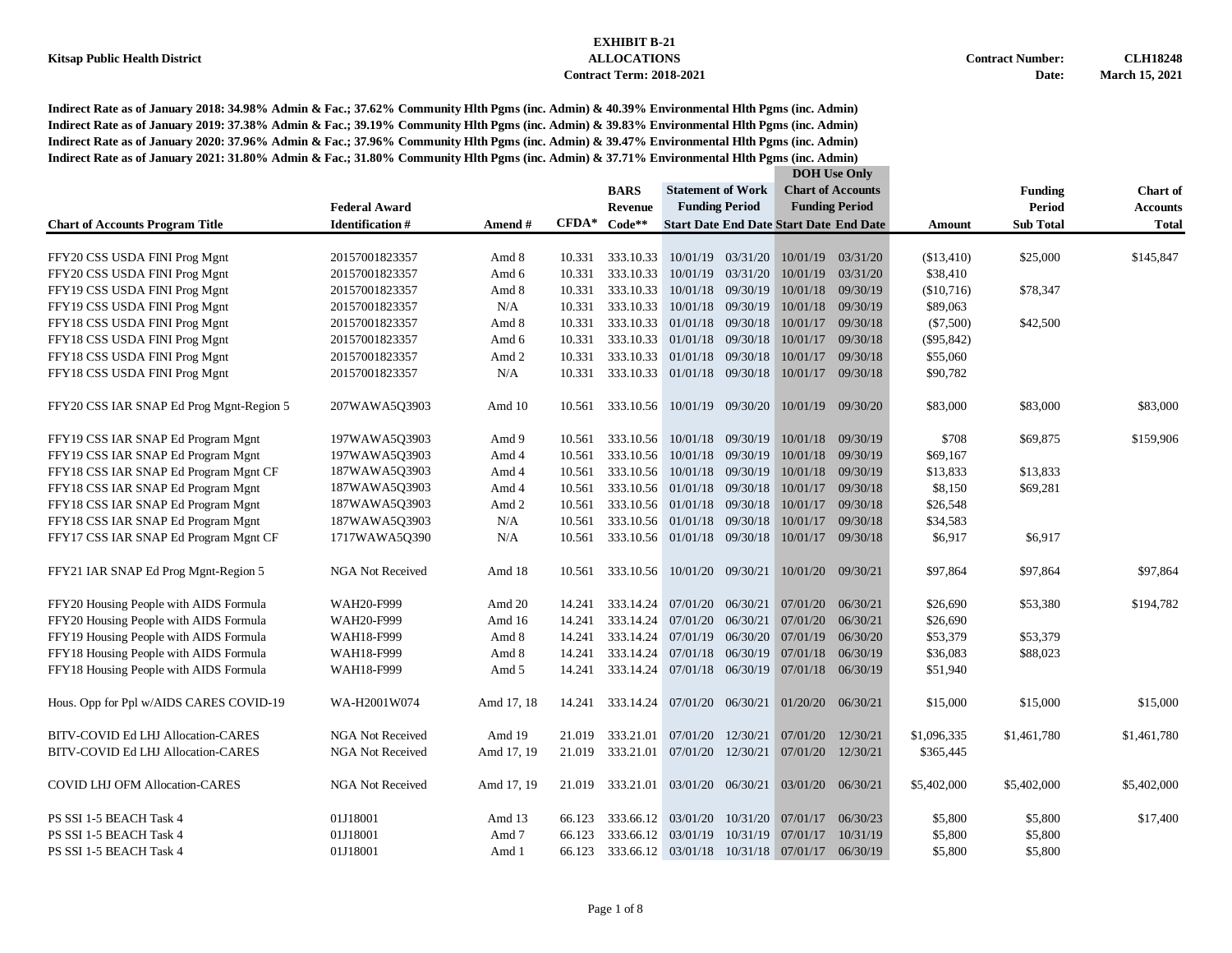|                                                 |                        |               |         |                                    |                             |                       |                                               | <b>DOH</b> Use Only                            |              |                  |                 |
|-------------------------------------------------|------------------------|---------------|---------|------------------------------------|-----------------------------|-----------------------|-----------------------------------------------|------------------------------------------------|--------------|------------------|-----------------|
|                                                 |                        |               |         | <b>BARS</b>                        | <b>Statement of Work</b>    |                       |                                               | <b>Chart of Accounts</b>                       |              | <b>Funding</b>   | <b>Chart</b> of |
|                                                 | <b>Federal Award</b>   |               |         | Revenue                            |                             | <b>Funding Period</b> |                                               | <b>Funding Period</b>                          |              | Period           | <b>Accounts</b> |
| <b>Chart of Accounts Program Title</b>          | <b>Identification#</b> | Amend #       | $CFDA*$ | $Code**$                           |                             |                       |                                               | <b>Start Date End Date Start Date End Date</b> | Amount       | <b>Sub Total</b> | <b>Total</b>    |
| PS SSI 1-5 PIC Task 4                           | 01J18001               | Amd 2, 8      | 66.123  | 333.66.12                          | 01/01/18 09/30/19           |                       |                                               | 07/01/17 06/30/19                              | $(\$50,000)$ | \$28,805         | \$28,805        |
| PS SSI 1-5 PIC Task 4                           | 01J18001               | $N/A$ , Amd 8 | 66.123  | 333.66.12                          | 01/01/18 09/30/19           |                       | 07/01/17 06/30/19                             |                                                | \$78,805     |                  |                 |
| <b>FFY20 Swimming Beach Act Grant IAR (ECY)</b> | CU-01J49701-1          | <b>Amd 21</b> | 66.472  | 333.66.47                          | 03/01/21                    | 10/31/21              | 12/15/19                                      | 10/31/21                                       | \$25,000     | \$25,000         | \$53,000        |
| FFY19 Swimming Beach Act Grant IAR (ECY)        | 01J49701               | Amd 7         | 66.472  | 333.66.47                          | 03/01/19                    | 10/31/19              |                                               | 12/15/18 10/31/19                              | \$14,000     | \$14,000         |                 |
| FFY18 Swimming Beach Act Grant IAR (ECY)        | 00J75501               | Amd 1         | 66.472  | 333.66.47                          | 03/01/18 10/31/18           |                       |                                               | 12/15/17 12/14/18                              | \$14,000     | \$14,000         |                 |
| FFY17 EPR PHEP BP1 LHJ Funding                  | NU90TP921889-01        | Amd 2         | 93.069  |                                    | 333.93.06 01/01/18 06/30/18 |                       | 07/01/17 07/02/18                             |                                                | \$44,006     | \$163,223        | \$163,223       |
| FFY17 EPR PHEP BP1 LHJ Funding                  | NU90TP921889-01        | N/A           | 93.069  |                                    | 333.93.06 01/01/18 06/30/18 |                       |                                               | 07/01/17 07/02/18                              | \$119,217    |                  |                 |
| FFY18 EPR PHEP BP1 Supp LHJ Funding             | NU90TP921889-01        | Amd 5         | 93.069  | 333.93.06                          |                             | 07/01/18 06/30/19     | 07/01/18 06/30/19                             |                                                | \$5,318      | \$295,345        | \$295,345       |
| FFY18 EPR PHEP BP1 Supp LHJ Funding             | NU90TP921889-01        | Amd 4         | 93.069  | 333.93.06                          |                             | 07/01/18 06/30/19     | 07/01/18                                      | 06/30/19                                       | \$290,027    |                  |                 |
| FFY20 PHEP BP2 LHJ Funding                      | NU90TP922043           | Amd 18        | 93.069  |                                    | 333.93.06 07/01/20 06/30/21 |                       | 07/01/20 06/30/21                             |                                                | \$118,138    | \$295,345        | \$590,690       |
| FFY20 PHEP BP2 LHJ Funding                      | NU90TP922043           | Amd 16, 18    | 93.069  | 333.93.06                          | 07/01/20                    | 06/30/21              | 07/01/20 06/30/21                             |                                                | \$177,207    |                  |                 |
| FFY19 PHEP BP1 LHJ Funding                      | NU90TP922043           | Amd 10        | 93.069  |                                    |                             |                       | 333.93.06 07/01/19 06/30/20 07/01/19 06/30/20 |                                                | \$295,345    | \$295,345        |                 |
| FFY20 Overdose Data to Action Prev              | NU17CE925007           | Amd 17, 19    | 93.136  |                                    | 333.93.13 09/01/20          | 08/31/21              | 09/01/20                                      | 08/31/21                                       | \$50,000     | \$50,000         | \$100,000       |
| FFY19 Overdose Data to Action Prev              | NU17CE925007           | Amd 11        |         | 93.136 333.93.13 09/01/19 08/31/20 |                             |                       | 09/01/19 08/31/20                             |                                                | \$50,000     | \$50,000         |                 |
| FFY17 317 Ops                                   | 5NH23IP000762-05-00    | N/A           | 93.268  |                                    | 333.93.26 01/01/18 06/30/18 |                       | 04/01/17 06/30/18                             |                                                | \$4,837      | \$4,837          | \$4,837         |
| FFY17 AFIX                                      | 5NH23IP000762-05-00    | Amd 2, 4      | 93.268  |                                    | 333.93.26 07/01/18 06/30/19 |                       | 04/01/17                                      | 06/30/19                                       | \$27,563     | \$27,563         | \$41,821        |
| FFY17 AFIX                                      | 5NH23IP000762-05-00    | N/A           | 93.268  |                                    |                             |                       | 333.93.26 01/01/18 06/30/18 04/01/17 06/30/18 |                                                | \$14,258     | \$14,258         |                 |
| FFY21 COVID19 Vaccine Services-CARES            | NH23IP922619           | Amd 20        | 93.268  |                                    | 333.93.26 07/01/20          | 12/31/21              | 07/01/20                                      | 12/31/21                                       | \$1,022,214  | \$1,064,230      | \$1,064,230     |
| FFY21 COVID19 Vaccine Services-CARES            | NH23IP922619           | Amd 19, 20    | 93.268  |                                    |                             |                       | 333.93.26 07/01/20 12/31/21 07/01/20 12/31/21 |                                                | \$42,016     |                  |                 |
| FFY17 Increasing Immunization Rates             | NH23IP000762           | Amd 3, 4      | 93.268  |                                    | 333.93.26 07/01/18 06/30/19 |                       |                                               | $07/01/18$ 06/30/19                            | \$16,134     | \$16,134         | \$16,134        |
| FFY21 PPHF Ops                                  | NH23IP922619           | Amd 18        | 93.268  |                                    | 333.93.26 07/01/20          | 06/30/21              | 07/01/20                                      | 06/30/21                                       | \$1,250      | \$2,500          | \$7,500         |
| FFY21 PPHF Ops                                  | NH23IP922619           | Amd 16, 18    | 93.069  | 333.93.06                          | 07/01/20                    | 06/30/21              | 07/01/20                                      | 06/30/21                                       | \$1,250      |                  |                 |
| FFY20 PPHF Ops                                  | NH23IP922619           | Amd 9         | 93.268  | 333.93.26                          | 07/01/19                    | 06/30/20              | 07/01/19                                      | 06/30/20                                       | \$2,500      | \$2,500          |                 |
| FFY17 PPHF Ops                                  | NH23IP000762           | Amd 3, 4      | 93.268  |                                    |                             |                       | 333.93.26 07/01/18 06/30/19 04/01/18 06/30/19 |                                                | \$2,500      | \$2,500          |                 |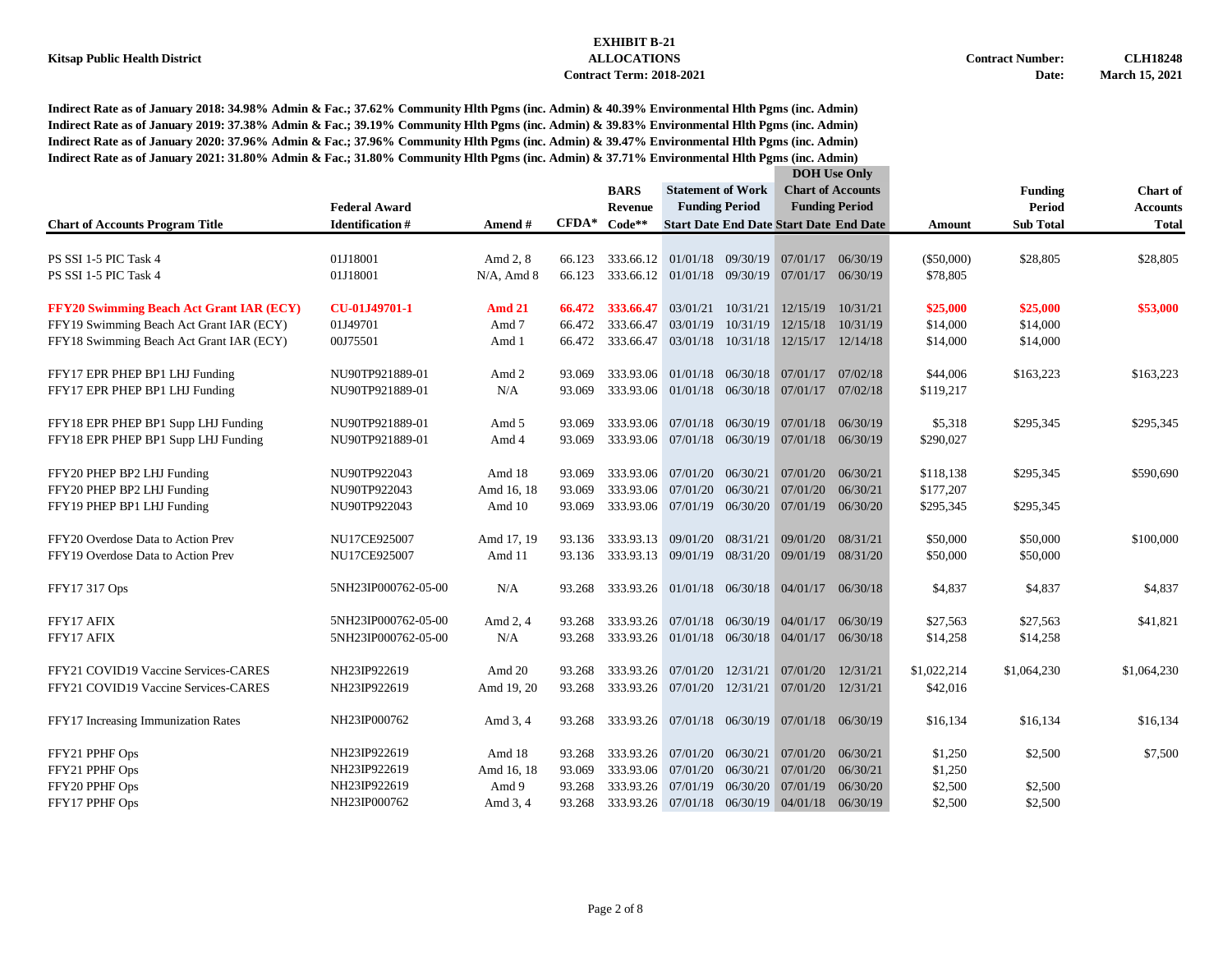|                                          |                         |                |         |                                               |                                      |                   | <b>DOH</b> Use Only                            |                          |             |                  |                 |
|------------------------------------------|-------------------------|----------------|---------|-----------------------------------------------|--------------------------------------|-------------------|------------------------------------------------|--------------------------|-------------|------------------|-----------------|
|                                          |                         |                |         | <b>BARS</b>                                   | <b>Statement of Work</b>             |                   |                                                | <b>Chart of Accounts</b> |             | <b>Funding</b>   | <b>Chart of</b> |
|                                          | <b>Federal Award</b>    |                |         | <b>Revenue</b>                                | <b>Funding Period</b>                |                   | <b>Funding Period</b>                          |                          |             | Period           | <b>Accounts</b> |
| <b>Chart of Accounts Program Title</b>   | <b>Identification#</b>  | Amend#         | $CFDA*$ | $Code**$                                      |                                      |                   | <b>Start Date End Date Start Date End Date</b> |                          | Amount      | <b>Sub Total</b> | <b>Total</b>    |
|                                          |                         |                |         |                                               |                                      |                   |                                                |                          |             |                  |                 |
| FFY21 VFC IQIP                           | NH23IP922619            | Amd 18         | 93.268  | 333.93.26                                     | 07/01/20                             | 06/30/21          | 07/01/20                                       | 06/30/21                 | \$21,000    | \$42,000         | \$69,588        |
| FFY21 VFC IOIP                           | NH23IP922619            | Amd 16, 18     | 93.069  | 333.93.06                                     | 07/01/20                             | 06/30/21          | 07/01/20                                       | 06/30/21                 | \$21,000    |                  |                 |
| FFY20 VFC IOIP                           | NH23IP922619            | Amd 9          | 93.268  |                                               | 333.93.26 07/01/19 06/30/20          |                   | 07/01/19                                       | 06/30/20                 | \$27,588    | \$27,588         |                 |
| FFY21 VFC Ops                            | NH23IP922619            | Amd 16         | 93.268  |                                               | 333.93.26 07/01/20                   |                   | 12/31/20 07/01/20                              | 06/30/21                 | \$8,067     | \$8,067          | \$31,255        |
| FFY20 VFC Ops                            | NH23IP922619            | Amd 9          | 93.268  | 333.93.26                                     | 07/01/19                             | 06/30/20          | 07/01/19                                       | 06/30/20                 | \$16,134    | \$16,134         |                 |
| FFY17 VFC Ops                            | 5NH23IP000762-05-00     | N/A            | 93.268  |                                               |                                      |                   | 333.93.26 01/01/18 06/30/18 04/01/17           | 06/30/18                 | \$7,054     | \$7,054          |                 |
|                                          |                         |                |         |                                               |                                      |                   |                                                |                          |             |                  |                 |
| FFY19 Tobacco Prevention                 | U58DP006004             | Amd 9          | 93.305  |                                               | 333.93.30 03/29/19 04/28/20          |                   | 03/29/19                                       | 04/28/20                 | \$24,482    | \$24,482         | \$35,494        |
| FFY19 Tobacco Prevention                 | U58DP006004             | Amd 9          | 93.305  | 333.93.30                                     | 03/29/19                             | 06/30/19          | 03/29/19                                       | 03/28/20                 | $(\$6,120)$ | \$0              |                 |
| FFY19 Tobacco Prevention                 | U58DP006004             | Amd 8          | 93.305  | 333.93.30                                     | 03/29/19                             | 06/30/19          | 03/29/19                                       | 03/28/20                 | \$6,120     |                  |                 |
| FFY18 Tobacco Prevention                 | U58DP006004             | Amd 2          | 93.305  | 333.93.30                                     | 03/29/18 03/28/19                    |                   | 03/29/18                                       | 03/28/19                 | \$11,012    | \$11,012         |                 |
| <b>FFY19 COVID CARES</b>                 | NU50CK000515            | Amd 16, 19     | 93.323  |                                               |                                      |                   | 333.93.32 06/01/20 12/31/21 06/01/20 12/31/21  |                          | \$314,824   | \$314,824        | \$314,824       |
| FFY19 ELC COVID Ed LHJ Allocation        | <b>NGA Not Received</b> | Amd 20         | 93.323  | 333.93.32 01/01/21 12/31/21 01/01/21 12/31/21 |                                      |                   |                                                |                          | \$1,145,035 | \$1,145,035      | \$1,145,035     |
| FFY20 ELC EDE LHJ Allocation             | <b>NGA Not Received</b> | Amd 20         | 93.323  | 333.93.32 01/15/21 12/31/21 01/15/21 12/31/21 |                                      |                   |                                                |                          | \$2,560,581 | \$2,560,581      | \$2,560,581     |
| FFY20 Tobacco-Vape Prev Comp 1           | NU58DP006808            | Amd 18         | 93.387  |                                               | 333.93.38 07/01/20 04/28/21          |                   | 06/29/20                                       | 04/28/21                 | \$12,241    | \$24,482         | \$24,482        |
| FFY20 Tobacco-Vape Prev Comp 1           | NU58DP006808            | Amd 17, 18     | 93.387  |                                               | 333.93.38 07/01/20 04/28/21          |                   | 06/29/20 04/28/21                              |                          | \$12,241    |                  |                 |
| FFY20 CDC COVID-19 Crisis Resp LHJ-Tribe | NU90TP922069            | Amd 14, 19, 20 | 93.354  |                                               | 333.93.35 01/20/20                   |                   | 12/31/21 01/01/20 12/31/21                     |                          | \$340,263   | \$340,263        | \$340,263       |
| FFY20 Phys Actvty & Nutrition Prog       | <b>NGA Not Received</b> | Amd 18         | 93.439  | 333.93.43                                     | 09/30/20                             | 09/29/21          | 09/30/20                                       | 09/29/21                 | \$60,000    | \$60,000         | \$180,000       |
| FFY19 Phys Actvty & Nutrition Prog       | NU58DP006504            | Amd 10, 16, 18 | 93.439  | 333.93.43                                     | 09/30/19                             | 09/29/20          | 09/30/19                                       | 09/29/20                 | \$60,000    | \$60,000         |                 |
| FFY18 Phys Actvty & Nutrition Prog       | NU58DP006504            | Amd 8          | 93.439  | 333.93.43 03/01/19 09/29/19                   |                                      |                   | 09/28/18 09/29/19                              |                          | \$60,000    | \$60,000         |                 |
| FFY17 TCPI PTN Contracts                 | 1L1331455               | Amd 1, 3       | 93.638  | 333.93.63                                     |                                      |                   | 01/01/18 09/28/18 09/29/17                     | 09/28/18                 | \$73,117    | \$73,117         | \$73,117        |
| FFY18 PHBG Tobacco PPHF                  | NB01OT009234            | Amd 4          | 93.758  | 333.93.75                                     |                                      | 10/01/18 09/30/19 | 10/01/18                                       | 09/30/19                 | \$40,000    | \$40,000         | \$69,034        |
| FFY17 PHBG Tobacco PPHF                  | NB01OT00918             | Amd 3          | 93.758  | 333.93.75                                     |                                      | 01/01/18 09/29/18 | 07/01/17                                       | 09/30/18                 | \$3,235     | \$29,034         |                 |
| FFY17 PHBG Tobacco PPHF                  | NB01OT00918             | Amd 2, 3       | 93.758  | 333.93.75                                     | 01/01/18                             | 09/29/18          | 07/01/17                                       | 09/30/18                 | \$5,799     |                  |                 |
| FFY17 PHBG Tobacco PPHF                  | NB01OT00918             | $N/A$ , Amd 3  | 93.758  |                                               | 333.93.75 01/01/18 09/29/18 07/01/17 |                   |                                                | 09/30/18                 | \$20,000    |                  |                 |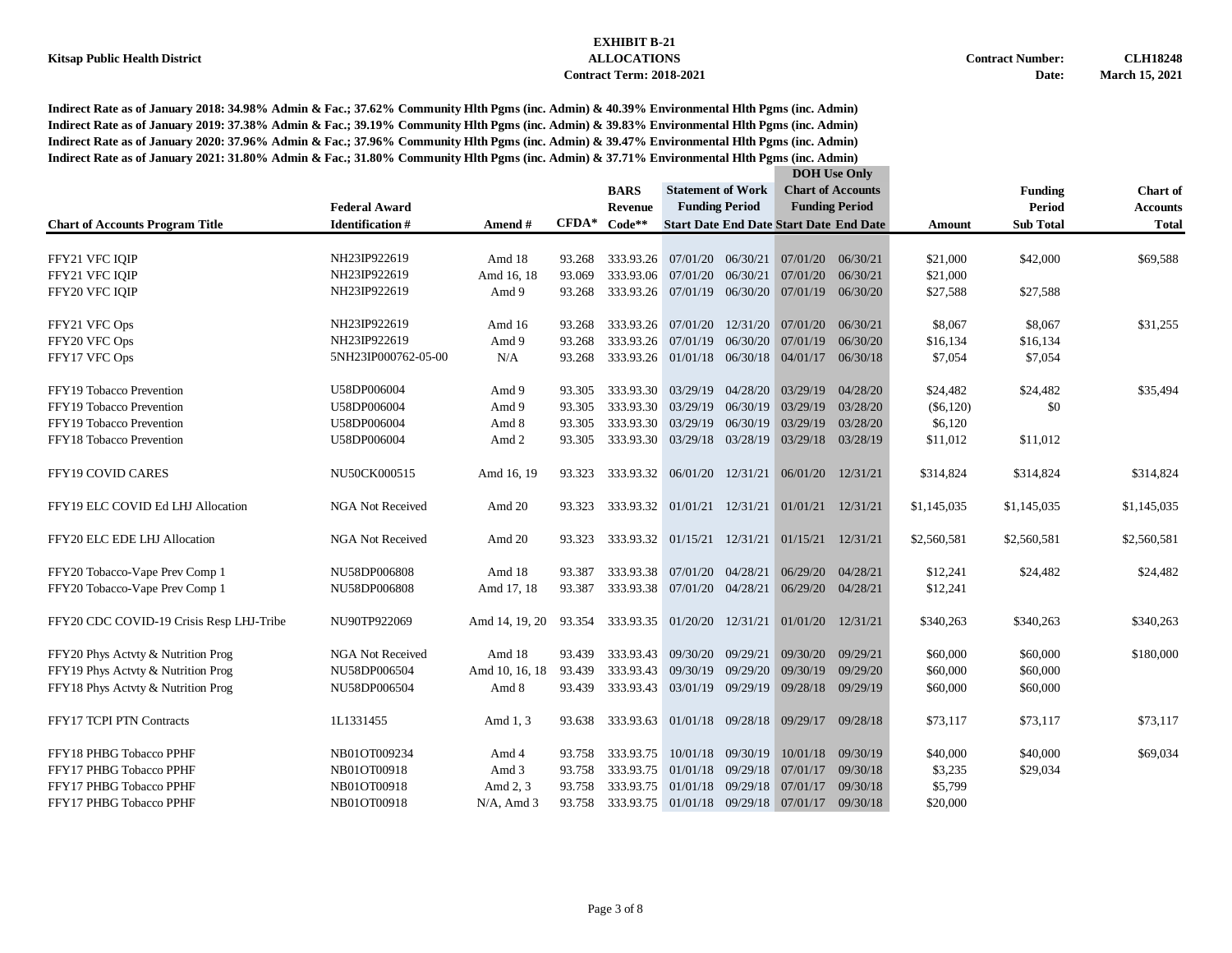#### **Kitsap Public Health District ALLOCATIONS Contract Number: CLH18248 Contract Term: 2018-2021 Date: March 15, 2021**

| <b>Chart of Accounts</b><br><b>BARS</b><br><b>Statement of Work</b><br><b>Funding</b><br><b>Chart</b> of<br><b>Funding Period</b><br><b>Federal Award</b><br><b>Funding Period</b><br>Period<br>Revenue<br><b>Accounts</b><br>$CFDA*$<br><b>Identification#</b><br>$Code**$<br><b>Start Date End Date Start Date End Date</b><br><b>Sub Total</b><br><b>Chart of Accounts Program Title</b><br>Amend #<br><b>Total</b><br>Amount<br>01/01/18 06/30/18 07/01/17 07/02/18<br>\$4,477<br>\$18,420<br>FFY17 EPR HPP BP1 Healthcare System Prep<br>NU90TP921889-01<br>Amd 2<br>93.889<br>333.93.88<br>\$18,420<br>N/A<br>93.889<br>333.93.88<br>01/01/18 06/30/18<br>07/01/17 07/02/18<br>\$13,943<br>FFY17 EPR HPP BP1 Healthcare System Prep<br>NU90TP921889-01<br>04/01/19 06/30/19 04/01/19 06/30/19<br>\$71,765<br>FFY19 RW HIV Peer Nav Proj-Proviso<br>5X07HA000832800<br>Amd 8<br>93.917<br>333.93.91<br>\$14,353<br>\$14,353<br>5X07HA000832800<br>333.93.91<br>04/01/18<br>03/31/19<br>04/01/18 03/31/19<br>\$22,871<br>\$57,412<br>FFY18 RW HIV Peer Nav Proj-Proviso<br>Amd 4<br>93.917<br>FFY18 RW HIV Peer Nav Proj-Proviso<br>333.93.91 04/01/18 03/31/19<br>04/01/18 03/31/19<br>\$34,541<br>5X07HA000832800<br>Amd 2, 4<br>93.917<br>5X07HA000832800<br>333.93.91 04/01/18 03/31/19<br>\$30,695<br>\$30,695<br>FFY18 RW HIV Provider Capacity-Proviso<br>Amd 2, 4<br>04/01/18 03/31/19<br>\$30,695<br>93.917<br>Ryan White Part B COVID-19 Response<br>6X7CHA368990101<br>Amd 16, 20<br>93.917<br>333.93.91 01/20/20 09/30/21<br>01/20/20 09/30/21<br>\$24,730<br>\$24,730<br>\$24,730<br>FFY19 Ryan White Supp Direct Svcs<br>5X07HA000832800<br>Amd 12<br>333.93.91 09/30/19 06/30/20<br>09/30/19 09/29/20<br>\$109,140<br>\$109,140<br>\$109,140<br>93.917<br>FFY21 MCHBG LHJ Contracts<br>BO440169<br>333.93.99<br>10/01/20<br>09/30/21<br>10/01/20 09/30/21<br>\$599,453<br>Amd 18<br>93.994<br>\$159,854<br>\$159,854<br>09/30/20<br>10/01/19<br>FFY20 MCHBG LHJ Contracts<br>B04MC32578<br>Amd 10<br>93.994<br>333.93.99<br>10/01/19<br>09/30/20<br>\$159,854<br>\$159,854<br>10/01/18 09/30/19<br>10/01/18 09/30/19<br>FFY19 MCHBG LHJ Contracts<br>B04MC32578<br>Amd 4<br>93.994<br>333.93.99<br>\$159,854<br>\$159,854<br>333.93.99 01/01/18 09/30/18<br>FFY18 MCHBG LHJ Contracts<br>B04MC31524<br>N/A<br>93.994<br>10/01/17 09/30/18<br>\$119,891<br>\$119,891<br>FEMA-75 COVID LHJ Allocation<br><b>NGA Not Received</b><br>Amd 19<br>07/01/20<br>12/30/20 07/01/20<br>12/30/20<br>\$0<br>\$0<br>97.036<br>333.97.03<br>(\$1,096,335)<br>07/01/20<br>12/30/20<br>07/01/20<br>FEMA-75 COVID LHJ Allocation<br><b>NGA Not Received</b><br>Amd 17<br>97.036<br>333.97.03<br>12/30/20<br>\$1,096,335<br>Amd 10<br>334.04.90<br>07/01/20<br>12/31/20<br>07/01/19<br>06/30/21<br>\$10,000<br>\$10,000<br>\$20,000<br>GFS-Group B (FO-SW)<br>N/A<br>07/01/19<br>06/30/21<br>GFS-Group B (FO-SW)<br>Amd 10<br>N/A<br>334.04.90 07/01/19 06/30/20<br>\$10,000<br>\$10,000<br>$01/01/18$ 06/30/18<br>07/01/17 06/30/19<br>GFS-Group B (FO-SW)<br>Amd 3<br>N/A<br>334.04.90<br>(\$10,000)<br>\$0<br>334.04.90 01/01/18 06/30/18<br>07/01/17 06/30/19<br>GFS-Group B (FO-SW)<br>N/A<br>\$10,000<br>N/A<br>07/01/18 06/30/19<br>07/01/18 06/30/19<br>\$10,000<br>\$10,000<br>\$30,000<br>FY2 Group B Programs for DW (FO-SW)<br>Amd 3<br>N/A<br>334.04.90<br>FY1 Group B Programs for DW (FO-SW)<br>334.04.90 01/01/18 06/30/18 01/01/18 06/30/18<br>\$20,000<br>\$20,000<br>Amd 3<br>N/A<br>\$0<br><b>Healthy Communities</b><br>Amd 12<br>334.04.91<br>07/01/19 06/30/20 07/01/19<br>06/30/21<br>(\$3,425)<br>\$0<br>N/A<br><b>Healthy Communities</b><br>Amd 10<br>334.04.91 07/01/19 06/30/20 07/01/19 06/30/21<br>\$3,425<br>N/A<br>Amd 18<br>07/01/20 06/30/21<br>07/01/19 06/30/21<br>\$20,000<br>\$40,000<br>\$134,478<br>State Drug User Health Program<br>N/A<br>334.04.91<br>Amd 16, 18<br>06/30/21<br>07/01/19<br>06/30/21<br>\$20,000<br>State Drug User Health Program<br>N/A<br>334.04.91<br>07/01/20<br>State Drug User Health Program<br>Amd 9<br>N/A<br>334.04.91<br>07/01/19<br>06/30/20 07/01/19<br>06/30/21<br>\$40,000<br>\$40,000<br>01/01/19 06/30/19 |                                |       |     |           |  |  | <b>DOH</b> Use Only |          |          |          |  |
|-------------------------------------------------------------------------------------------------------------------------------------------------------------------------------------------------------------------------------------------------------------------------------------------------------------------------------------------------------------------------------------------------------------------------------------------------------------------------------------------------------------------------------------------------------------------------------------------------------------------------------------------------------------------------------------------------------------------------------------------------------------------------------------------------------------------------------------------------------------------------------------------------------------------------------------------------------------------------------------------------------------------------------------------------------------------------------------------------------------------------------------------------------------------------------------------------------------------------------------------------------------------------------------------------------------------------------------------------------------------------------------------------------------------------------------------------------------------------------------------------------------------------------------------------------------------------------------------------------------------------------------------------------------------------------------------------------------------------------------------------------------------------------------------------------------------------------------------------------------------------------------------------------------------------------------------------------------------------------------------------------------------------------------------------------------------------------------------------------------------------------------------------------------------------------------------------------------------------------------------------------------------------------------------------------------------------------------------------------------------------------------------------------------------------------------------------------------------------------------------------------------------------------------------------------------------------------------------------------------------------------------------------------------------------------------------------------------------------------------------------------------------------------------------------------------------------------------------------------------------------------------------------------------------------------------------------------------------------------------------------------------------------------------------------------------------------------------------------------------------------------------------------------------------------------------------------------------------------------------------------------------------------------------------------------------------------------------------------------------------------------------------------------------------------------------------------------------------------------------------------------------------------------------------------------------------------------------------------------------------------------------------------------------------------------------------------------------------------------------------------------------------------------------------------------------------------------------------------------------------------------------------------------------------------------------------------------------------------------------------------------------------------------------------------------------------------------------------------------------------------------------------------------------------------------------------|--------------------------------|-------|-----|-----------|--|--|---------------------|----------|----------|----------|--|
|                                                                                                                                                                                                                                                                                                                                                                                                                                                                                                                                                                                                                                                                                                                                                                                                                                                                                                                                                                                                                                                                                                                                                                                                                                                                                                                                                                                                                                                                                                                                                                                                                                                                                                                                                                                                                                                                                                                                                                                                                                                                                                                                                                                                                                                                                                                                                                                                                                                                                                                                                                                                                                                                                                                                                                                                                                                                                                                                                                                                                                                                                                                                                                                                                                                                                                                                                                                                                                                                                                                                                                                                                                                                                                                                                                                                                                                                                                                                                                                                                                                                                                                                                                                           |                                |       |     |           |  |  |                     |          |          |          |  |
|                                                                                                                                                                                                                                                                                                                                                                                                                                                                                                                                                                                                                                                                                                                                                                                                                                                                                                                                                                                                                                                                                                                                                                                                                                                                                                                                                                                                                                                                                                                                                                                                                                                                                                                                                                                                                                                                                                                                                                                                                                                                                                                                                                                                                                                                                                                                                                                                                                                                                                                                                                                                                                                                                                                                                                                                                                                                                                                                                                                                                                                                                                                                                                                                                                                                                                                                                                                                                                                                                                                                                                                                                                                                                                                                                                                                                                                                                                                                                                                                                                                                                                                                                                                           |                                |       |     |           |  |  |                     |          |          |          |  |
|                                                                                                                                                                                                                                                                                                                                                                                                                                                                                                                                                                                                                                                                                                                                                                                                                                                                                                                                                                                                                                                                                                                                                                                                                                                                                                                                                                                                                                                                                                                                                                                                                                                                                                                                                                                                                                                                                                                                                                                                                                                                                                                                                                                                                                                                                                                                                                                                                                                                                                                                                                                                                                                                                                                                                                                                                                                                                                                                                                                                                                                                                                                                                                                                                                                                                                                                                                                                                                                                                                                                                                                                                                                                                                                                                                                                                                                                                                                                                                                                                                                                                                                                                                                           |                                |       |     |           |  |  |                     |          |          |          |  |
|                                                                                                                                                                                                                                                                                                                                                                                                                                                                                                                                                                                                                                                                                                                                                                                                                                                                                                                                                                                                                                                                                                                                                                                                                                                                                                                                                                                                                                                                                                                                                                                                                                                                                                                                                                                                                                                                                                                                                                                                                                                                                                                                                                                                                                                                                                                                                                                                                                                                                                                                                                                                                                                                                                                                                                                                                                                                                                                                                                                                                                                                                                                                                                                                                                                                                                                                                                                                                                                                                                                                                                                                                                                                                                                                                                                                                                                                                                                                                                                                                                                                                                                                                                                           |                                |       |     |           |  |  |                     |          |          |          |  |
|                                                                                                                                                                                                                                                                                                                                                                                                                                                                                                                                                                                                                                                                                                                                                                                                                                                                                                                                                                                                                                                                                                                                                                                                                                                                                                                                                                                                                                                                                                                                                                                                                                                                                                                                                                                                                                                                                                                                                                                                                                                                                                                                                                                                                                                                                                                                                                                                                                                                                                                                                                                                                                                                                                                                                                                                                                                                                                                                                                                                                                                                                                                                                                                                                                                                                                                                                                                                                                                                                                                                                                                                                                                                                                                                                                                                                                                                                                                                                                                                                                                                                                                                                                                           |                                |       |     |           |  |  |                     |          |          |          |  |
|                                                                                                                                                                                                                                                                                                                                                                                                                                                                                                                                                                                                                                                                                                                                                                                                                                                                                                                                                                                                                                                                                                                                                                                                                                                                                                                                                                                                                                                                                                                                                                                                                                                                                                                                                                                                                                                                                                                                                                                                                                                                                                                                                                                                                                                                                                                                                                                                                                                                                                                                                                                                                                                                                                                                                                                                                                                                                                                                                                                                                                                                                                                                                                                                                                                                                                                                                                                                                                                                                                                                                                                                                                                                                                                                                                                                                                                                                                                                                                                                                                                                                                                                                                                           |                                |       |     |           |  |  |                     |          |          |          |  |
|                                                                                                                                                                                                                                                                                                                                                                                                                                                                                                                                                                                                                                                                                                                                                                                                                                                                                                                                                                                                                                                                                                                                                                                                                                                                                                                                                                                                                                                                                                                                                                                                                                                                                                                                                                                                                                                                                                                                                                                                                                                                                                                                                                                                                                                                                                                                                                                                                                                                                                                                                                                                                                                                                                                                                                                                                                                                                                                                                                                                                                                                                                                                                                                                                                                                                                                                                                                                                                                                                                                                                                                                                                                                                                                                                                                                                                                                                                                                                                                                                                                                                                                                                                                           |                                |       |     |           |  |  |                     |          |          |          |  |
|                                                                                                                                                                                                                                                                                                                                                                                                                                                                                                                                                                                                                                                                                                                                                                                                                                                                                                                                                                                                                                                                                                                                                                                                                                                                                                                                                                                                                                                                                                                                                                                                                                                                                                                                                                                                                                                                                                                                                                                                                                                                                                                                                                                                                                                                                                                                                                                                                                                                                                                                                                                                                                                                                                                                                                                                                                                                                                                                                                                                                                                                                                                                                                                                                                                                                                                                                                                                                                                                                                                                                                                                                                                                                                                                                                                                                                                                                                                                                                                                                                                                                                                                                                                           |                                |       |     |           |  |  |                     |          |          |          |  |
|                                                                                                                                                                                                                                                                                                                                                                                                                                                                                                                                                                                                                                                                                                                                                                                                                                                                                                                                                                                                                                                                                                                                                                                                                                                                                                                                                                                                                                                                                                                                                                                                                                                                                                                                                                                                                                                                                                                                                                                                                                                                                                                                                                                                                                                                                                                                                                                                                                                                                                                                                                                                                                                                                                                                                                                                                                                                                                                                                                                                                                                                                                                                                                                                                                                                                                                                                                                                                                                                                                                                                                                                                                                                                                                                                                                                                                                                                                                                                                                                                                                                                                                                                                                           |                                |       |     |           |  |  |                     |          |          |          |  |
|                                                                                                                                                                                                                                                                                                                                                                                                                                                                                                                                                                                                                                                                                                                                                                                                                                                                                                                                                                                                                                                                                                                                                                                                                                                                                                                                                                                                                                                                                                                                                                                                                                                                                                                                                                                                                                                                                                                                                                                                                                                                                                                                                                                                                                                                                                                                                                                                                                                                                                                                                                                                                                                                                                                                                                                                                                                                                                                                                                                                                                                                                                                                                                                                                                                                                                                                                                                                                                                                                                                                                                                                                                                                                                                                                                                                                                                                                                                                                                                                                                                                                                                                                                                           |                                |       |     |           |  |  |                     |          |          |          |  |
|                                                                                                                                                                                                                                                                                                                                                                                                                                                                                                                                                                                                                                                                                                                                                                                                                                                                                                                                                                                                                                                                                                                                                                                                                                                                                                                                                                                                                                                                                                                                                                                                                                                                                                                                                                                                                                                                                                                                                                                                                                                                                                                                                                                                                                                                                                                                                                                                                                                                                                                                                                                                                                                                                                                                                                                                                                                                                                                                                                                                                                                                                                                                                                                                                                                                                                                                                                                                                                                                                                                                                                                                                                                                                                                                                                                                                                                                                                                                                                                                                                                                                                                                                                                           |                                |       |     |           |  |  |                     |          |          |          |  |
|                                                                                                                                                                                                                                                                                                                                                                                                                                                                                                                                                                                                                                                                                                                                                                                                                                                                                                                                                                                                                                                                                                                                                                                                                                                                                                                                                                                                                                                                                                                                                                                                                                                                                                                                                                                                                                                                                                                                                                                                                                                                                                                                                                                                                                                                                                                                                                                                                                                                                                                                                                                                                                                                                                                                                                                                                                                                                                                                                                                                                                                                                                                                                                                                                                                                                                                                                                                                                                                                                                                                                                                                                                                                                                                                                                                                                                                                                                                                                                                                                                                                                                                                                                                           |                                |       |     |           |  |  |                     |          |          |          |  |
|                                                                                                                                                                                                                                                                                                                                                                                                                                                                                                                                                                                                                                                                                                                                                                                                                                                                                                                                                                                                                                                                                                                                                                                                                                                                                                                                                                                                                                                                                                                                                                                                                                                                                                                                                                                                                                                                                                                                                                                                                                                                                                                                                                                                                                                                                                                                                                                                                                                                                                                                                                                                                                                                                                                                                                                                                                                                                                                                                                                                                                                                                                                                                                                                                                                                                                                                                                                                                                                                                                                                                                                                                                                                                                                                                                                                                                                                                                                                                                                                                                                                                                                                                                                           |                                |       |     |           |  |  |                     |          |          |          |  |
|                                                                                                                                                                                                                                                                                                                                                                                                                                                                                                                                                                                                                                                                                                                                                                                                                                                                                                                                                                                                                                                                                                                                                                                                                                                                                                                                                                                                                                                                                                                                                                                                                                                                                                                                                                                                                                                                                                                                                                                                                                                                                                                                                                                                                                                                                                                                                                                                                                                                                                                                                                                                                                                                                                                                                                                                                                                                                                                                                                                                                                                                                                                                                                                                                                                                                                                                                                                                                                                                                                                                                                                                                                                                                                                                                                                                                                                                                                                                                                                                                                                                                                                                                                                           |                                |       |     |           |  |  |                     |          |          |          |  |
|                                                                                                                                                                                                                                                                                                                                                                                                                                                                                                                                                                                                                                                                                                                                                                                                                                                                                                                                                                                                                                                                                                                                                                                                                                                                                                                                                                                                                                                                                                                                                                                                                                                                                                                                                                                                                                                                                                                                                                                                                                                                                                                                                                                                                                                                                                                                                                                                                                                                                                                                                                                                                                                                                                                                                                                                                                                                                                                                                                                                                                                                                                                                                                                                                                                                                                                                                                                                                                                                                                                                                                                                                                                                                                                                                                                                                                                                                                                                                                                                                                                                                                                                                                                           |                                |       |     |           |  |  |                     |          |          |          |  |
|                                                                                                                                                                                                                                                                                                                                                                                                                                                                                                                                                                                                                                                                                                                                                                                                                                                                                                                                                                                                                                                                                                                                                                                                                                                                                                                                                                                                                                                                                                                                                                                                                                                                                                                                                                                                                                                                                                                                                                                                                                                                                                                                                                                                                                                                                                                                                                                                                                                                                                                                                                                                                                                                                                                                                                                                                                                                                                                                                                                                                                                                                                                                                                                                                                                                                                                                                                                                                                                                                                                                                                                                                                                                                                                                                                                                                                                                                                                                                                                                                                                                                                                                                                                           |                                |       |     |           |  |  |                     |          |          |          |  |
|                                                                                                                                                                                                                                                                                                                                                                                                                                                                                                                                                                                                                                                                                                                                                                                                                                                                                                                                                                                                                                                                                                                                                                                                                                                                                                                                                                                                                                                                                                                                                                                                                                                                                                                                                                                                                                                                                                                                                                                                                                                                                                                                                                                                                                                                                                                                                                                                                                                                                                                                                                                                                                                                                                                                                                                                                                                                                                                                                                                                                                                                                                                                                                                                                                                                                                                                                                                                                                                                                                                                                                                                                                                                                                                                                                                                                                                                                                                                                                                                                                                                                                                                                                                           |                                |       |     |           |  |  |                     |          |          |          |  |
|                                                                                                                                                                                                                                                                                                                                                                                                                                                                                                                                                                                                                                                                                                                                                                                                                                                                                                                                                                                                                                                                                                                                                                                                                                                                                                                                                                                                                                                                                                                                                                                                                                                                                                                                                                                                                                                                                                                                                                                                                                                                                                                                                                                                                                                                                                                                                                                                                                                                                                                                                                                                                                                                                                                                                                                                                                                                                                                                                                                                                                                                                                                                                                                                                                                                                                                                                                                                                                                                                                                                                                                                                                                                                                                                                                                                                                                                                                                                                                                                                                                                                                                                                                                           |                                |       |     |           |  |  |                     |          |          |          |  |
|                                                                                                                                                                                                                                                                                                                                                                                                                                                                                                                                                                                                                                                                                                                                                                                                                                                                                                                                                                                                                                                                                                                                                                                                                                                                                                                                                                                                                                                                                                                                                                                                                                                                                                                                                                                                                                                                                                                                                                                                                                                                                                                                                                                                                                                                                                                                                                                                                                                                                                                                                                                                                                                                                                                                                                                                                                                                                                                                                                                                                                                                                                                                                                                                                                                                                                                                                                                                                                                                                                                                                                                                                                                                                                                                                                                                                                                                                                                                                                                                                                                                                                                                                                                           |                                |       |     |           |  |  |                     |          |          |          |  |
|                                                                                                                                                                                                                                                                                                                                                                                                                                                                                                                                                                                                                                                                                                                                                                                                                                                                                                                                                                                                                                                                                                                                                                                                                                                                                                                                                                                                                                                                                                                                                                                                                                                                                                                                                                                                                                                                                                                                                                                                                                                                                                                                                                                                                                                                                                                                                                                                                                                                                                                                                                                                                                                                                                                                                                                                                                                                                                                                                                                                                                                                                                                                                                                                                                                                                                                                                                                                                                                                                                                                                                                                                                                                                                                                                                                                                                                                                                                                                                                                                                                                                                                                                                                           |                                |       |     |           |  |  |                     |          |          |          |  |
|                                                                                                                                                                                                                                                                                                                                                                                                                                                                                                                                                                                                                                                                                                                                                                                                                                                                                                                                                                                                                                                                                                                                                                                                                                                                                                                                                                                                                                                                                                                                                                                                                                                                                                                                                                                                                                                                                                                                                                                                                                                                                                                                                                                                                                                                                                                                                                                                                                                                                                                                                                                                                                                                                                                                                                                                                                                                                                                                                                                                                                                                                                                                                                                                                                                                                                                                                                                                                                                                                                                                                                                                                                                                                                                                                                                                                                                                                                                                                                                                                                                                                                                                                                                           |                                |       |     |           |  |  |                     |          |          |          |  |
|                                                                                                                                                                                                                                                                                                                                                                                                                                                                                                                                                                                                                                                                                                                                                                                                                                                                                                                                                                                                                                                                                                                                                                                                                                                                                                                                                                                                                                                                                                                                                                                                                                                                                                                                                                                                                                                                                                                                                                                                                                                                                                                                                                                                                                                                                                                                                                                                                                                                                                                                                                                                                                                                                                                                                                                                                                                                                                                                                                                                                                                                                                                                                                                                                                                                                                                                                                                                                                                                                                                                                                                                                                                                                                                                                                                                                                                                                                                                                                                                                                                                                                                                                                                           |                                |       |     |           |  |  |                     |          |          |          |  |
|                                                                                                                                                                                                                                                                                                                                                                                                                                                                                                                                                                                                                                                                                                                                                                                                                                                                                                                                                                                                                                                                                                                                                                                                                                                                                                                                                                                                                                                                                                                                                                                                                                                                                                                                                                                                                                                                                                                                                                                                                                                                                                                                                                                                                                                                                                                                                                                                                                                                                                                                                                                                                                                                                                                                                                                                                                                                                                                                                                                                                                                                                                                                                                                                                                                                                                                                                                                                                                                                                                                                                                                                                                                                                                                                                                                                                                                                                                                                                                                                                                                                                                                                                                                           |                                |       |     |           |  |  |                     |          |          |          |  |
|                                                                                                                                                                                                                                                                                                                                                                                                                                                                                                                                                                                                                                                                                                                                                                                                                                                                                                                                                                                                                                                                                                                                                                                                                                                                                                                                                                                                                                                                                                                                                                                                                                                                                                                                                                                                                                                                                                                                                                                                                                                                                                                                                                                                                                                                                                                                                                                                                                                                                                                                                                                                                                                                                                                                                                                                                                                                                                                                                                                                                                                                                                                                                                                                                                                                                                                                                                                                                                                                                                                                                                                                                                                                                                                                                                                                                                                                                                                                                                                                                                                                                                                                                                                           |                                |       |     |           |  |  |                     |          |          |          |  |
|                                                                                                                                                                                                                                                                                                                                                                                                                                                                                                                                                                                                                                                                                                                                                                                                                                                                                                                                                                                                                                                                                                                                                                                                                                                                                                                                                                                                                                                                                                                                                                                                                                                                                                                                                                                                                                                                                                                                                                                                                                                                                                                                                                                                                                                                                                                                                                                                                                                                                                                                                                                                                                                                                                                                                                                                                                                                                                                                                                                                                                                                                                                                                                                                                                                                                                                                                                                                                                                                                                                                                                                                                                                                                                                                                                                                                                                                                                                                                                                                                                                                                                                                                                                           |                                |       |     |           |  |  |                     |          |          |          |  |
|                                                                                                                                                                                                                                                                                                                                                                                                                                                                                                                                                                                                                                                                                                                                                                                                                                                                                                                                                                                                                                                                                                                                                                                                                                                                                                                                                                                                                                                                                                                                                                                                                                                                                                                                                                                                                                                                                                                                                                                                                                                                                                                                                                                                                                                                                                                                                                                                                                                                                                                                                                                                                                                                                                                                                                                                                                                                                                                                                                                                                                                                                                                                                                                                                                                                                                                                                                                                                                                                                                                                                                                                                                                                                                                                                                                                                                                                                                                                                                                                                                                                                                                                                                                           |                                |       |     |           |  |  |                     |          |          |          |  |
|                                                                                                                                                                                                                                                                                                                                                                                                                                                                                                                                                                                                                                                                                                                                                                                                                                                                                                                                                                                                                                                                                                                                                                                                                                                                                                                                                                                                                                                                                                                                                                                                                                                                                                                                                                                                                                                                                                                                                                                                                                                                                                                                                                                                                                                                                                                                                                                                                                                                                                                                                                                                                                                                                                                                                                                                                                                                                                                                                                                                                                                                                                                                                                                                                                                                                                                                                                                                                                                                                                                                                                                                                                                                                                                                                                                                                                                                                                                                                                                                                                                                                                                                                                                           |                                |       |     |           |  |  |                     |          |          |          |  |
|                                                                                                                                                                                                                                                                                                                                                                                                                                                                                                                                                                                                                                                                                                                                                                                                                                                                                                                                                                                                                                                                                                                                                                                                                                                                                                                                                                                                                                                                                                                                                                                                                                                                                                                                                                                                                                                                                                                                                                                                                                                                                                                                                                                                                                                                                                                                                                                                                                                                                                                                                                                                                                                                                                                                                                                                                                                                                                                                                                                                                                                                                                                                                                                                                                                                                                                                                                                                                                                                                                                                                                                                                                                                                                                                                                                                                                                                                                                                                                                                                                                                                                                                                                                           |                                |       |     |           |  |  |                     |          |          |          |  |
|                                                                                                                                                                                                                                                                                                                                                                                                                                                                                                                                                                                                                                                                                                                                                                                                                                                                                                                                                                                                                                                                                                                                                                                                                                                                                                                                                                                                                                                                                                                                                                                                                                                                                                                                                                                                                                                                                                                                                                                                                                                                                                                                                                                                                                                                                                                                                                                                                                                                                                                                                                                                                                                                                                                                                                                                                                                                                                                                                                                                                                                                                                                                                                                                                                                                                                                                                                                                                                                                                                                                                                                                                                                                                                                                                                                                                                                                                                                                                                                                                                                                                                                                                                                           |                                |       |     |           |  |  |                     |          |          |          |  |
|                                                                                                                                                                                                                                                                                                                                                                                                                                                                                                                                                                                                                                                                                                                                                                                                                                                                                                                                                                                                                                                                                                                                                                                                                                                                                                                                                                                                                                                                                                                                                                                                                                                                                                                                                                                                                                                                                                                                                                                                                                                                                                                                                                                                                                                                                                                                                                                                                                                                                                                                                                                                                                                                                                                                                                                                                                                                                                                                                                                                                                                                                                                                                                                                                                                                                                                                                                                                                                                                                                                                                                                                                                                                                                                                                                                                                                                                                                                                                                                                                                                                                                                                                                                           |                                |       |     |           |  |  |                     |          |          |          |  |
|                                                                                                                                                                                                                                                                                                                                                                                                                                                                                                                                                                                                                                                                                                                                                                                                                                                                                                                                                                                                                                                                                                                                                                                                                                                                                                                                                                                                                                                                                                                                                                                                                                                                                                                                                                                                                                                                                                                                                                                                                                                                                                                                                                                                                                                                                                                                                                                                                                                                                                                                                                                                                                                                                                                                                                                                                                                                                                                                                                                                                                                                                                                                                                                                                                                                                                                                                                                                                                                                                                                                                                                                                                                                                                                                                                                                                                                                                                                                                                                                                                                                                                                                                                                           |                                |       |     |           |  |  |                     |          |          |          |  |
|                                                                                                                                                                                                                                                                                                                                                                                                                                                                                                                                                                                                                                                                                                                                                                                                                                                                                                                                                                                                                                                                                                                                                                                                                                                                                                                                                                                                                                                                                                                                                                                                                                                                                                                                                                                                                                                                                                                                                                                                                                                                                                                                                                                                                                                                                                                                                                                                                                                                                                                                                                                                                                                                                                                                                                                                                                                                                                                                                                                                                                                                                                                                                                                                                                                                                                                                                                                                                                                                                                                                                                                                                                                                                                                                                                                                                                                                                                                                                                                                                                                                                                                                                                                           |                                |       |     |           |  |  |                     |          |          |          |  |
|                                                                                                                                                                                                                                                                                                                                                                                                                                                                                                                                                                                                                                                                                                                                                                                                                                                                                                                                                                                                                                                                                                                                                                                                                                                                                                                                                                                                                                                                                                                                                                                                                                                                                                                                                                                                                                                                                                                                                                                                                                                                                                                                                                                                                                                                                                                                                                                                                                                                                                                                                                                                                                                                                                                                                                                                                                                                                                                                                                                                                                                                                                                                                                                                                                                                                                                                                                                                                                                                                                                                                                                                                                                                                                                                                                                                                                                                                                                                                                                                                                                                                                                                                                                           |                                |       |     |           |  |  |                     |          |          |          |  |
|                                                                                                                                                                                                                                                                                                                                                                                                                                                                                                                                                                                                                                                                                                                                                                                                                                                                                                                                                                                                                                                                                                                                                                                                                                                                                                                                                                                                                                                                                                                                                                                                                                                                                                                                                                                                                                                                                                                                                                                                                                                                                                                                                                                                                                                                                                                                                                                                                                                                                                                                                                                                                                                                                                                                                                                                                                                                                                                                                                                                                                                                                                                                                                                                                                                                                                                                                                                                                                                                                                                                                                                                                                                                                                                                                                                                                                                                                                                                                                                                                                                                                                                                                                                           |                                |       |     |           |  |  |                     |          |          |          |  |
|                                                                                                                                                                                                                                                                                                                                                                                                                                                                                                                                                                                                                                                                                                                                                                                                                                                                                                                                                                                                                                                                                                                                                                                                                                                                                                                                                                                                                                                                                                                                                                                                                                                                                                                                                                                                                                                                                                                                                                                                                                                                                                                                                                                                                                                                                                                                                                                                                                                                                                                                                                                                                                                                                                                                                                                                                                                                                                                                                                                                                                                                                                                                                                                                                                                                                                                                                                                                                                                                                                                                                                                                                                                                                                                                                                                                                                                                                                                                                                                                                                                                                                                                                                                           | State Drug User Health Program | Amd 8 | N/A | 334.04.91 |  |  | 07/01/18            | 06/30/19 | \$54,478 | \$54,478 |  |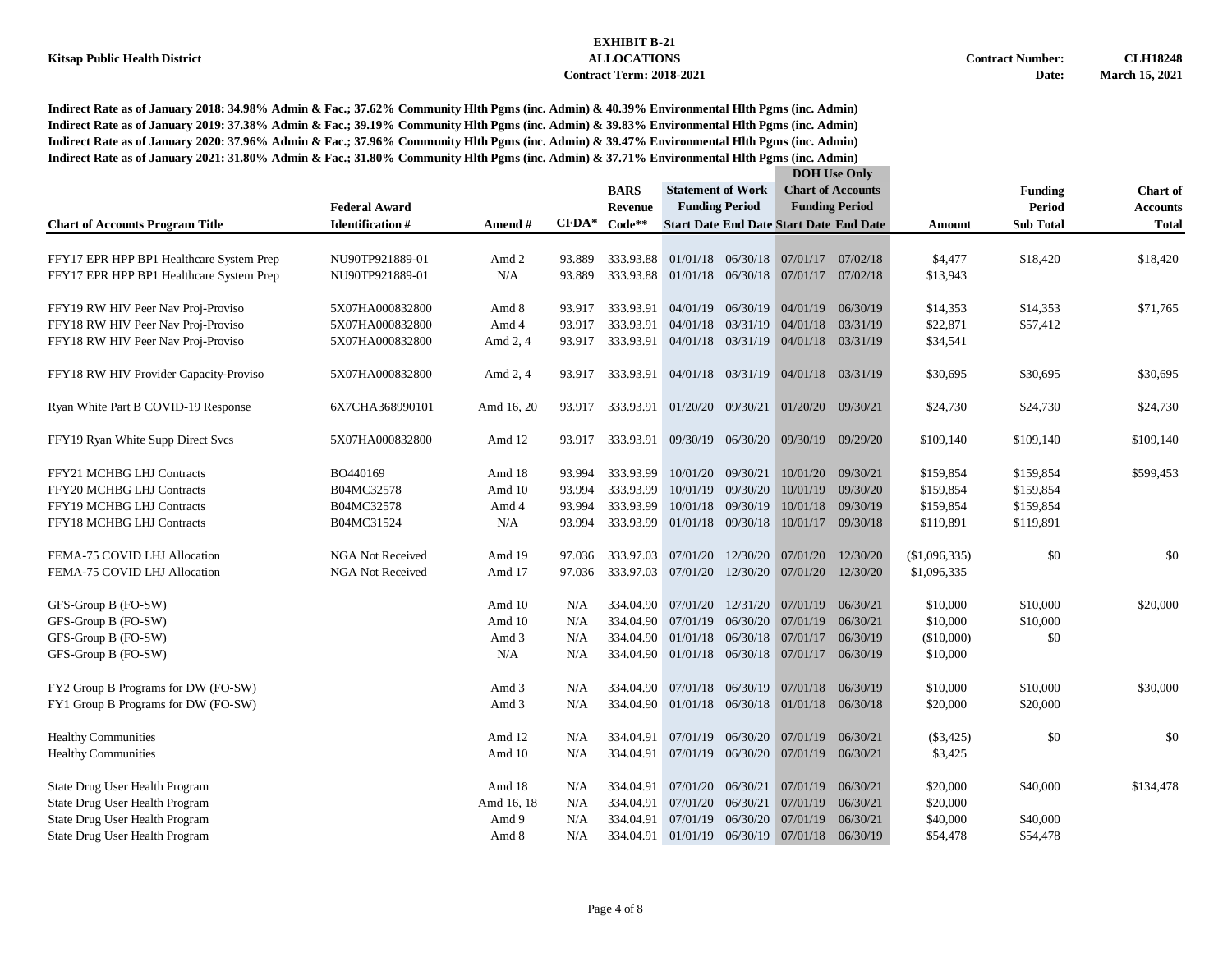|                                         |                        |               |         | <b>BARS</b>                 | <b>Statement of Work</b> |                       |                                                | <b>Chart of Accounts</b> |              | <b>Funding</b>   | <b>Chart of</b> |
|-----------------------------------------|------------------------|---------------|---------|-----------------------------|--------------------------|-----------------------|------------------------------------------------|--------------------------|--------------|------------------|-----------------|
|                                         | <b>Federal Award</b>   |               |         | <b>Revenue</b>              | <b>Funding Period</b>    |                       |                                                | <b>Funding Period</b>    |              | <b>Period</b>    | <b>Accounts</b> |
| <b>Chart of Accounts Program Title</b>  | <b>Identification#</b> | Amend#        | $CFDA*$ | Code**                      |                          |                       | <b>Start Date End Date Start Date End Date</b> |                          | Amount       | <b>Sub Total</b> | <b>Total</b>    |
|                                         |                        |               |         |                             |                          |                       |                                                |                          |              |                  |                 |
| State HIV CS/End AIDS WA                |                        | Amd 8         | N/A     | 334.04.91                   |                          |                       | 01/01/19 06/30/19 07/01/17 06/30/19            |                          | \$2,083      | \$12,496         | \$23,948        |
| State HIV CS/End AIDS WA                |                        | Amd 6         | N/A     | 334.04.91                   | 01/01/19                 | 06/30/19              | 07/01/17                                       | 06/30/19                 | \$10,413     |                  |                 |
| State HIV CS/End AIDS WA                |                        | Amd 6         | N/A     | 334.04.91                   | 10/01/18                 |                       | 12/31/18 07/01/17 06/30/19                     |                          | \$2,083      | \$2,083          |                 |
| State HIV CS/End AIDS WA                |                        | Amd 2         | N/A     | 334.04.91                   | 07/01/18                 | 12/31/18              | 07/01/17                                       | 06/30/19                 | \$6,246      | \$6,246          |                 |
| State HIV CS/End AIDS WA                |                        | Amd 2         | N/A     | 334.04.91                   |                          |                       | 03/01/18 06/30/18 07/01/17 06/30/19            |                          | \$3,123      | \$3,123          |                 |
| <b>State HIV Prevention</b>             |                        | Amd 8         | N/A     | 334.04.91                   |                          | 01/01/19 06/30/19     | 07/01/17                                       | 06/30/19                 | $(\$43,333)$ | \$0              | \$51,667        |
| <b>State HIV Prevention</b>             |                        | Amd 6         | N/A     | 334.04.91                   |                          | $01/01/19$ $06/30/19$ | 07/01/17                                       | 06/30/19                 | \$43,333     |                  |                 |
| <b>State HIV Prevention</b>             |                        | Amd 6         | N/A     | 334.04.91                   | 07/01/18                 | 12/31/18              | 07/01/17                                       | 06/30/19                 | \$11,667     | \$31,667         |                 |
| <b>State HIV Prevention</b>             |                        | N/A           | N/A     | 334.04.91                   | 07/01/18                 | 12/31/18              | 07/01/17                                       | 06/30/19                 | \$20,000     |                  |                 |
| <b>State HIV Prevention</b>             |                        | N/A           | N/A     | 334.04.91                   |                          |                       | 01/01/18 06/30/18 07/01/17                     | 06/30/19                 | \$20,000     | \$20,000         |                 |
|                                         |                        |               |         |                             |                          |                       |                                                |                          |              |                  |                 |
| <b>State HIV Prevention PrEP</b>        |                        | Amd 3         | N/A     | 334.04.91                   |                          | 07/01/18 06/30/19     | 07/01/17                                       | 06/30/17                 | \$9,172      | \$9,172          | \$13,758        |
| <b>State HIV Prevention PrEP</b>        |                        | Amd 2         | N/A     | 334.04.91                   |                          |                       | 01/01/18 06/30/18 07/01/17                     | 06/30/19                 | \$4,586      | \$4,586          |                 |
| FY20/21 COVID-19 Disaster Response Acct |                        | Amd 14, 19    | N/A     | 334.04.92 01/20/20 06/30/21 |                          |                       | $01/01/20$ $06/30/21$                          |                          | \$309,737    | \$309,737        | \$309,737       |
|                                         |                        |               |         |                             |                          |                       |                                                |                          |              |                  |                 |
| FPH Lead Case Mgmt-FPH                  |                        | Amd 15        | N/A     | 334.04.93                   |                          | 07/01/19 06/30/20     | 07/01/19                                       | 06/30/20                 | $(\$2,425)$  | \$1,000          | \$1,000         |
| FPH Lead Case Mgmt-FPH                  |                        | Amd 12        | N/A     | 334.04.93                   |                          | 07/01/19 06/30/20     | 07/01/19                                       | 06/30/20                 | \$3,425      |                  |                 |
| SFY2 Lead Environments of Children      |                        | Amd 7         | N/A     | 334.04.93                   |                          |                       | $07/01/18$ $06/30/19$ $07/01/18$               | 06/30/19                 | $(\$3,000)$  | \$2,000          | \$5,000         |
| SFY2 Lead Environments of Children      |                        | Amd 4         | N/A     | 334.04.93                   |                          | 07/01/18 06/30/19     | 07/01/18                                       | 06/30/19                 | \$5,000      |                  |                 |
| SFY1 Lead Environments of Children      |                        | Amd 1         | N/A     | 334.04.93                   |                          |                       | 01/01/18 06/30/18 07/01/17                     | 06/30/18                 | \$3,000      | \$3,000          |                 |
| SFY21 Marijuana Education               |                        | Amd 16, 18    | N/A     | 334.04.93                   |                          | 07/01/20 06/30/21     | 07/01/20                                       | 06/30/21                 | \$5,766      | \$5,766          | \$506,734       |
| SFY21 Marijuana Education               |                        | Amd 9, 20     | N/A     | 334.04.93                   |                          | 07/01/20 06/30/21     | 07/01/20                                       | 06/30/21                 | \$247,509    | \$247,509        |                 |
| SFY20 Marijuana Education               |                        | Amd 10        | N/A     | 334.04.93                   |                          | 07/01/19 06/30/20     | 07/01/19                                       | 06/30/20                 | \$5,950      | \$5,950          |                 |
| SFY20 Marijuana Education               |                        | Amd 9         | N/A     | 334.04.93                   |                          | 07/01/19 06/30/20     | 07/01/19                                       | 06/30/20                 | \$247,509    | \$247,509        |                 |
| SFY19 Marijuana Tobacco Edu             |                        | Amd 3         | N/A     | 334.04.93                   |                          | 07/01/18 06/30/19     | 07/01/18                                       | 06/30/19                 | \$247,509    | \$247,509        | \$403,323       |
| SFY19 Marijuana Tobacco Edu             |                        | Amd 2         | N/A     | 334.04.93                   |                          | 07/01/18 06/30/19     | 07/01/18                                       | 06/30/19                 | \$7,501      | \$7,501          |                 |
| SFY18 Marijuana Tobacco Edu             |                        | Amd 3         | N/A     | 334.04.93                   | 01/01/18                 | 06/30/18              | 07/01/17                                       | 06/30/18                 | \$49,558     | \$148,313        |                 |
| SFY18 Marijuana Tobacco Edu             |                        | N/A           | N/A     |                             |                          |                       | 334.04.93 01/01/18 06/30/18 07/01/17 06/30/18  |                          | \$98,755     |                  |                 |
|                                         |                        |               |         |                             |                          |                       |                                                |                          |              |                  |                 |
| Rec Shellfish/Biotoxin                  |                        | Amd 19        | N/A     | 334.04.93                   | 07/01/19                 | 06/30/21              | 07/01/19                                       | 06/30/21                 | \$7,500      | \$22,500         | \$45,000        |
| Rec Shellfish/Biotoxin                  |                        | Amd 9, 16, 19 | N/A     | 334.04.93                   | 07/01/19                 | 06/30/21              | 07/01/19                                       | 06/30/21                 | \$15,000     |                  |                 |
| Rec Shellfish/Biotoxin                  |                        | N/A           | N/A     |                             |                          |                       | 334.04.93 01/01/18 06/30/19 07/01/17 06/30/19  |                          | \$22,500     | \$22,500         |                 |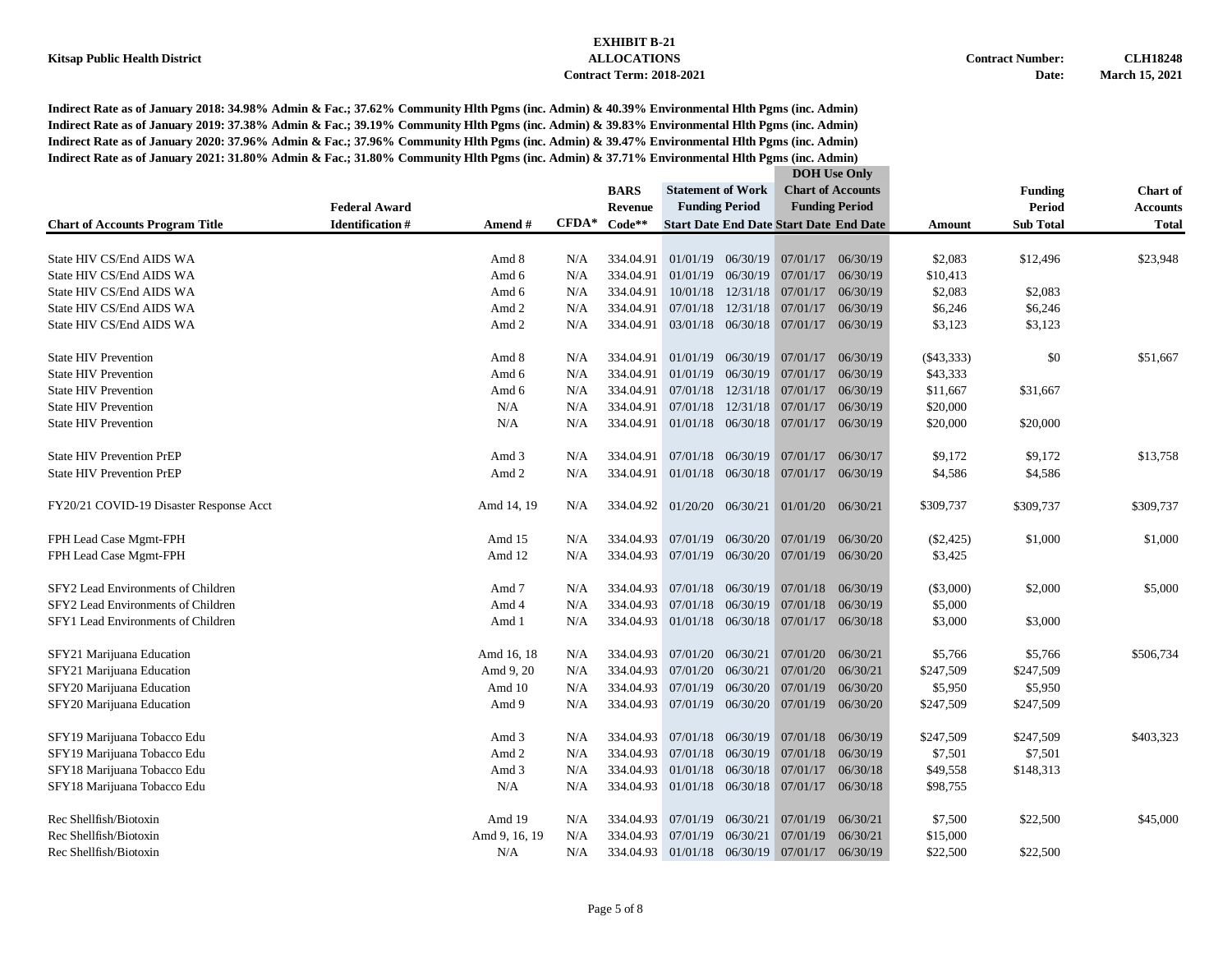|                                                                  |               |         |                |                             |          |                                                | <b>DOH</b> Use Only      |               |                  |                 |
|------------------------------------------------------------------|---------------|---------|----------------|-----------------------------|----------|------------------------------------------------|--------------------------|---------------|------------------|-----------------|
|                                                                  |               |         | <b>BARS</b>    | <b>Statement of Work</b>    |          |                                                | <b>Chart of Accounts</b> |               | <b>Funding</b>   | <b>Chart of</b> |
| <b>Federal Award</b>                                             |               |         | <b>Revenue</b> | <b>Funding Period</b>       |          |                                                | <b>Funding Period</b>    |               | Period           | <b>Accounts</b> |
| <b>Chart of Accounts Program Title</b><br><b>Identification#</b> | Amend #       | $CFDA*$ | $Code**$       |                             |          | <b>Start Date End Date Start Date End Date</b> |                          | Amount        | <b>Sub Total</b> | <b>Total</b>    |
|                                                                  |               |         |                |                             |          |                                                |                          |               |                  |                 |
| Small Onsite Management (ALEA)                                   | Amd 19        | N/A     | 334.04.93      | 01/01/21                    | 06/30/21 | 07/01/19                                       | 06/30/21                 | \$15,000      | \$15,000         | \$90,000        |
| Small Onsite Management (ALEA)                                   | Amd 9         | N/A     | 334.04.93      | 07/01/19                    | 06/30/20 | 07/01/19                                       | 06/30/21                 | \$45,000      | \$45,000         |                 |
| Small Onsite Management (ALEA)                                   | Amd 5         | N/A     | 334.04.93      | 07/01/18                    | 06/30/18 | 07/01/17                                       | 06/30/19                 | \$15,662      | \$15,662         |                 |
| Small Onsite Management (ALEA)                                   | Amd 5         | N/A     | 334.04.93      | 01/01/18                    | 06/30/18 | 07/01/17                                       | 06/30/19                 | (\$15,662)    | \$14,338         |                 |
| Small Onsite Management (ALEA)                                   | $N/A$ , Amd 5 | N/A     | 334.04.93      | 01/01/18 06/30/18           |          | 07/01/17                                       | 06/30/19                 | \$30,000      |                  |                 |
| Wastewater Management-GFS                                        | Amd 19        | N/A     | 334.04.93      | 01/01/21                    | 06/30/21 | 07/01/19                                       | 06/30/21                 | \$15,000      | \$15,000         | \$60,000        |
| Wastewater Management-GFS                                        | Amd 9, 19     | N/A     | 334.04.93      | 07/01/20                    | 06/30/21 | 07/01/19                                       | 06/30/21                 | \$15,000      | \$15,000         |                 |
| Wastewater Management-GFS                                        | N/A           | N/A     | 334.04.93      | 07/01/18 06/30/19           |          | 07/01/17                                       | 06/30/19                 | \$30,000      | \$30,000         |                 |
| FPH-Youth Tobacco Vapor Prevention                               | Amd 16, 18    | N/A     | 334.04.93      | 07/01/20                    | 06/30/21 | 07/01/19                                       | 06/30/21                 | \$24,289      | \$24,289         | \$48,801        |
| FPH-Youth Tobacco Vapor Prevention                               | Amd 11        | N/A     | 334.04.93      | 07/01/19 06/30/20           |          | 07/01/19                                       | 06/30/21                 | \$24,512      | \$24,512         |                 |
| Youth Tobacco Vapor Products                                     | Amd 16, 18    | N/A     | 334.04.93      | 07/01/20                    | 06/30/21 | 07/01/19                                       | 06/30/21                 | \$38,402      | \$38,402         | \$159,493       |
| Youth Tobacco Vapor Products                                     | Amd 11        | N/A     | 334.04.93      | 07/01/19 06/30/20           |          | 07/01/19                                       | 06/30/21                 | $(\$8,451)$   | \$38,403         |                 |
| Youth Tobacco Vapor Products                                     | Amd 9         | N/A     | 334.04.93      | 07/01/19                    | 06/30/20 | 07/01/19                                       | 06/30/21                 | \$46,854      |                  |                 |
| Youth Tobacco Vapor Products                                     | Amd 6         | N/A     | 334.04.93      | 01/01/18 06/30/19           |          | 07/01/17                                       | 06/30/19                 | \$36,000      | \$82,688         |                 |
| Youth Tobacco Vapor Products                                     | Amd 2, 6      | N/A     | 334.04.93      | 01/01/18                    | 06/30/19 | 07/01/17                                       | 06/30/19                 | \$25,544      |                  |                 |
| Youth Tobacco Vapor Products                                     | Amd 2, 6      | N/A     | 334.04.93      | 01/01/18                    | 06/30/19 | 07/01/17                                       | 06/30/19                 | \$4,655       |                  |                 |
| Youth Tobacco Vapor Products                                     | $N/A$ , Amd 6 | N/A     | 334.04.93      | 01/01/18 06/30/19           |          | 07/01/17                                       | 06/30/19                 | \$16,489      |                  |                 |
| FFY20 Swim Beach Act Grant IAR (ECY-ALEA)                        | Amd 15        | N/A     |                | 334.04.96 03/01/20          | 10/31/20 | 12/15/19                                       | 12/14/20                 | \$18,000      | \$18,000         | \$18,000        |
| <b>HIV Local Proviso</b>                                         | Amd 18        | N/A     | 334.04.98      | 07/01/20                    | 06/30/21 | 07/01/19                                       | 06/30/21                 | \$41,748      | \$83,496         | \$83,496        |
| <b>HIV</b> Local Proviso                                         | Amd 16, 18    | N/A     | 334.04.98      | 07/01/20 06/30/21           |          | 07/01/19                                       | 06/30/21                 | \$41,748      |                  |                 |
| ADAP Rebate (Local) 19-21                                        | Amd 16, 18    | N/A     | 334.04.98      | 07/01/20                    | 06/30/21 | 07/01/19                                       | 06/30/21                 | \$45,864      | \$45,864         | \$137,592       |
| ADAP Rebate (Local) 19-21                                        | Amd 9         | N/A     |                | 334.04.98 07/01/19 06/30/20 |          | 07/01/19                                       | 06/30/21                 | \$91,728      | \$91,728         |                 |
| FFY17 ADAP Rebate (Local) 17-19                                  | Amd 5         | N/A     | 334.04.98      | 07/01/18                    | 06/30/19 | 07/01/17                                       | 06/30/19                 | $(\$225,000)$ | \$82,556         | \$348,834       |
| FFY17 ADAP Rebate (Local) 17-19                                  | Amd 3         | N/A     | 334.04.98      | 07/01/18                    | 06/30/19 | 07/01/17                                       | 06/30/19                 | \$82,556      |                  |                 |
| FFY17 ADAP Rebate (Local) 17-19                                  | $N/A$ , Amd 3 | N/A     | 334.04.98      | 07/01/18                    | 06/30/19 | 07/01/17                                       | 06/30/19                 | \$225,000     |                  |                 |
| FFY17 ADAP Rebate (Local) 17-19                                  | Amd 2         | N/A     | 334.04.98      | 01/01/18                    | 06/30/18 | 07/01/17                                       | 06/30/19                 | \$41,278      | \$266,278        |                 |
| FFY17 ADAP Rebate (Local) 17-19                                  | N/A           | N/A     | 334.04.98      |                             |          | 01/01/18 06/30/18 07/01/17                     | 06/30/19                 | \$225,000     |                  |                 |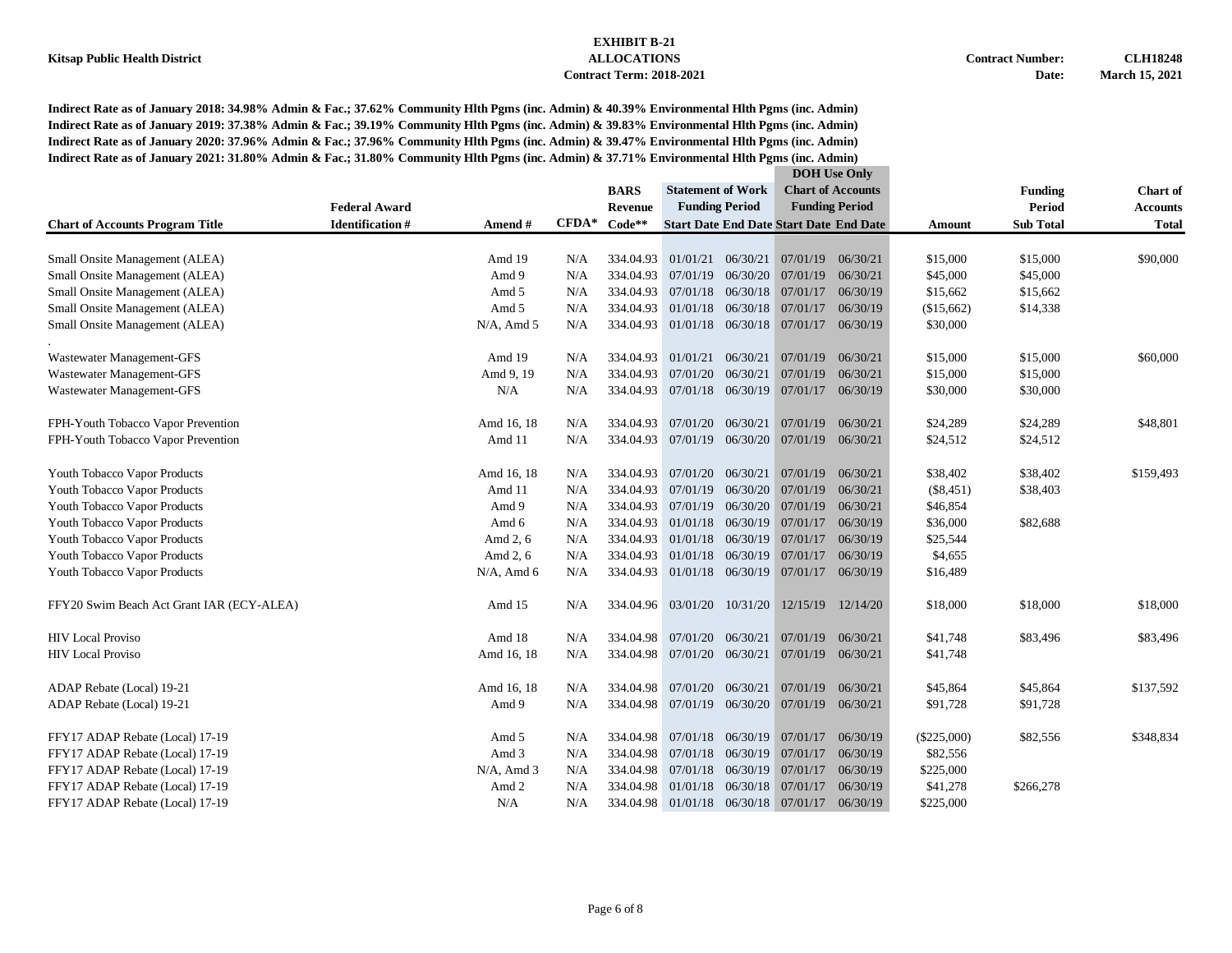|                                         |                        |               |                   |                |                          |                       | <b>DOH</b> Use Only                            |                          |              |                  |                 |
|-----------------------------------------|------------------------|---------------|-------------------|----------------|--------------------------|-----------------------|------------------------------------------------|--------------------------|--------------|------------------|-----------------|
|                                         |                        |               |                   | <b>BARS</b>    | <b>Statement of Work</b> |                       |                                                | <b>Chart of Accounts</b> |              | <b>Funding</b>   | <b>Chart</b> of |
|                                         | <b>Federal Award</b>   |               |                   | <b>Revenue</b> | <b>Funding Period</b>    |                       |                                                | <b>Funding Period</b>    |              | <b>Period</b>    | <b>Accounts</b> |
| <b>Chart of Accounts Program Title</b>  | <b>Identification#</b> | Amend #       | $\mathbf{CFDA}^*$ | $Code**$       |                          |                       | <b>Start Date End Date Start Date End Date</b> |                          | Amount       | <b>Sub Total</b> | <b>Total</b>    |
|                                         |                        |               |                   |                |                          |                       |                                                |                          |              |                  |                 |
| SFY17 Managed Care Org                  |                        | Amd 1         | N/A               | 334.04.98      |                          |                       | $01/01/18$ $06/30/18$ $07/01/17$               | 06/30/18                 | $(\$32,678)$ | \$6,536          | \$6,536         |
| SFY17 Managed Care Org                  |                        | N/A           | N/A               | 334.04.98      |                          |                       | 01/01/18 06/30/18 07/01/17                     | 06/30/18                 | \$39,214     |                  |                 |
| FFY21 RW Grant Year Local (Rebate)      |                        | Amd 18        | N/A               | 334.04.98      | 04/01/21 06/30/21        |                       | 04/01/21                                       | 03/31/22                 | \$116,146    | \$116,146        | \$1,269,487     |
| FFY20 RW Grant Year Local (Rebate)      |                        | Amd 18        | N/A               | 334.04.98      | 07/01/20                 | 03/31/21              | 04/01/20                                       | 03/31/21                 | \$116,146    | \$348,438        |                 |
| FFY20 RW Grant Year Local (Rebate)      |                        | Amd 16, 18    | N/A               | 334.04.98      | 07/01/20                 | 03/31/21              | 04/01/20                                       | 03/31/21                 | \$232,292    |                  |                 |
| FFY20 RW Grant Year Local (Rebate)      |                        | Amd 12        | N/A               | 334.04.98      | 04/01/20                 | 06/30/20              | 04/01/20                                       | 03/31/21                 | $(\$27,285)$ | \$88,861         |                 |
| FFY20 RW Grant Year Local (Rebate)      |                        | Amd 9         | N/A               | 334.04.98      | 04/01/20                 | 06/30/20              | 04/01/20                                       | 03/31/21                 | \$116,146    |                  |                 |
| FFY19 RW Grant Year Local (Rebate)      |                        | Amd 12        | N/A               | 334.04.98      | 07/01/19                 | 03/31/20              | 04/01/19                                       | 03/31/20                 | (\$81,855)   | \$266,582        |                 |
| FFY19 RW Grant Year Local (Rebate)      |                        | Amd 9         | N/A               | 334.04.98      | 07/01/19                 | 03/31/20              | 04/01/19                                       | 03/31/20                 | \$348,437    |                  |                 |
| FFY19 RW Grant Year Local (Rebate)      |                        | Amd 6         | N/A               | 334.04.98      | 04/01/19                 |                       | 06/30/19 04/01/19                              | 03/31/20                 | \$112,230    | \$112,230        |                 |
| FFY18 RW Grant Year Local (Rebate)      |                        | Amd 6         | N/A               | 334.04.98      | 01/01/19                 | 03/31/19              | 04/01/18                                       | 03/31/19                 | \$112,230    | \$112,230        |                 |
| FFY18 RW Grant Year Local (Rebate)      |                        | Amd 5         | N/A               | 334.04.98      |                          |                       | $07/01/18$ $03/31/19$ $04/01/18$               | 03/31/19                 | \$225,000    | \$225,000        |                 |
| FFY19 RW Local Proviso                  |                        | Amd 9         | N/A               |                |                          |                       | 334.04.98 07/01/19 06/30/20 07/01/19 06/30/20  |                          | \$41,749     | \$41,749         | \$41,749        |
| FPHS Funding for LHJs                   |                        | Amd 17, 19    | N/A               | 336.04.25      |                          | $07/01/20$ $06/30/21$ | 07/01/19                                       | 06/30/21                 | \$64,789     | \$212,134        | \$571,613       |
| FPHS Funding for LHJs                   |                        | Amd 10, 19    | N/A               | 336.04.25      |                          | 07/01/20 06/30/21     | 07/01/19                                       | 06/30/21                 | \$147,345    |                  |                 |
| FPHS Funding for LHJs                   |                        | Amd 17        | N/A               | 336.04.25      |                          |                       | $07/01/19$ $06/30/20$ $07/01/19$               | 06/30/21                 | \$64,789     | \$212,134        |                 |
| FPHS Funding for LHJs                   |                        | Amd 10        | N/A               | 336.04.25      | 07/01/19                 | 06/30/20              | 07/01/19                                       | 06/30/21                 | \$147,345    |                  |                 |
| FPHS Funding for LHJs Dir               |                        | Amd 3         | N/A               | 336.04.25      |                          |                       | $07/01/18$ $06/30/19$ $07/01/17$               | 06/30/19                 | \$147,345    | \$147,345        |                 |
| YR 20 SRF - Local Asst (15%) (FS) SS    |                        | Amd 3         | N/A               | 346.26.64      | 01/01/18                 |                       | 12/31/18 07/01/15                              | 12/31/18                 | (\$14,750)   | \$0              | \$0             |
| YR 20 SRF - Local Asst (15%) (FS) SS    |                        | $N/A$ , Amd 3 | N/A               | 346.26.64      |                          |                       | 01/01/18 12/31/18 07/01/15 12/31/18            |                          | \$14,750     |                  |                 |
| YR 21 SRF - Local Asst (15%) (FS) SS    |                        | Amd 10        | N/A               | 346.26.64      |                          |                       | 01/01/18 06/30/19 07/01/17                     | 06/30/19                 | (\$13,250)   | \$14,250         | \$14,250        |
| YR 21 SRF - Local Asst (15%) (FS) SS    |                        | Amd 6, 10     | N/A               | 346.26.64      | 01/01/18                 | 06/30/19              | 07/01/17                                       | 06/30/19                 | \$12,750     |                  |                 |
| YR 21 SRF - Local Asst (15%) (FS) SS    |                        | Amd 3, 6, 10  | N/A               | 346.26.64      |                          | $01/01/18$ 06/30/19   | 07/01/17                                       | 06/30/19                 | \$14,750     |                  |                 |
| YR 22 SRF - Local Asst (15%) (FO-SW) SS |                        | Amd 15        | N/A               | 346.26.64      | 01/01/19                 | 12/31/20              | 07/01/19                                       | 06/30/21                 | \$500        | \$21,750         | \$21,750        |
| YR 22 SRF - Local Asst (15%) (FO-SW) SS |                        | Amd 12        | N/A               | 346.26.64      | 01/01/19                 | 12/31/20              | 07/01/19                                       | 06/30/21                 | \$8,500      |                  |                 |
| YR 22 SRF - Local Asst (15%) (FO-SW) SS |                        | Amd 10, 12    | N/A               | 346.26.64      | 01/01/19                 | 12/31/20              | 07/01/19                                       | 06/30/21                 | \$12,750     |                  |                 |
| YR 23 SRF - Local Asst (15%) (FO-SW) SS |                        | Amd 20        | N/A               |                |                          |                       | 346.26.64 01/01/21 12/31/21 09/01/20 12/31/21  |                          | \$14,250     | \$14,250         | \$14,250        |
|                                         |                        |               |                   |                |                          |                       |                                                |                          |              |                  |                 |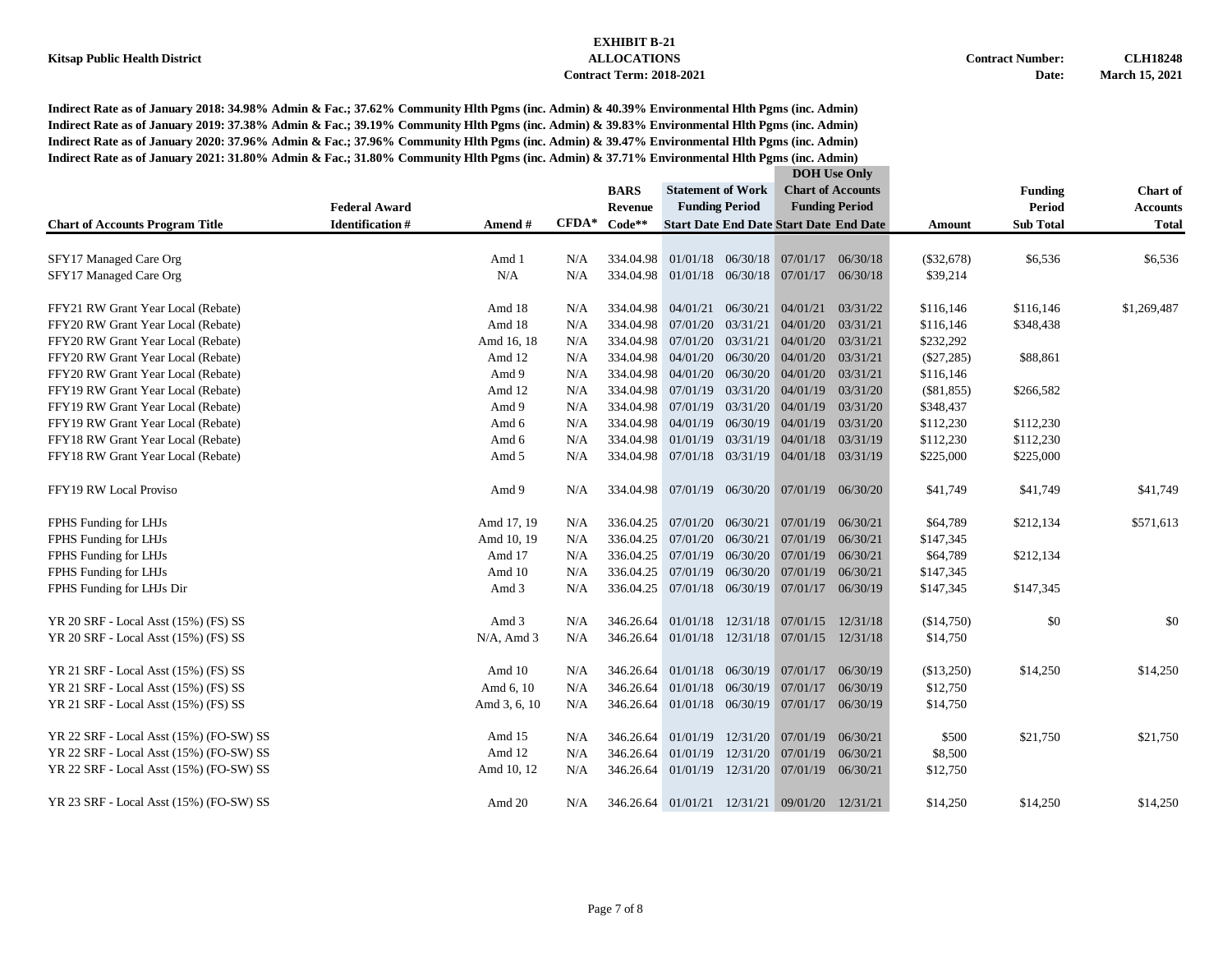**Indirect Rate as of January 2018: 34.98% Admin & Fac.; 37.62% Community Hlth Pgms (inc. Admin) & 40.39% Environmental Hlth Pgms (inc. Admin) Indirect Rate as of January 2019: 37.38% Admin & Fac.; 39.19% Community Hlth Pgms (inc. Admin) & 39.83% Environmental Hlth Pgms (inc. Admin) Indirect Rate as of January 2020: 37.96% Admin & Fac.; 37.96% Community Hlth Pgms (inc. Admin) & 39.47% Environmental Hlth Pgms (inc. Admin) Indirect Rate as of January 2021: 31.80% Admin & Fac.; 31.80% Community Hlth Pgms (inc. Admin) & 37.71% Environmental Hlth Pgms (inc. Admin)**

|                                         |                          |               |         |             |                                               |                       |                                                | <b>DOH</b> Use Only      |              |                    |                 |
|-----------------------------------------|--------------------------|---------------|---------|-------------|-----------------------------------------------|-----------------------|------------------------------------------------|--------------------------|--------------|--------------------|-----------------|
|                                         |                          |               |         | <b>BARS</b> | <b>Statement of Work</b>                      |                       |                                                | <b>Chart of Accounts</b> |              | <b>Funding</b>     | <b>Chart</b> of |
|                                         | <b>Federal Award</b>     |               |         | Revenue     |                                               | <b>Funding Period</b> |                                                | <b>Funding Period</b>    |              | Period             | <b>Accounts</b> |
| <b>Chart of Accounts Program Title</b>  | <b>Identification#</b>   | Amend #       | $CFDA*$ | $Code**$    |                                               |                       | <b>Start Date End Date Start Date End Date</b> |                          | Amount       | <b>Sub Total</b>   | <b>Total</b>    |
| YR 20 SRF - Local Asst (15%) (FS) TA    |                          | Amd 3         | N/A     |             | 346.26.66 01/01/18                            |                       | 12/31/18 07/01/15                              | 12/31/18                 | $(\$2,000)$  | \$0                | \$0             |
| YR 20 SRF - Local Asst (15%) (FS) TA    |                          | $N/A$ , Amd 3 | N/A     |             | 346.26.66 01/01/18                            |                       | 12/31/18 07/01/17                              | 12/31/18                 | \$2,000      |                    |                 |
|                                         |                          |               |         |             |                                               |                       |                                                |                          |              |                    |                 |
| YR 20 SRF - Prog Mgmt (10%) (FS) TA     |                          | Amd 6         | N/A     |             | 346.26.66 01/01/18                            | 12/31/18              | 07/01/15                                       | 12/31/18                 | \$468        | \$1,268            | \$1,268         |
| YR 20 SRF - Prog Mgmt (10%) (FS) TA     |                          | Amd 3         | N/A     |             | 346.26.66 01/01/18                            |                       | 12/31/18 07/01/15                              | 12/31/18                 | \$800        |                    |                 |
|                                         |                          |               |         |             |                                               |                       |                                                |                          |              |                    |                 |
| YR 21 SRF - Local Asst (15%) (FS) TA    |                          | Amd 10        | N/A     |             | 346.26.66 01/01/18                            |                       | 06/30/19 07/01/17                              | 06/30/19                 | (\$1,249)    | \$1,900            | \$1,900         |
| YR 21 SRF - Local Asst (15%) (FS) TA    |                          | Amd 6, 10     | N/A     |             | 346.26.66 01/01/18                            | 06/30/19              | 07/01/17                                       | 06/30/19                 | \$1,949      |                    |                 |
| YR 21 SRF - Local Asst (15%) (FS) TA    |                          | Amd 3, 6, 10  | N/A     |             | 346.26.66 01/01/18 06/30/19 07/01/17 06/30/19 |                       |                                                |                          | \$1,200      |                    |                 |
| YR 22 SRF - Local Asst (15%) (FO-SW) TA |                          | Amd 12        | N/A     |             | 346.26.66 01/01/19                            |                       | $12/31/20$ 07/01/19                            | 06/30/21                 | \$3,000      | \$4,249            | \$4,249         |
|                                         |                          |               |         |             |                                               |                       |                                                |                          |              |                    |                 |
| YR 22 SRF - Local Asst (15%) (FO-SW) TA |                          | Amd 10, 12    | N/A     |             | 346.26.66 01/01/19                            |                       | 12/31/20 07/01/19 06/30/21                     |                          | \$1,249      |                    |                 |
| YR 22 SRF - Local Asst (15%) (FO-SW) TA |                          | Amd 20        | N/A     |             | 346.26.66 01/01/21                            |                       | 12/31/21 09/01/20                              | 12/31/21                 | \$2,000      | \$2,000            | \$2,000         |
| <b>TOTAL</b>                            |                          |               |         |             |                                               |                       |                                                |                          | \$20,080,953 | \$20,080,953       |                 |
|                                         |                          |               |         |             |                                               |                       |                                                |                          |              |                    |                 |
| <b>Total consideration:</b>             | \$20,055,953             |               |         |             |                                               |                       |                                                |                          |              | <b>GRAND TOTAL</b> | \$20,080,953    |
| <b>GRAND TOTAL</b>                      | \$25,000<br>\$20,080,953 |               |         |             |                                               |                       |                                                |                          |              | <b>Total Fed</b>   | \$15,641,040    |
|                                         |                          |               |         |             |                                               |                       |                                                |                          |              | <b>Total State</b> | \$4,439,913     |

\*Catalog of Federal Domestic Assistance

\*\*Federal revenue codes begin with "333". State revenue codes begin with "334".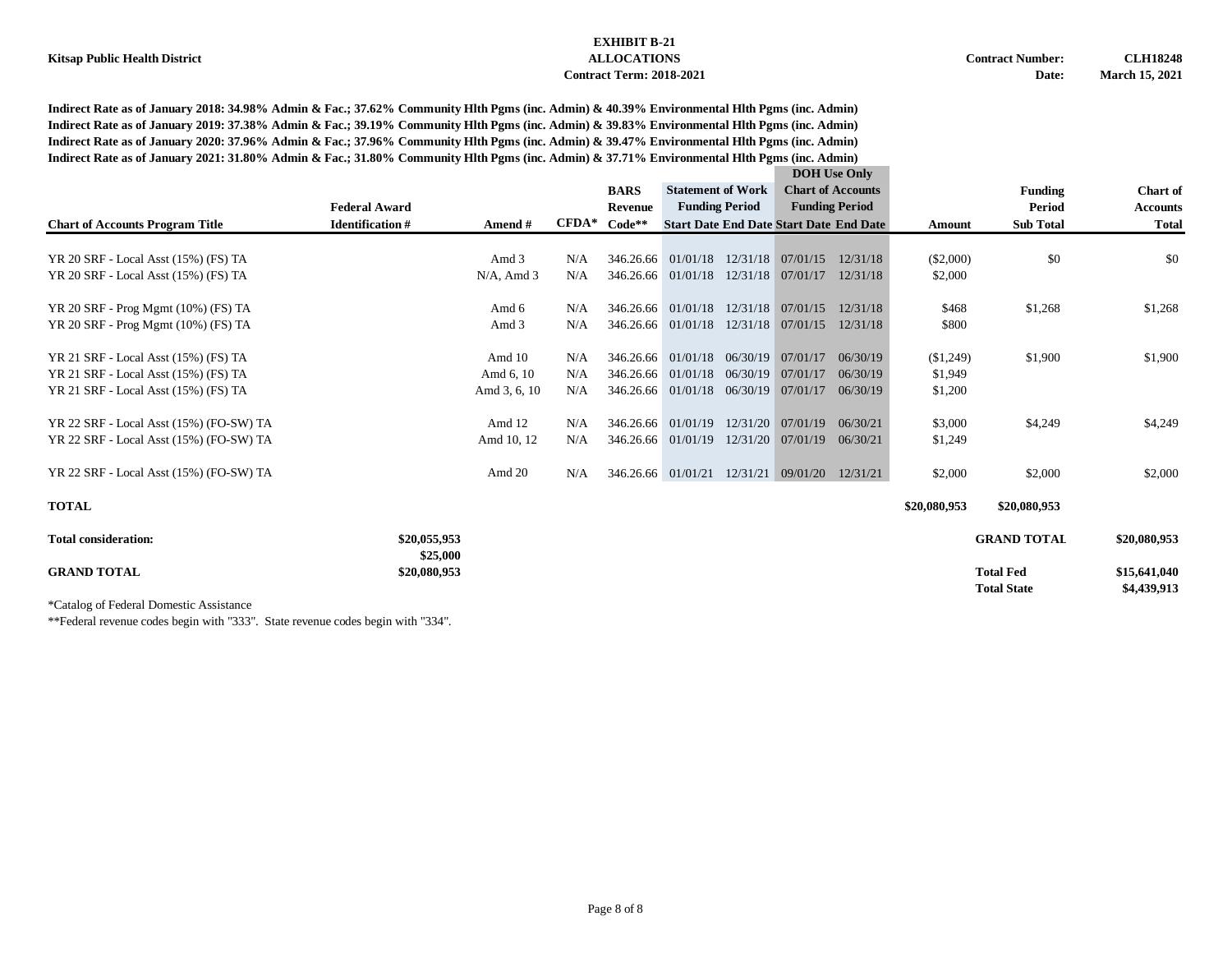## **Exhibit C-20 Schedule of Federal Awards AMEND AMENT #21**

#### **KITSAP PUBLIC HEALTH DISTRICT-SWV0027359-00**

**CONTRACT CLH18248-Kitsap Public Health District**

**CONTRACT PERIOD: 01/01/2018-12/31/2021**

|                                          |             | <b>DOH</b>                 | <b>Total Amt</b>              | <b>Allocation Period</b>    |                   |                     |             |                                                                                              |                                                                                        |                                                      |                                                                                                    |
|------------------------------------------|-------------|----------------------------|-------------------------------|-----------------------------|-------------------|---------------------|-------------|----------------------------------------------------------------------------------------------|----------------------------------------------------------------------------------------|------------------------------------------------------|----------------------------------------------------------------------------------------------------|
| <b>Chart of Accounts Program Title</b>   | <b>BARS</b> | Federal<br>Award Date      | Federal<br>Award              | <b>Start</b><br>Date        | End<br>Date       | <b>Contract Amt</b> | <b>CFDA</b> | <b>CFDA Program Title</b>                                                                    | <b>Federal Agency Name</b>                                                             | <b>Federal Award</b><br><b>Identification Number</b> | <b>Federal Grant Award Name</b>                                                                    |
| FFY20 CSS USDA FINI PROGRAM MGMT         | 333.10.33   | 04/01/15                   | \$5,859,307                   |                             | 10/01/19 03/31/20 | \$25,000            | 10.331      | Grants                                                                                       | Food Insecurity Nutrition Incentive USDA-National Institute of Food and<br>Agriculture | 20157001823357                                       | FOOD NUTRITION INCENTIVE GRANT                                                                     |
| FFY19 CSS USDA FINI PROGRAM MGMT         | 333.10.33   | 08/26/15                   | \$5,859,307 10/01/18 09/30/19 |                             |                   | \$78,347            | 10.331      | Grants                                                                                       | Food Insecurity Nutrition Incentive USDA-National Institute of Food and<br>Agriculture | 20157001823357                                       | WASHINGTON STATE DEPARTMENT<br>OF HEALTH FINI GRANT PROJECT                                        |
| FFY18 CSS USDA FINI PROGRAM MGMT         | 333.10.33   | 08/26/15                   | \$5,859,307 01/01/18 09/30/18 |                             |                   | \$42,500            | 10.331      | Grants                                                                                       | Food Insecurity Nutrition Incentive USDA-National Institute of Food and<br>Agriculture | 20157001823357                                       | WASHINGTON STATE DEPARTMENT<br>OF HEALTH FINI GRANT PROJECT                                        |
| FFY21 IAR SNAP ED PROG MGNT-REGION 5     | 333.10.56   | <b>NGA Not</b><br>Received | <b>NGA Not</b><br>Received    | 10/01/20                    | 09/30/21          | \$97,864            | 10.561      | State Administrative Matching<br>Grants for the Supplemental<br>Nutrition Assistance Program | Department of Agriculture Food and<br><b>Nutrition Service</b>                         | NGA Not Received                                     | <b>NGA Not Received</b>                                                                            |
| FFY20 CSS IAR SNAP ED PROG MGNT-REGION 5 | 333.10.56   | 09/30/19                   | \$5,300,000 10/01/19 09/30/20 |                             |                   | \$83,000            | 10.561      | State Administrative Matching<br>Grants for the Supplemental<br>Nutrition Assistance Program | Department of Agriculture Food and<br><b>Nutrition Service</b>                         | 207WAWA5Q3903                                        | 2019 SUPPLEMENTAL NUTRITION<br>ASSISTANCE PROGRAM EDUCATION<br>(SNAP-ED)                           |
| FFY19 CSS IAR SNAP-ED PROG MGNT          | 333.10.56   | 09/28/18                   | \$5,386,268 10/01/18 09/30/19 |                             |                   | \$69,875            | 10.561      | State Administrative Matching<br>Grants for the Supplemental<br>Nutrition Assistance Program | Department of Agriculture Food and<br><b>Nutrition Service</b>                         | 197WAWA5Q3903                                        | SNAP 2YR NUTRITION ED OBESITY                                                                      |
| FFY18 CSS IAR SNAP-ED PROGRAM MGNT CF    | 333.10.56   | 09/28/17                   | \$5,300,000 10/01/18 09/30/19 |                             |                   | \$13,833            | 10.561      | State Administrative Matching<br>Grants for the Supplemental<br>Nutrition Assistance Program | Department of Agriculture Food and<br><b>Nutrition Service</b>                         | 187WAWA5Q3903                                        | 2018 SUPPLEMENTAL NUTRITION<br>ASSISTANCE PROGRAM EDUCATION<br>(SNAP-ED)                           |
| FFY18 CSS IAR SNAP-ED PROGRAM MGNT       | 333.10.56   | 09/28/17                   | \$5,300,000 01/01/18 09/30/18 |                             |                   | \$69,281            | 10.561      | State Administrative Matching<br>Grants for the Supplemental<br>Nutrition Assistance Program | Department of Agriculture Food and<br><b>Nutrition Service</b>                         | 187WAWA5Q3903                                        | 2018 SUPPLEMENTAL NUTRITION<br>ASSISTANCE PROGRAM EDUCATION<br>(SNAP-ED)                           |
| FFY17 CSS IAR SNAP-ED PROGRAM MGNT CF    | 333.10.56   | 09/10/16                   | \$5.739.856 01/01/18 09/30/18 |                             |                   | \$6.917             | 10.561      | State Administrative Matching<br>Grants for the Supplemental<br>Nutrition Assistance Program | Department of Agriculture Food and<br><b>Nutrition Service</b>                         | 1717WAWA5Q390                                        | 2018 SUPPLEMENTAL NUTRITION<br>ASSISTANCE PROGRAM EDUCATION<br>(SNAP-ED)                           |
| HOUS, OPP FOR PPL W/ AIDS CARES COVID-19 | 333.14.24   | 07/01/20                   |                               | \$145,149 01/20/20 06/30/21 |                   | \$15,000            | 14.241      | Housing Opportunities for<br>Persons with AIDS                                               | Department of Housing and Urban<br>Development                                         | WA-H2001W074                                         | HOUSING OPPORTUNITIES FOR<br>PERSONS WITH AIDS (HOPWA)<br>PROGRAM SUPPLEMENTAL CARES<br><b>ACT</b> |
| FFY20 HOUSING PEOPLE WITH AIDS FORMULA   | 333.14.24   | 08/20/20                   | \$1,216,499 07/01/20 06/30/21 |                             |                   | \$53,380            | 14.241      | Housing Opportunities for<br>Persons with AIDS                                               | Department of Housing and Urban<br>Development                                         | WAH20-F999                                           | <b>HOUSING OPPORTUNITIES FOR</b><br>PERSON WITH AIDS (HOPWA)<br>PROGRAM                            |
| FFY19 HOUSING PEOPLE WITH AIDS FORMULA   | 333.14.24   | 08/07/18                   |                               | \$955,996 07/01/19 06/30/20 |                   | \$53,379            | 14.241      | Housing Opportunities for<br>Persons with AIDS                                               | Department of Housing and Urban<br>Development                                         | WAH18-F999                                           | HOUSING OPPORTUNITIES FOR<br>PERSON WITH AIDS (HOPWA)<br>PROGRAM                                   |
| FFY18 HOUSING PEOPLE WITH AIDS FORMULA   | 333.14.24   | 08/07/18                   |                               | \$955,996 07/01/18 06/30/19 |                   | \$88,023            | 14.241      | Housing Opportunities for<br>Persons with AIDS                                               | Department of Housing and Urban<br>Development                                         | WAH18-F999                                           | HOUSING OPPORTUNITIES FOR<br>PERSON WITH AIDS (HOPWA)<br>PROGRAM                                   |
| <b>COVID LHJ OFM ALLOCATION-CARES</b>    | 333.21.01   | <b>NGA Not</b><br>Received | NGA Not<br>Received           |                             | 03/01/20 06/30/21 | \$5,402,000         | 21.019      | Coronavirus Relief Fund                                                                      | Department of the Treasury                                                             | <b>NGA Not Received</b>                              | <b>NGA Not Received</b>                                                                            |
| BITV-COVID ED LHJ ALLOCATION-CARES       | 333.21.01   | NGA Not<br>Received        | NGA Not<br>Received           |                             | 07/01/20 12/30/21 | \$1.461.780 21.019  |             | Coronavirus Relief Fund                                                                      | Department of the Treasury                                                             | <b>NGA Not Received</b>                              | <b>NGA Not Received</b>                                                                            |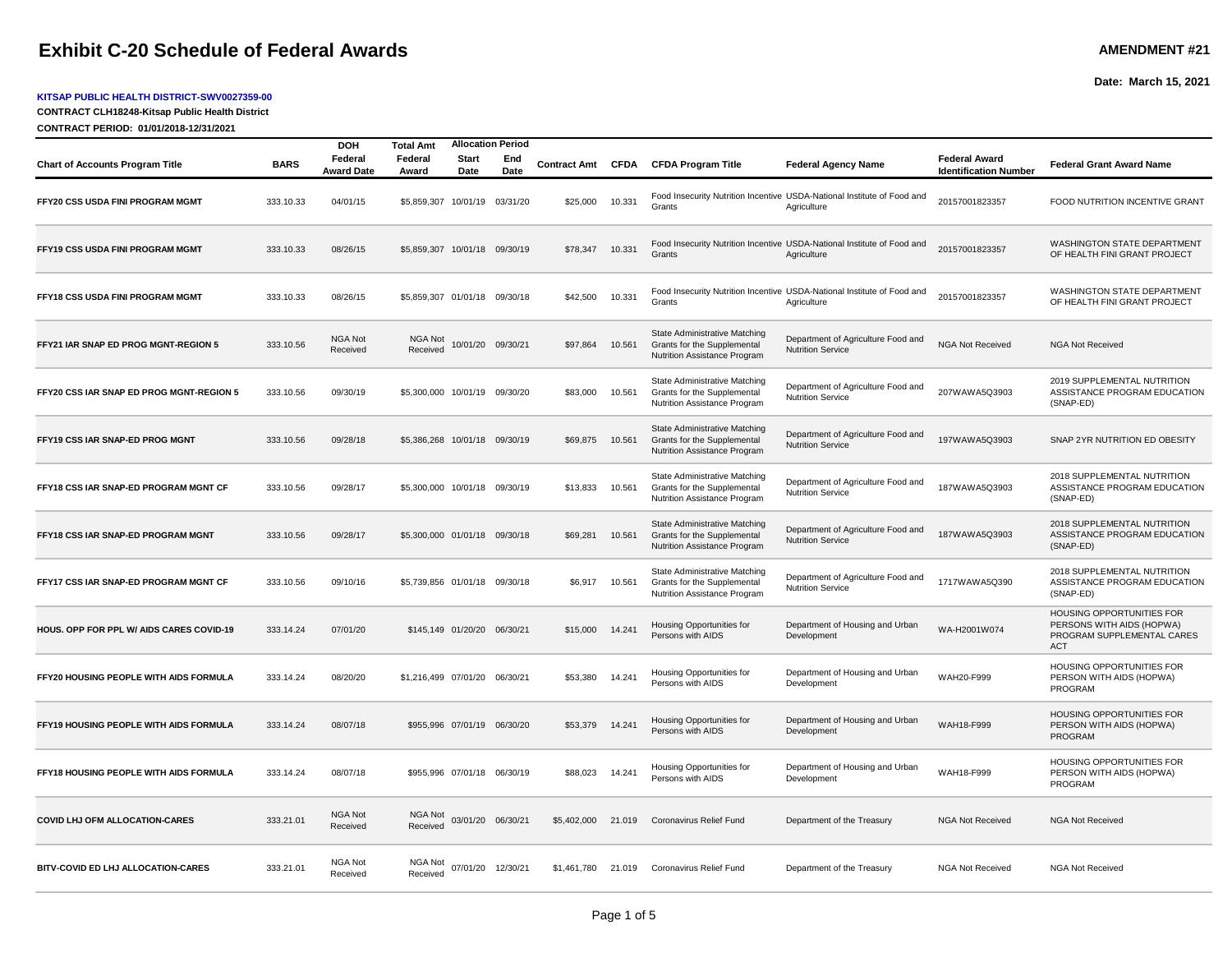## **Exhibit C-20 Schedule of Federal Awards AMENDMENT #21**

**Chart of Accounts Program Title BARS Federal** 

**PS SSI 1-5 PIC TASK 4** 333.66.12 08/02/16

**PS SSI 1-5 BEACH TASK 4** 333.66.12 08/02/16

**FFY20 SWIMMING BEACH ACT GRANT IAR (ECY)** 33.66.47 09/26/19

**FFY19 SWIMMING BEACH ACT GRANT IAR (ECY)** 333.66.47 12/01/18

**DOH Total Amt**

**Award Date**

#### **KITSAP PUBLIC HEALTH DISTRICT-SWV0027359-00**

**CONTRACT CLH18248-Kitsap Public Health District**

**CONTRACT PERIOD: 01/01/2018-12/31/2021**

|                               |                            |             |                     |             |                                                                                                    |                                                                                      |                                                      | Date: March 15, 2021                                                         |
|-------------------------------|----------------------------|-------------|---------------------|-------------|----------------------------------------------------------------------------------------------------|--------------------------------------------------------------------------------------|------------------------------------------------------|------------------------------------------------------------------------------|
|                               |                            |             |                     |             |                                                                                                    |                                                                                      |                                                      |                                                                              |
| Total Amt                     | <b>Allocation Period</b>   |             |                     |             |                                                                                                    |                                                                                      |                                                      |                                                                              |
| Federal<br>Award              | <b>Start</b><br>Date       | End<br>Date | <b>Contract Amt</b> | <b>CFDA</b> | <b>CFDA Program Title</b>                                                                          | <b>Federal Agency Name</b>                                                           | <b>Federal Award</b><br><b>Identification Number</b> | <b>Federal Grant Award Name</b>                                              |
| \$9,200,000 01/01/18 09/30/19 |                            |             | \$28,805            | 66.123      | Puget Sound Action Agenda:<br>Technical Investigations and<br>Implementation Assistance<br>Program | <b>Environmental Protection Agency</b><br>Region 10                                  | 01J18001                                             | PUGET SOUND SHELLFISH<br><b>STRATEGIC INITIATIVE LEAD</b>                    |
| \$9,200,000 03/01/18          |                            | 10/31/20    | \$17,400            | 66.123      | Puget Sound Action Agenda:<br>Technical Investigations and<br>Implementation Assistance<br>Program | <b>Environmental Protection Agency</b><br>Region 10                                  | 01J18001                                             | PUGET SOUND SHELLFISH<br>STRATEGIC INITIATIVE LEAD                           |
| \$237,000 03/01/21            |                            | 10/31/21    | \$25,000            | 66.472      | Program Implementation Grants                                                                      | Beach Monitoring and Notificaiton Environmental Protection Agency<br>Office of Water | CU-01J49701-1                                        | MARINE SWIMMING BEACH<br><b>MONITORING AND PUBLIC</b><br><b>NOTIFICATION</b> |
|                               | \$91,991 03/01/19 10/31/19 |             | \$14,000            | 66.472      | Program Implementation Grants  Office of Water                                                     | Beach Monitoring and Notificaiton Environmental Protection Agency                    | 01J49701                                             | MARINE SWIMMING BEACH<br><b>MONITORING AND PUBLIC</b><br><b>NOTIFICATION</b> |
|                               | \$91,990 03/01/18          | 10/31/18    | \$14,000            | 66.472      | Program Implementation Grants  Office of Water                                                     | Beach Monitoring and Notificaiton Environmental Protection Agency                    | 00J75501                                             | MARINE SWIMMING BEACH<br><b>MONITORING AND PUBLIC</b><br><b>NOTIFICATION</b> |

| FFY18 SWIMMING BEACH ACT GRANT IAR (ECY)    | 333.66.47 | 12/15/17 | \$91.990 03/01/18 10/31/18     |          | \$14,000    | 66.472 | Program Implementation Grants  Office of Water                                      | Beach Monitoring and Notificaiton Environmental Protection Agency                                                                             | 00J75501        | MARINE SWIMMING BEACH<br>MONITORING AND PUBLIC<br><b>NOTIFICATION</b>                                                      |
|---------------------------------------------|-----------|----------|--------------------------------|----------|-------------|--------|-------------------------------------------------------------------------------------|-----------------------------------------------------------------------------------------------------------------------------------------------|-----------------|----------------------------------------------------------------------------------------------------------------------------|
| FFY20 PHEP BP2 LHJ FUNDING                  | 333.93.06 | 06/12/20 | \$11,365,797 07/01/20          | 06/30/21 | \$295,345   | 93.069 | Public Health Emergency<br>Preparedness                                             | Department of Health and Human<br>Services Centers for Disease Control<br>and Prevention                                                      | NU90TP922043    | PUBLIC HEALTH EMERGENCY<br>PREPAREDNESS (PHEP)<br><b>COOPERATIVE AGREEMENT</b>                                             |
| FFY19 PHEP BP1 LHJ FUNDING                  | 333.93.06 | 06/29/19 | \$11.307.904 07/01/19 06/30/20 |          | \$295.345   | 93.069 | Public Health Emergency<br>Preparedness                                             | Department of Health and Human<br>Services Centers for Disease Control NU90TP922043<br>and Prevention                                         |                 | PUBLIC HEALTH EMERGENCY<br>PREPAREDNESS (PHEP)<br><b>COOPERATIVE AGREEMENT</b>                                             |
| FFY18 EPR PHEP BP1 SUPP LHJ FUNDING         | 333.93.06 | 08/01/18 | \$11.062.782 07/01/18          | 06/30/19 | \$295,345   | 93.069 | Public Health Emergency<br>Preparedness                                             | Department of Health and Human<br>Services Centers for Disease Control<br>and Prevention                                                      | NU90TP921889-01 | <b>HOSPITAL PREPAREDNESS</b><br>PROGRAM AND PUBLIC HEALTH<br><b>EMERGENCY PREPAREDNESS</b><br><b>COOPERATIVE AGREEMENT</b> |
| FFY17 EPR PHEP BP1 LHJ FUNDING              | 333.93.06 | 07/18/17 | \$11.062.782 01/01/18 06/30/18 |          | \$163,223   | 93.069 | Public Health Emergency<br>Preparedness                                             | Department of Health and Human<br>Services Centers for Disease Control NU90TP921889-01<br>and Prevention                                      |                 | <b>HOSPITAL PREPAREDNESS</b><br>PROGRAM AND PUBLIC HEALTH<br><b>EMERGENCY PREPAREDNESS</b><br><b>COOPERATIVE AGREEMENT</b> |
| <b>FFY20 OVERDOSE DATA TO ACTION PREV</b>   | 333.93.13 | 11/06/20 | \$4.390.240 09/01/20 08/31/21  |          | \$50,000    | 93.136 | Injury Prevention and Control<br>Research and State and<br>Community-Based Programs | Department of Health and Human<br>Services Centers for Disease Control NU17CE925007<br>and Prevention                                         |                 | <b>WASHINGTON STATE DEPARTMENT</b><br>OF HEATLH OVERDOSE DATA TO<br><b>ACTION</b>                                          |
| <b>FFY19 OVERDOSE DATA TO ACTION PREV</b>   | 333.93.13 | 08/12/19 | \$4,390,240 09/01/19           | 08/31/20 | \$50,000    | 93.136 | Injury Prevention and Control<br>Research and State and<br>Community-Based Programs | Department of Health and Human<br>Services-Centers for Disease Control<br>and Prevention-National Center for<br>Injury Prevention and Control | NU17CE925007    | <b>WASHINGTON STATE DEPARTMENT</b><br>OF HEATLH OVERDOSE DATA TO<br><b>ACTION</b>                                          |
| <b>FFY21 VFC OPS</b>                        | 333.93.26 | 07/01/20 | \$9.082.252 07/01/20 12/31/20  |          | \$8,067     | 93.268 | Immunization Cooperative<br>Aareements                                              | Department of Health and Human<br>Services Centers for Disease Control NH23IP922619<br>and Prevention                                         |                 | <b>IMMUNIZATION GRANT AND</b><br>VACCINES FOR CHILDREN PROGRAM                                                             |
| <b>FFY21 VFC IQIP</b>                       | 333.93.26 | 07/01/20 | \$9.082.252 07/01/20 06/30/21  |          | \$42,000    | 93.268 | <b>Immunization Cooperative</b><br>Agreements                                       | Department of Health and Human<br>Services Centers for Disease Control<br>and Prevention                                                      | NH23IP922619    | <b>IMMUNIZATION GRANT AND</b><br>VACCINES FOR CHILDREN PROGRAM                                                             |
| <b>FFY21 PPHF OPS</b>                       | 333.93.26 | 07/01/20 | \$9.082.252 07/01/20 06/30/21  |          | \$2,500     | 93.268 | Immunization Cooperative<br>Agreements                                              | Department of Health and Human<br>Services Centers for Disease Control NH23IP922619<br>and Prevention                                         |                 | <b>IMMUNIZATION GRANT AND</b><br>VACCINES FOR CHILDREN PROGRAM                                                             |
| <b>FFY21 COVID19 VACCINE SERVICES-CARES</b> | 333.93.26 | 01/15/21 | \$68,807,053 07/01/20          | 12/31/21 | \$1,064,230 | 93.268 | <b>Immunization Cooperative</b><br>Agreements                                       | Department of Health and Human<br>Services Centers for Disease Control<br>and Prevention                                                      | NH23IP922619    | <b>IMMUNIZATION GRANT AND</b><br>VACCINES FOR CHILDREN PROGRAM                                                             |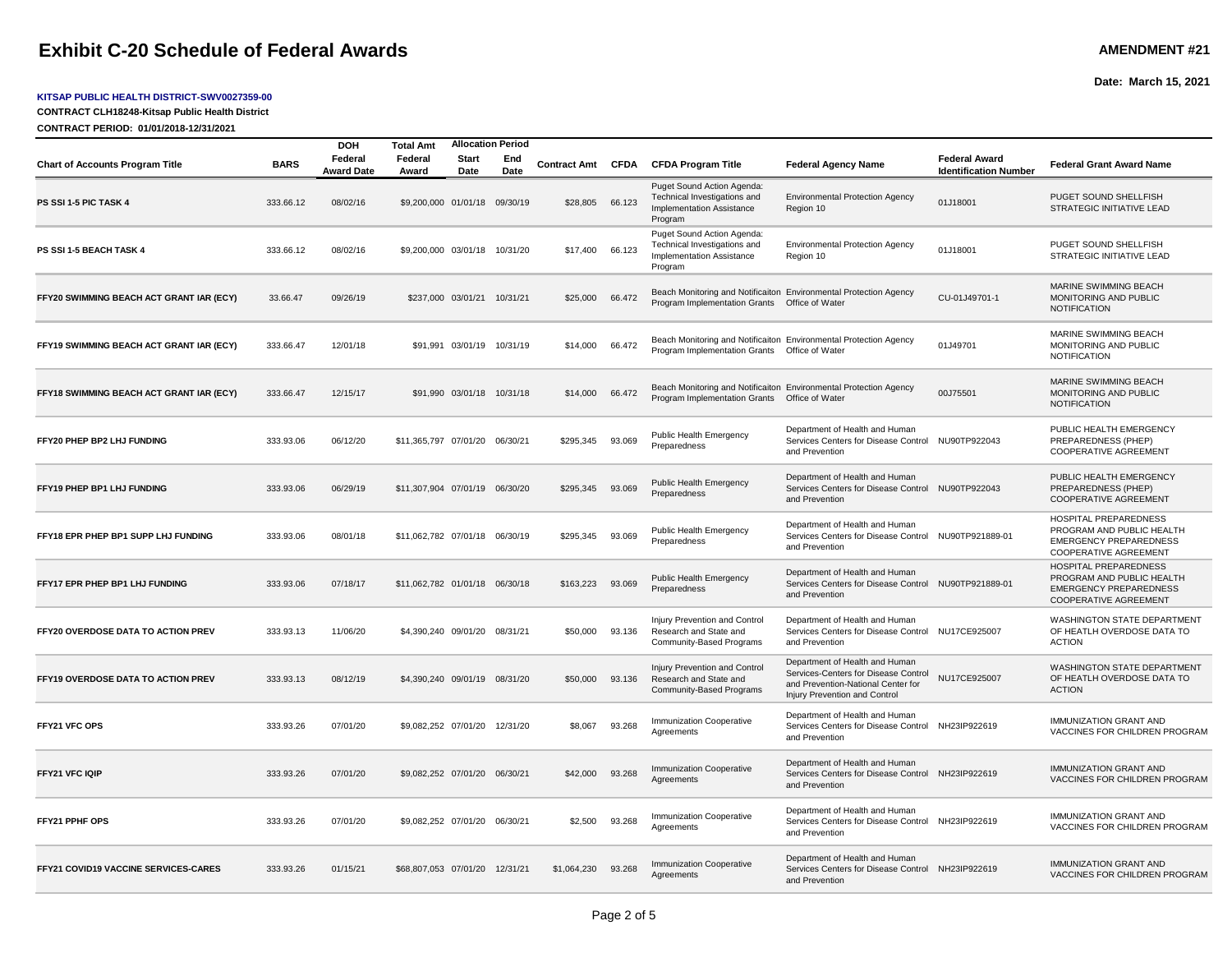## **Exhibit C-20 Schedule of Federal Awards AMEND AMENT #21**

#### **KITSAP PUBLIC HEALTH DISTRICT-SWV0027359-00**

**CONTRACT CLH18248-Kitsap Public Health District**

**CONTRACT PERIOD: 01/01/2018-12/31/2021**

|                                            | <b>Allocation Period</b><br><b>DOH</b><br><b>Total Amt</b> |                              |                                |                             |                   |                   |        |                                                                                                                                     |                                                                                                              |                                                      |                                                                                                                   |
|--------------------------------------------|------------------------------------------------------------|------------------------------|--------------------------------|-----------------------------|-------------------|-------------------|--------|-------------------------------------------------------------------------------------------------------------------------------------|--------------------------------------------------------------------------------------------------------------|------------------------------------------------------|-------------------------------------------------------------------------------------------------------------------|
| <b>Chart of Accounts Program Title</b>     | <b>BARS</b>                                                | Federal<br><b>Award Date</b> | Federal<br>Award               | Start<br>Date               | End<br>Date       | Contract Amt CFDA |        | <b>CFDA Program Title</b>                                                                                                           | <b>Federal Agency Name</b>                                                                                   | <b>Federal Award</b><br><b>Identification Number</b> | <b>Federal Grant Award Name</b>                                                                                   |
| FFY20 VFC OPS                              | 333.93.26                                                  | 07/01/19                     | \$9,234,835 07/01/19 06/30/20  |                             |                   | \$16,134          | 93.268 | <b>Immunization Cooperative</b><br>Agreements                                                                                       | Department of Health and Human<br>Services Centers for Disease Control NH23IP922619<br>and Prevention        |                                                      | <b>IMMUNIZATION GRANT AND</b><br>VACCINES FOR CHILDREN PROGRAM                                                    |
| FFY20 VFC IQIP                             | 333.93.26                                                  | 07/01/19                     | \$9,234,835 07/01/19 06/30/20  |                             |                   | \$27,588          | 93.268 | <b>Immunization Cooperative</b><br>Agreements                                                                                       | Department of Health and Human<br>Services Centers for Disease Control NH23IP922619<br>and Prevention        |                                                      | <b>IMMUNIZATION GRANT AND</b><br>VACCINES FOR CHILDREN PROGRAM                                                    |
| FFY20 PPHF OPS                             | 333.93.26                                                  | 07/01/19                     | \$9.234.835 07/01/19 06/30/20  |                             |                   | \$2.500           | 93.268 | <b>Immunization Cooperative</b><br>Agreements                                                                                       | Department of Health and Human<br>Services Centers for Disease Control NH23IP922619<br>and Prevention        |                                                      | <b>IMMUNIZATION GRANT AND</b><br>VACCINES FOR CHILDREN PROGRAM                                                    |
| FFY17 VFC OPS                              | 333.93.26                                                  | 03/03/17                     | \$1,201,605 01/01/18 06/30/18  |                             |                   | \$7,054           | 93.268 | <b>Immunization Cooperative</b><br>Agreements                                                                                       | Department of Health and Human<br>Services Centers for Disease Control 5NH23IP000762-05-00<br>and Prevention |                                                      | <b>IMMUNIZATION GRANT AND</b><br>VACCINES FOR CHILDREN'S<br><b>PROGRAM</b>                                        |
| <b>FFY17 PPHF OPS</b>                      | 333.93.26                                                  | 06/29/18                     | \$3,634,512 07/01/18 06/30/19  |                             |                   | \$2,500           | 93.268 | Immunization Cooperative<br>Agreements                                                                                              | Department of Health and Human<br>Services Centers for Disease Control NH23IP000762<br>and Prevention        |                                                      | <b>IMMUNIZATION GRANT AND</b><br>VACCINES FOR CHILDREN'S<br>PROGRAM                                               |
| <b>FFY17 INCREASING IMMUNIZATION RATES</b> | 333.93.26                                                  | 06/29/18                     | \$1,722,443 07/01/18 06/30/19  |                             |                   | \$16,134          | 93.268 | <b>Immunization Cooperative</b><br>Agreements                                                                                       | Department of Health and Human<br>Services Centers for Disease Control NH23IP000762<br>and Prevention        |                                                      | <b>IMMUNIZATION GRANT AND</b><br>VACCINES FOR CHILDREN'S<br><b>PROGRAM</b>                                        |
| FFY17 AFIX                                 | 333.93.26                                                  | 03/03/17                     | \$1,672,289 01/01/18 06/30/19  |                             |                   | \$41,821          | 93.268 | Immunization Cooperative<br>Agreements                                                                                              | Department of Health and Human<br>Services Centers for Disease Control 5NH23IP000762-05-00<br>and Prevention |                                                      | IMMUNIZATION GRANT AND<br>VACCINES FOR CHILDREN'S<br><b>PROGRAM</b>                                               |
| <b>FFY17 317 OPS</b>                       | 333.93.26                                                  | 03/03/17                     |                                | \$575,969 01/01/18 06/30/18 |                   | \$4,837           | 93.268 | <b>Immunization Cooperative</b><br>Agreements                                                                                       | Department of Health and Human<br>Services Centers for Disease Control 5NH23IP000762-05-00<br>and Prevention |                                                      | <b>IMMUNIZATION GRANT AND</b><br>VACCINES FOR CHILDREN'S<br><b>PROGRAM</b>                                        |
| FFY19 TOBACCO PREVENTION                   | 333.93.30                                                  | 03/04/19                     | \$5,538,507 03/29/19 04/28/20  |                             |                   | \$24,482          | 93.305 | National State Based Tobacco<br><b>Control Programs</b>                                                                             | Department of Health and Human<br>Services Centers for Disease Control NU58DP006004<br>and Prevention        |                                                      | TOBACCO CONTROL PROGRAM                                                                                           |
| FFY18 TOBACCO PREVENTION                   | 333.93.30                                                  | 03/22/18                     | \$1,081,051 03/29/18 03/29/19  |                             |                   | \$11,012 93.305   |        | National State Based Tobacco<br><b>Control Programs</b>                                                                             | Department of Health and Human<br>Services Centers for Disease Control U58DP006004<br>and Prevention         |                                                      | TOBACCO CONTROL PROGRAM                                                                                           |
| FFY20 ELC EDE LHJ ALLOCATION               | 333.93.32                                                  | NGA Not<br>Received          | NGA Not<br>Received            | 01/15/21                    | 12/31/21          | \$2,560,581       | 93.323 | Epidemiology and Laboratory<br>Capacity for Infectious Diseases<br>(ELC)-Building and Strengthening<br>Epidemiology, Laboratory and | Department of Health and Human<br>Services Centers for Disease Control NGA Not Received<br>and Prevention    |                                                      | <b>NGA Not Received</b>                                                                                           |
| FFY19 ELC COVID ED LHJ ALLOCATION          | 333.93.32                                                  | NGA Not<br>Received          | NGA Not<br>Received            |                             | 01/01/21 12/31/21 | \$1,145,035       | 93.323 | Epidemiology and Laboratory<br>Capacity for Infectious Diseases<br>(ELC)-Building and Strengthening<br>Epidemiology, Laboratory and | Department of Health and Human<br>Services Centers for Disease Control NGA Not Received<br>and Prevention    |                                                      | <b>NGA Not Received</b>                                                                                           |
| <b>FFY19 COVID CARES</b>                   | 333.93.32                                                  | 04/23/20                     | \$22,581,799 06/01/20 12/31/21 |                             |                   | \$314,824         | 93.323 | Epidemiology and Laboratory<br>Capacity for Infectious Diseases<br>(ELC)-Building and Strengthening<br>Epidemiology, Laboratory and | Department of Health and Human<br>Services Centers for Disease Control NU50CK000515<br>and Prevention        |                                                      | EPIDEMIOLOGY & LABORATORY<br>CAPACITY FOR INFECTIOUS<br>DISEASES (ELC)-BUILDING &<br>STRENGTHENING EPIDEMIOLOGY,  |
| FFY20 CDC COVID-19 CRISIS RESP LHJ-TRIBE   | 333.93.35                                                  | 03/16/20                     | \$13,230,799 01/20/20 12/31/21 |                             |                   | \$340,263         | 93.354 | Public Health Emergency<br>Response: Cooperative<br>Agreement for Emergency<br>Response: Public Health Crisis                       | Department of Health and Human<br>Services Centers for Disease Control NU90TP922069<br>and Prevention        |                                                      | <b>CDC COOPERATIVE AGREEMENT</b><br>FOR EMERGENCY RESPONSE:<br>PUBLIC HEALTH CRISIS RESPONSE<br>CDC-RFA-TP18-1802 |
| FFY20 TOBACCO-VAPE PREV COMP 1             | 333.93.38                                                  | 06/21/20                     | \$1.523.776 07/01/20 04/28/21  |                             |                   | \$24,482 93.387   |        | National and State Tobacco<br>Control Program                                                                                       | Department of Health and Human<br>Services Centers for Disease Control NU58DP006808<br>and Prevention        |                                                      | TOBACCO AND VAPOR PRODUCT<br>PREVENTION AND CONTROL<br>PROGRAM                                                    |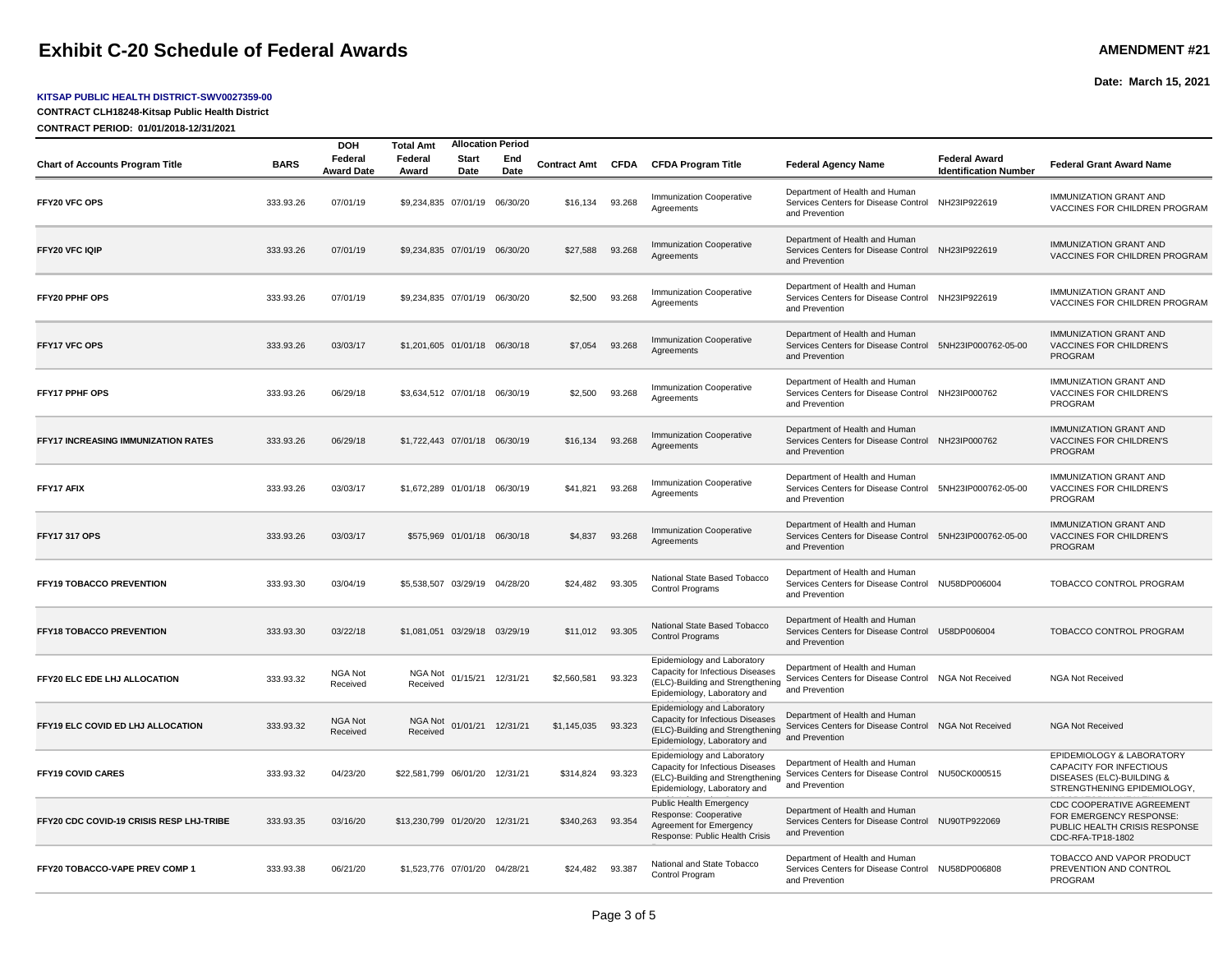## **Exhibit C-20 Schedule of Federal Awards AMEND AMENT #21**

#### **KITSAP PUBLIC HEALTH DISTRICT-SWV0027359-00**

**CONTRACT CLH18248-Kitsap Public Health District**

**CONTRACT PERIOD: 01/01/2018-12/31/2021**

| <b>Chart of Accounts Program Title</b>        | <b>BARS</b> | <b>DOH</b><br>Federal<br><b>Award Date</b> | <b>Total Amt</b><br>Federal<br>Award | <b>Start</b><br>Date        | <b>Allocation Period</b><br>End<br>Date |           |        | Contract Amt CFDA CFDA Program Title                                                                                    | <b>Federal Agency Name</b>                                                                               | <b>Federal Award</b><br><b>Identification Number</b> | <b>Federal Grant Award Name</b>                              |
|-----------------------------------------------|-------------|--------------------------------------------|--------------------------------------|-----------------------------|-----------------------------------------|-----------|--------|-------------------------------------------------------------------------------------------------------------------------|----------------------------------------------------------------------------------------------------------|------------------------------------------------------|--------------------------------------------------------------|
| FFY20 PHYS ACTVTY & NUTRITION PROG            | 333.93.43   | <b>NGA Not</b><br>Received                 | NGA Not<br>Received                  | 09/30/20                    | 09/29/21                                | \$60,000  | 93.439 | State Physical Activity and<br>Nutrition (SPAN)                                                                         | Department of Health and Human<br>Services (HHS) Centers for Disease<br>Control and Prevention (CDC)     | <b>NGA Not Received</b>                              | <b>NGA Not Received</b>                                      |
| <b>FFY19 PHYS ACTVTY &amp; NUTRITION PROG</b> | 333.93.43   | 07/24/19                                   | \$1,846,000 09/30/19 09/29/20        |                             |                                         | \$60,000  | 93.439 | State Physical Activity and<br>Nutrition (SPAN)                                                                         | Department of Health and Human<br>Services (HHS) Centers for Disease<br>Control and Prevention (CDC)     | NU58DP006504                                         | STATE PHYSICAL ACTIVITY AND<br>NUTRITION-WASHINGTON (SPANWA) |
| FFY18 PHYS ACTVTY & NUTRITION PROG            | 333.93.43   | 09/01/18                                   |                                      |                             | \$923,000 03/01/19 09/29/19             | \$60,000  | 93.439 | State Physical Activity and<br>Nutrition (SPAN)                                                                         | Department of Health and Human<br>Services                                                               | NU58DP006504                                         | STATE PHYSICAL ACTIVITY AND<br>NUTRITION-WASHINGTON (SPANWA) |
| FFY17 TCPI PTN CONTRACTS                      | 333.93.63   | 09/24/15                                   | \$11,254,883 01/01/18 09/28/18       |                             |                                         | \$73,117  | 93.638 | <b>ACA-Transforming Clinical</b><br>Practice Initiative: Practice<br>Transformation Networks (PTNs)                     | Department of Health and Human<br>Services Centers for Medicare and<br><b>Medicaid Services</b>          | 1L1331455                                            | TRANSFORMING CLINICAL<br>PRACTICES INITIATIVE                |
| FFY18 PHBG TOBACCO PPHF                       | 333.93.75   | 08/31/18                                   | \$1,675,032 10/01/18 09/30/19        |                             |                                         | \$40,000  | 93.758 | Preventive Health and Health<br>Services Block Grant funded<br>solely with Prevention and Public<br>Health Funds (PPHF) | Department of Health and Human<br>Services Health Centers for Disease<br>Control and Prevention          | NB01OT009234                                         | PREVENTIVE HEALTH AND HEALTH<br>SERVICES BLOCK GRANT 2018    |
| <b>FFY17 PHBG TOBACCO PPHF</b>                | 333.93.75   | 03/09/17                                   | \$1,557,831 01/01/18 09/29/18        |                             |                                         | \$29,034  | 93.758 | Preventive Health and Health<br>Services Block Grant funded<br>solely with Prevention and Public<br>Health Funds (PPHF) | Department of Health and Human<br>Services Health Centers for Disease<br>Control and Prevention          | NB01OT00918                                          | PREVENTIVE HEALTH AND HEALTH<br>SERVICES BLOCK GRANT         |
| FFY17 EPR HPP BP1 HEALTHCARE SYS PREP         | 333.93.88   | 07/18/17                                   | \$4,279,234 01/01/18 06/30/18        |                             |                                         | \$18,420  | 93.889 | <b>Public Health Emergency</b><br>Preparedness                                                                          | Department of Health and Human<br>Services Centers for Disease Control NU90TP921889-01<br>and Prevention |                                                      | HPP AND PHEP COOPERATIVE<br><b>AGREEMENT</b>                 |
| RYAN WHITE PART B COVID-19 RESPONSE           | 333.93.91   | 05/19/20                                   |                                      | \$320,994 01/20/20 09/30/21 |                                         | \$24,730  | 93.917 | <b>HIV Care Formula Grants</b>                                                                                          | Department of Health & Human<br>Services Administration                                                  | 6X7CHA368990101                                      | RYAN WHITE HIV/AIDS PROGRAM<br>PART B COVID19 RESPONSE       |
| FFY19 RYAN WHITE SUPP DIRECT SVCS             | 333.93.91   | 04/02/18                                   | \$13,631,623 09/30/19 06/30/20       |                             |                                         | \$109,140 | 93.917 | <b>HIV Care Formula Grants</b>                                                                                          | Department of Health and Human<br>Services Health Resources and<br>Services Administration               | 5X07HA000832800                                      | RYAN WHITE CARE ACT TITLE II                                 |
| FFY19 RW HIV PEER NAV PROJ-PROVISO            | 333.93.91   | 04/02/18                                   | \$13,631,623 04/01/19 06/30/19       |                             |                                         | \$14,353  | 93.917 | <b>HIV Care Formula Grants</b>                                                                                          | Department of Health and Human<br>Services Health Resources and<br>Services Administration               | 5X07HA000832800                                      | RYAN WHITE CARE ACT TITLE II                                 |
| FFY18 RW HIV PROVIDER CAPACITY-PROVISO        | 333.93.91   | 04/02/18                                   | \$13,631,623 04/01/18 03/31/19       |                             |                                         | \$30,695  | 93.917 | <b>HIV Care Formula Grants</b>                                                                                          | Department of Health and Human<br>Services Health Resources and<br>Services Administration               | 5X07HA000832800                                      | RYAN WHITE CARE ACT TITLE II                                 |
| FFY18 RW HIV PEER NAV PROJ-PROVISO            | 333.93.91   | 04/02/18                                   | \$13,631,623 04/01/18 03/31/19       |                             |                                         | \$57.412  | 93.917 | <b>HIV Care Formula Grants</b>                                                                                          | Department of Health and Human<br>Services Health Resources and<br>Services Administration               | 5X07HA000832800                                      | RYAN WHITE CARE ACT TITLE II                                 |
| <b>FFY21 MCHBG LHJ CONTRACTS</b>              | 333.93.99   | 02/08/21                                   | \$2,662,201 10/01/20 09/30/21        |                             |                                         | \$159,854 | 93.994 | Maternal and Child Health<br>Services Block Grant to the<br><b>States</b>                                               | Department of Health and Human<br>Services Health Resources and<br>Services Administration               | B0440169                                             | MATERNAL AND CHILD HEALTH<br>SERVICES BLOCK GRANT            |
| FFY20 MCHBG LHJ CONTRACTS                     | 333.93.99   | 11/14/18                                   | \$2,225,977 10/01/19 09/30/20        |                             |                                         | \$159,854 | 93.994 | Maternal and Child Health<br>Services Block Grant to the<br><b>States</b>                                               | Department of Health and Human<br>Services Health Resources and<br>Services Administration               | B04MC32578                                           | MATERNAL AND CHILD HEALTH<br>SERVICES BLOCK GRANT            |
| FFY19 MCHBG LHJ CONTRACTS                     | 333.93.99   | 11/14/18                                   | \$2,225,977 10/01/18 09/30/19        |                             |                                         | \$159,854 | 93.994 | Maternal and Child Health<br>Services Block Grant to the<br><b>States</b>                                               | Department of Health and Human<br>Services Health Resources and<br>Services Administration               | B04MC32578                                           | MATERNAL AND CHILD HEALTH<br>SERVICES BLOCK GRANT            |